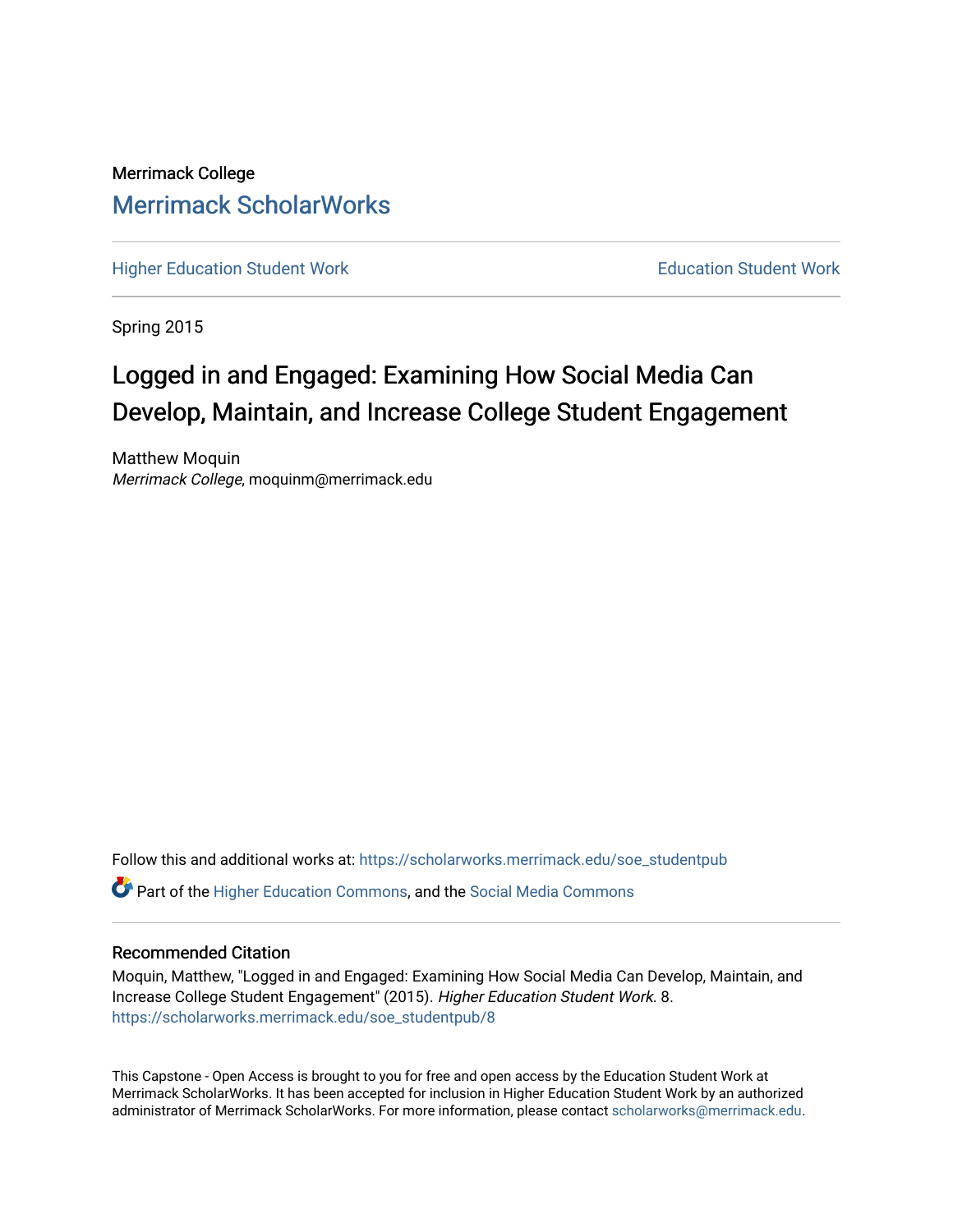Logged in and Engaged:

Examining How Social Media Can Develop, Maintain,

and Increase College Student Engagement

Matthew Moquin

M.Ed, Higher Education Administration Capstone Project – Spring 2015

Merrimack College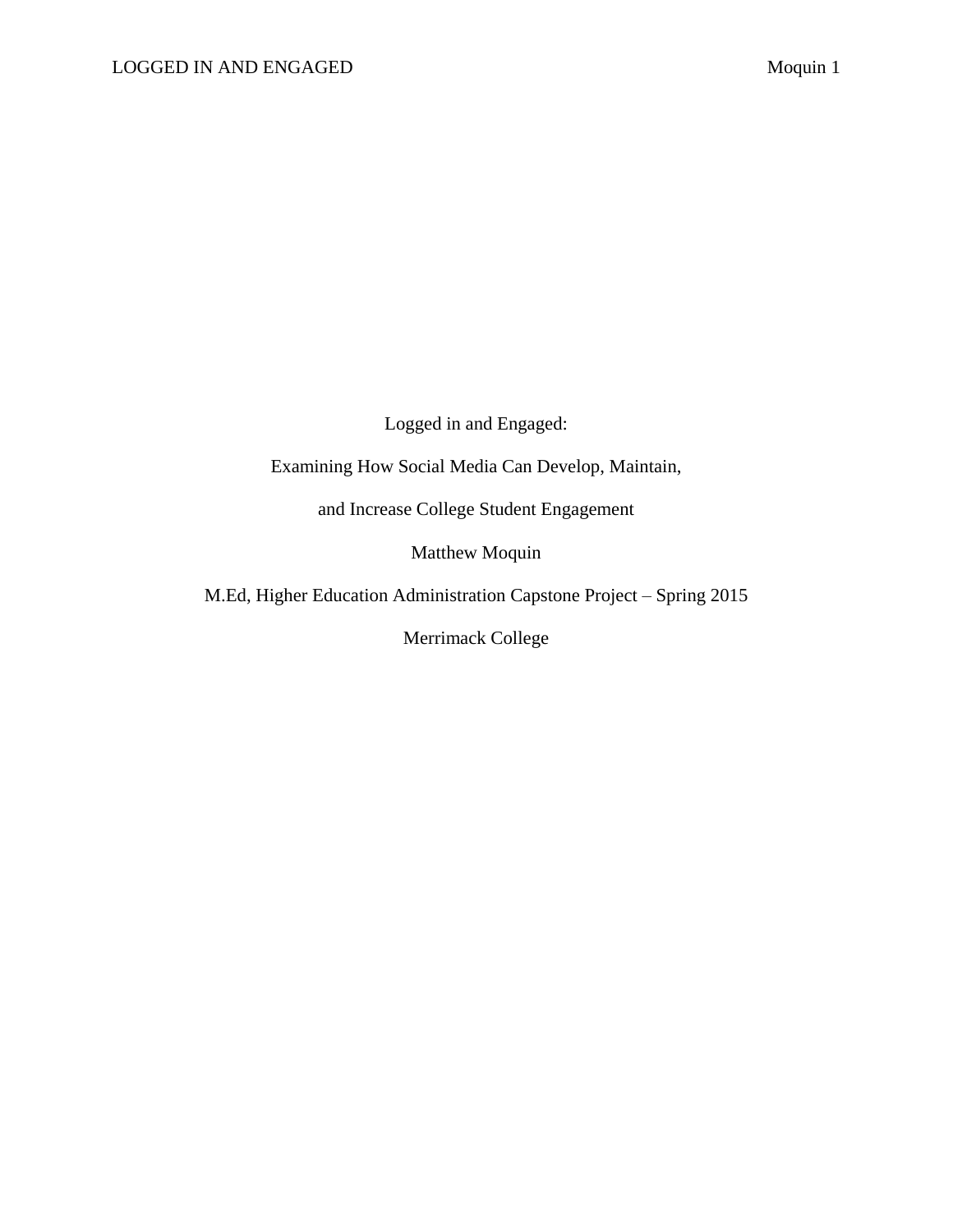|  | <b>Table of Contents</b> |
|--|--------------------------|
|--|--------------------------|

| Offices of Student Involvement and Engaging Students with Social Media 13 |  |
|---------------------------------------------------------------------------|--|
|                                                                           |  |
|                                                                           |  |
|                                                                           |  |
|                                                                           |  |
|                                                                           |  |
|                                                                           |  |
|                                                                           |  |
|                                                                           |  |
|                                                                           |  |
|                                                                           |  |
|                                                                           |  |
|                                                                           |  |
|                                                                           |  |
|                                                                           |  |
|                                                                           |  |
|                                                                           |  |
|                                                                           |  |
|                                                                           |  |
|                                                                           |  |
|                                                                           |  |
|                                                                           |  |
|                                                                           |  |
|                                                                           |  |
|                                                                           |  |
|                                                                           |  |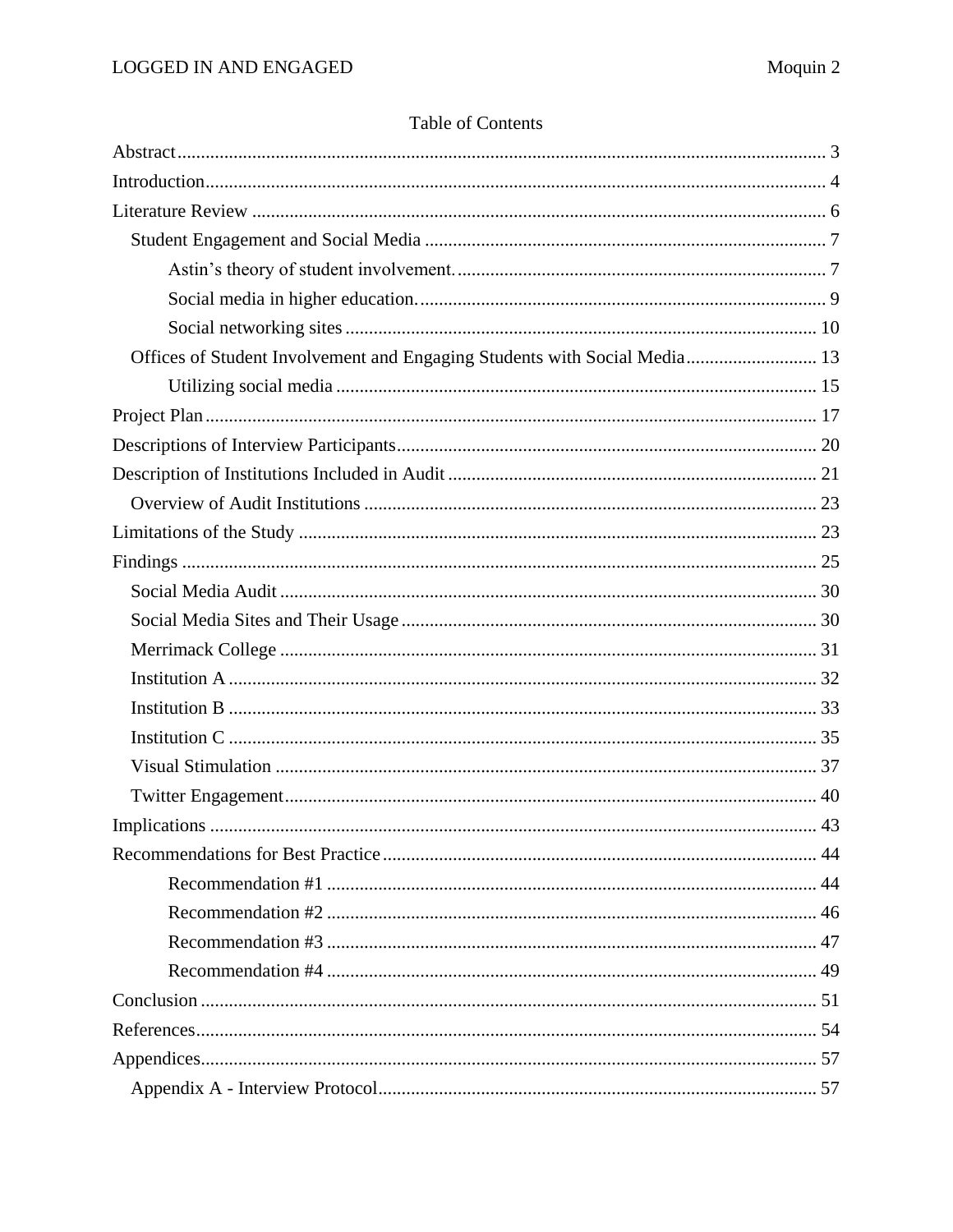## Abstract

<span id="page-3-0"></span>The purpose of this study was to examine how student affairs professionals, primarily those working in student involvement, utilized various social media technologies to increase their engagement with undergraduate college students. This study utilized Astin's (1984) theory of student involvement, as well as a collection of literature surrounding the impact of social media on college students and their engagement in order to understand the influence social media can have when engaging with students. Since there is a limited amount of literature and research surrounding the subject of social media and its role in student engagement, a study was done that involved interviews with the staff in Merrimack's Office of Student Involvement (OSI) to better understand how social media can be used to connect with students. In addition, an online audit of other institution's social media platforms was conducted in order to compile recommendations for best practice. The literature examined, as well as the research study that followed, suggest that social media can be an engaging platform that allows for strong, digital engagement between professionals and students.

*Keywords:* social media, student involvement, digital engagement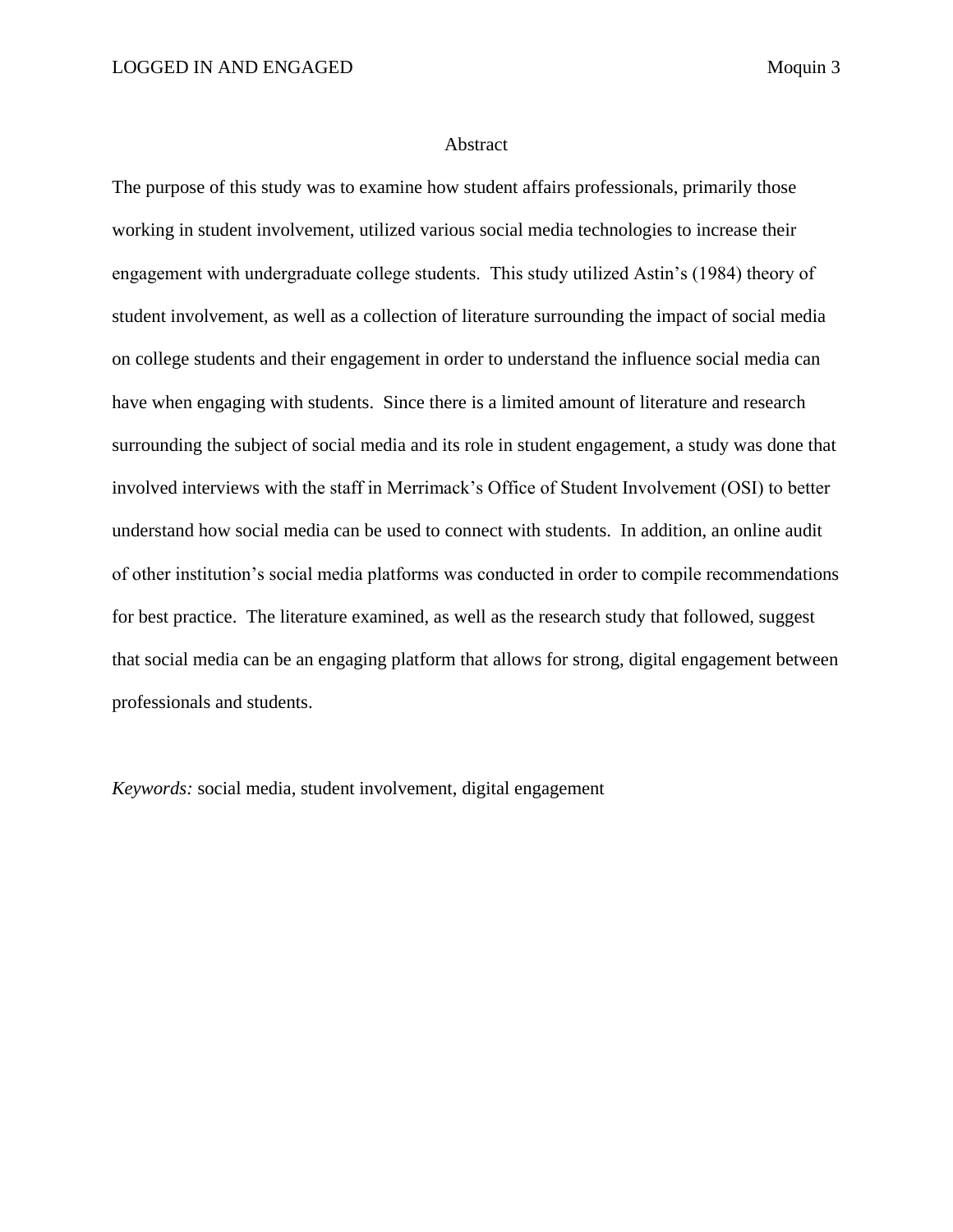# **Introduction**

<span id="page-4-0"></span>Social media is a seemingly simple and familiar subject, but at the same time it holds many complexities. To provide a solid definition, "social media are defined as applications, services, and systems that allow users to create, remix, and share content" (Junco, 2014b, p.6) or "media used to enable social interaction" (Davis, Deil-Amen, Rios-Aguilar, & González Canché, 2014, p.2). Starting out as nothing more than a virtual realm in which to communicate, social media has expanded into a technological phenomenon that is ingrained in our society and our lives. As long as humans have been on this planet, we have been communicating. Now, it is easier than ever. David Berry stated "today we live in computational abundance whereby our everyday lives and the environment that surrounds us are suffused with digital technologies" (Berry, 2014). Social media, a digital technology, has become part of our lives whether we want it to be or not. To give an idea of how much social media is in our lives; Maeve Duggan, Nicole B. Ellison, Cliff Lampe, Amanda Lenhart, and Mary Madden (2015) reported that in 2014, 52% of online adults used two or more social media sites, which is a 10% increase from the same statistic reported from 2013. Given the possibilities that social media brings, this technology also serves as a way for students to engage with one another. This need to communicate, however, is not new.

While social media does indeed command a great deal of our attention across all aspects of society; as an emerging student affairs professional, it is worth studying how this phenomenon plays out in the realm of higher education. Neil Selwyn (2012) stated that it is essential that higher education professionals approach social media in an objective manner in order to adapt to this social media age. Social media, however, does present higher education with the challenge of adapting to it in a way that is still be beneficial to students as well as how to best utilize it in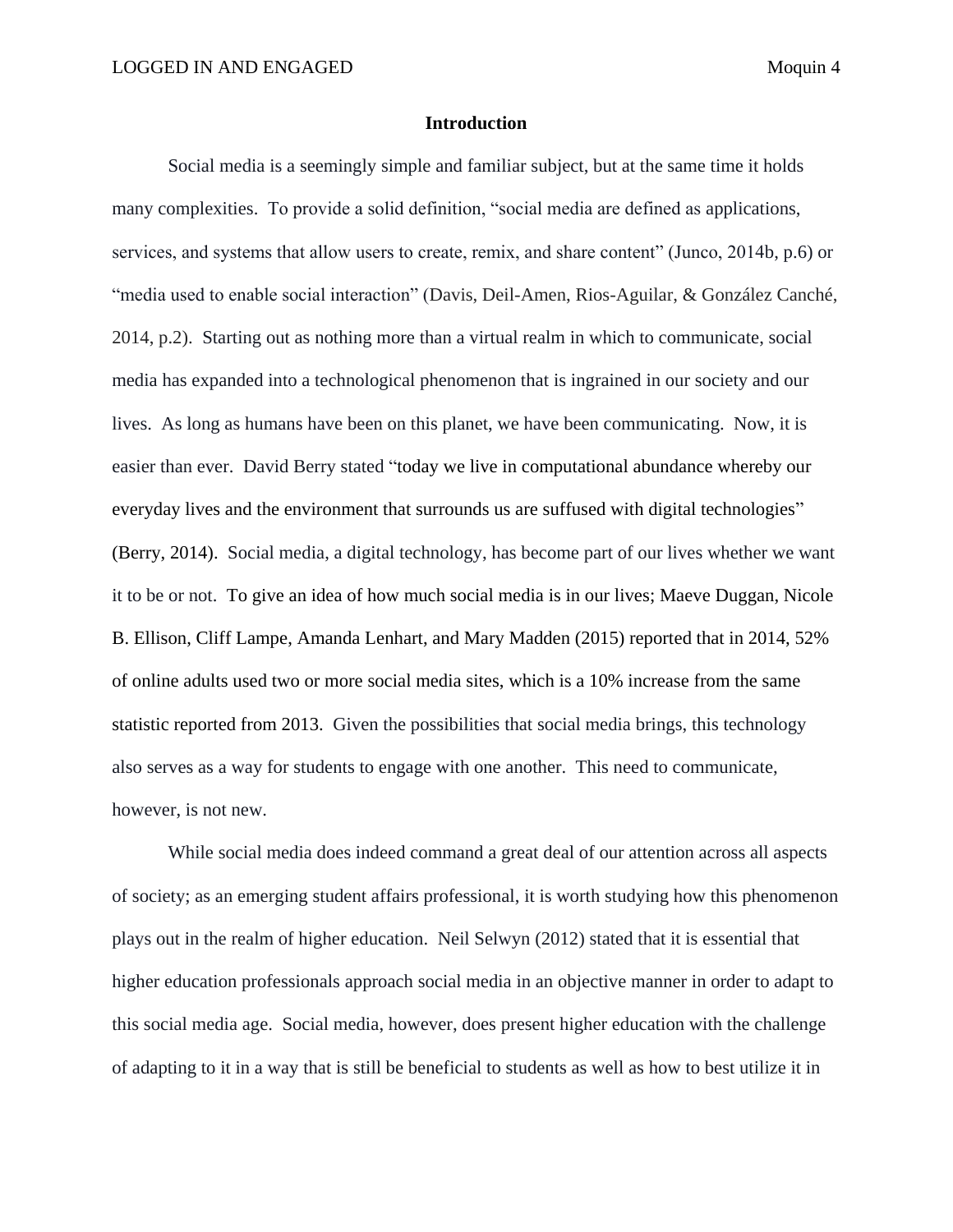appropriate ways (Selwyn, 2012). While there are studies that certainly argue that social media is beneficial to a student's social capital, higher education still needs to take an active role in shaping the development of social media in college and university settings (Selwyn, 2012). Since social media technology is a platform where increased levels of social engagement can occur, practitioners in student affairs need to stay focused on how they can adapt to this digital age while still serving the needs of their students.

To provide a brief context of social media's influence in higher education, a study done by the Kennedy School of Government at Harvard University in 2011 showed that over 90% of college students have profiles on Facebook alone (as cited in Davis et al., 2012). But is higher education keeping up? A study done by Barnes and Lescault in 2011 which included a national sample of 456 four-year accredited U.S. institutions, 100% of the schools reported using social media in some form (as cited in Davis et al., 2012). While these percentages are indeed high and may seem promising, they do not necessarily speak to the quality or effectiveness of social media use. However, these percentages do show that higher education professionals are aware, to some extent, of the cultural impact that social media has. It certainly shows that college students are at least mindful of social media if they are not already utilizing it when they come to college. Student affairs professionals can apply social media utilization to their practice in order to facilitate digital engagement with the students with whom they interact.

In essence, student affairs professionals make their careers centered on the goal of reaching students where they are and being able to engage with them (Junco, 2014b). Junco (2014a) states that numerous studies have proven that college students are utilizing the internet and social networking sites at high rates. Additionally, according to Junco (2014b), college students are already on social networking sites such as Facebook and Twitter when they enter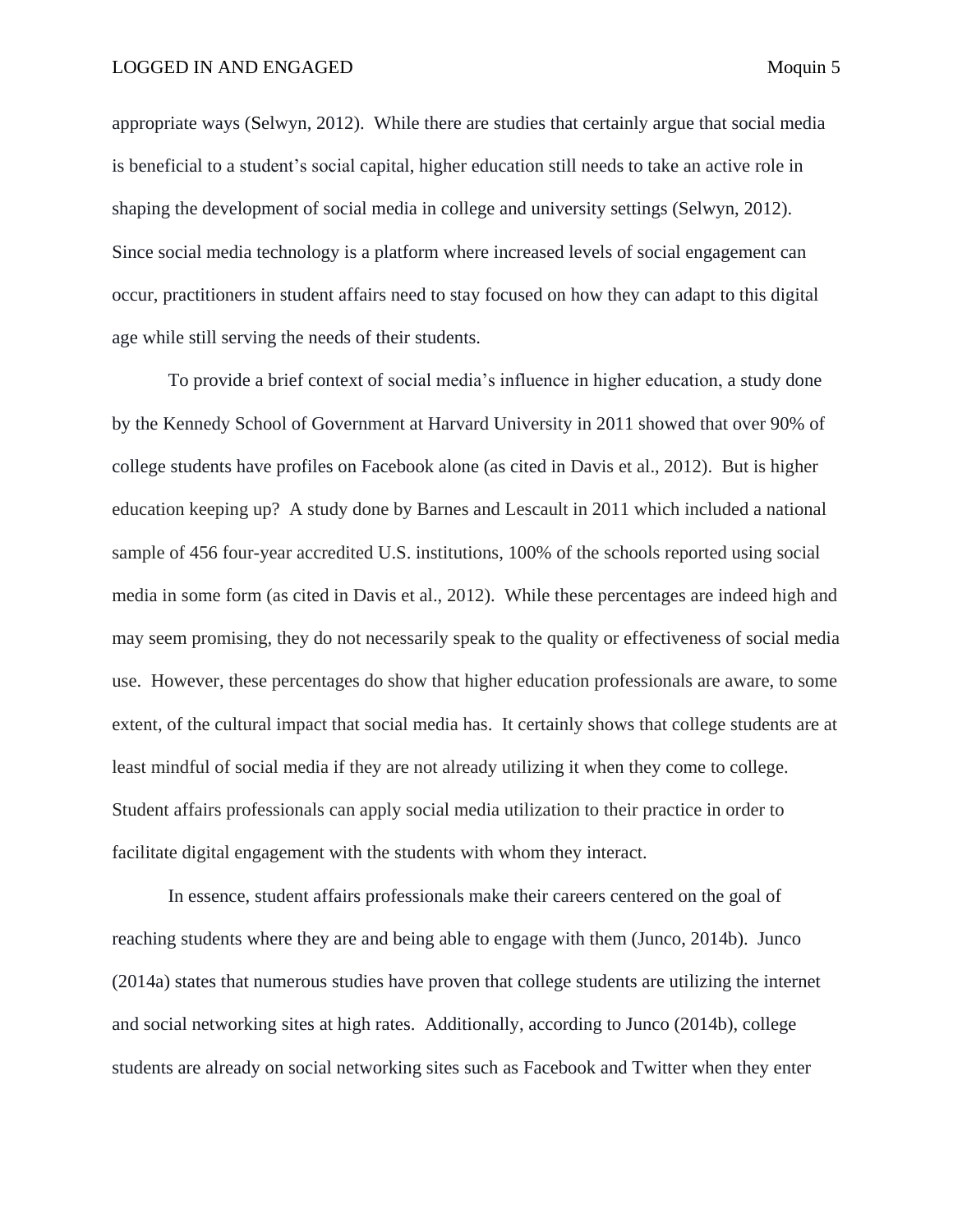## LOGGED IN AND ENGAGED Moquin 6

college. This can support the notion that these are platforms where student affairs professionals can engage students in a familiar medium. For the purpose of this capstone project in its entirety, the research study following the literature review will specifically look at the Office of Student Involvement (OSI) because of the role that type of office has on campus as well as their high level of interaction with the student population. While it is often the case that offices such as student involvement (or equivalents) are focused on student engagement and student life, it is only fitting that this environment is the center of a study looking at social media and student engagement. Thus, this capstone project focused on the following question: How can an Office of Student Involvement, such as the one at Merrimack College, use social media in order to stay engaged with students and develop stronger, digital relationships with them?

In order to answer this question, the concept of social media, as it relates to student engagement, must be understood in addition to understanding how student affairs professionals can benefit from this knowledge. By conducting the research study that utilized a social media evaluation rubric as part of an online audit, coupled with in-person interviews, it was the goal of this study to present concrete findings, both quantitative and qualitative, that highlight how use of social media can strengthen student engagement efforts at Merrimack College. The recommendations made provide optimal suggestions for best practice in student affairs.

# **Literature Review**

<span id="page-6-0"></span>There is a limited amount of literature that currently exists on the measured impact of social media in higher education. There is less literature on how social media could be used in higher education by student affairs professionals who are seeking to actively engage their student population. Additionally, most of the research done on social media and engagement tends to focus on academic engagement and the benefits or limitations social media has had on student's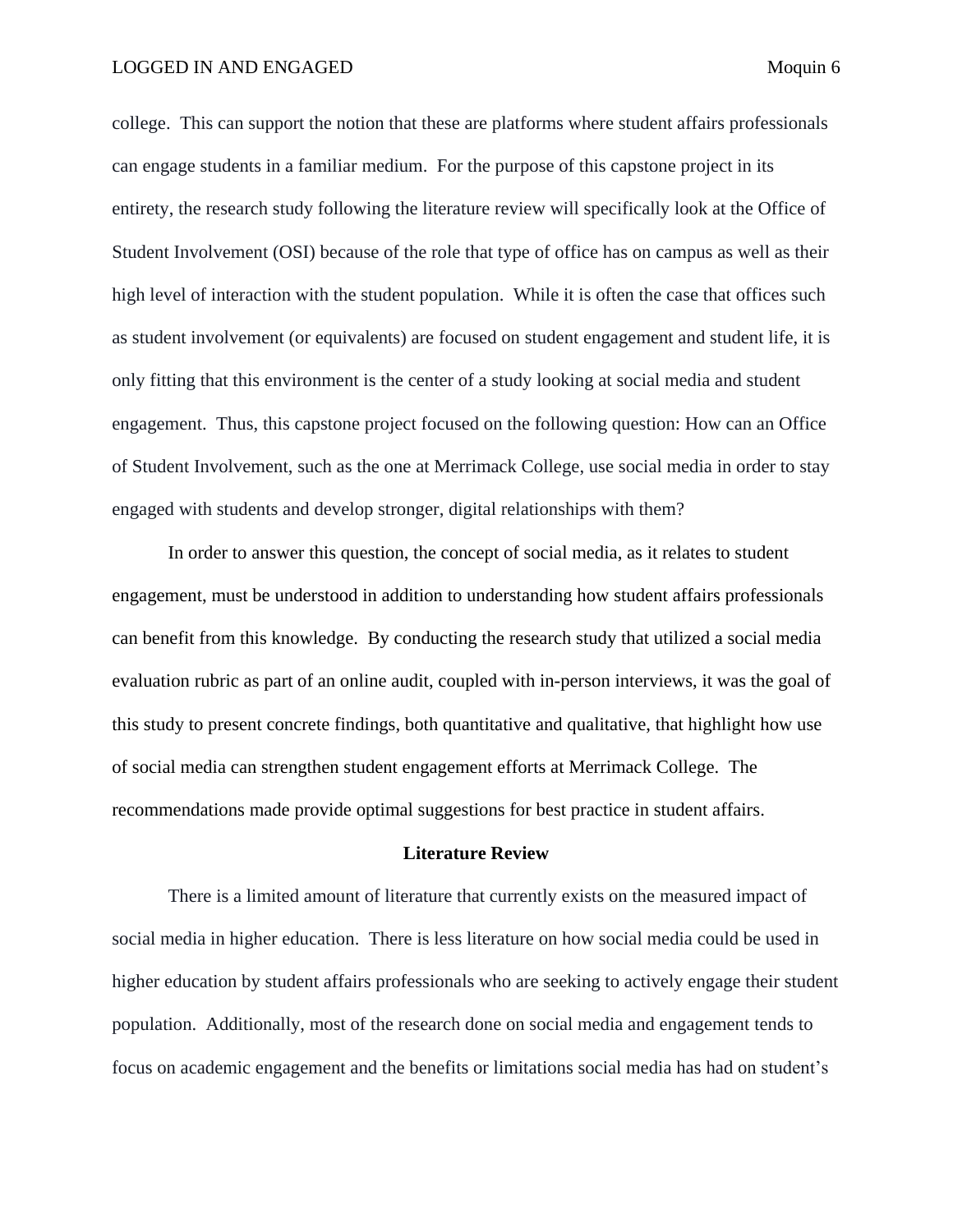academic performance. Within the pool of research that has been conducted, Facebook tends to be the main subject of studies that revolve around student engagement and social media. Although much research did focus on Facebook primarily, these findings may be applicable to other social media because of the high rates in which college students use Facebook. However, there is adequate literature that does focus on how social media, mostly social networking sites like Facebook, provide higher levels of student engagement amongst peers and student affairs professionals.

The review of the literature on the topic of social media and student engagement offered insight into general student perceptions of social media and the future of social media in higher education and student engagement. The literature that is explored primarily focused on student engagement and social media through the lens of student involvement in higher education, and how offices of student involvement are utilizing social media. Specifically, the literature reviewed on Student Engagement and Social Media (Haeger, Wang, & BrckaLorenz, 2014; Hottell, Martinez-Aleman, & Rowan-Kenyon, 2014; Creighton, Foster, Klingsmith & Withey, 2013; Junco, 2012; Yang & Brown, 2013; Heiberger & Harper, 2008; Astin, 1984) and offices of student involvement and engaging students with social media (Junco 2014b; Gray, Vitak, Easton, & Ellison 2013; McGough & Salomon, 2013; Davis, Deil-Amen, Rios-Aguilar, & Gonzalez Canche, 2012; Gil de Zúñiga, Jung, & Valenzuela, 2012; Junco, 2012; Jenness, 2011; Junco, Heiberger, & Loken, 2011; Leece & Campbell, 2011; Park, Kee, & Valenzuela, 2009; Pempek, Yermolayeva, & Calvert 2009; Heiberger & Harper, 2008, Ellison, Stenfield, & Lampe 2007; Astin, 1984) is vital to understand the concept of social media and student engagement.

# <span id="page-7-0"></span>**Student Engagement and Social Media**

#### <span id="page-7-1"></span>**Astin's theory of student involvement**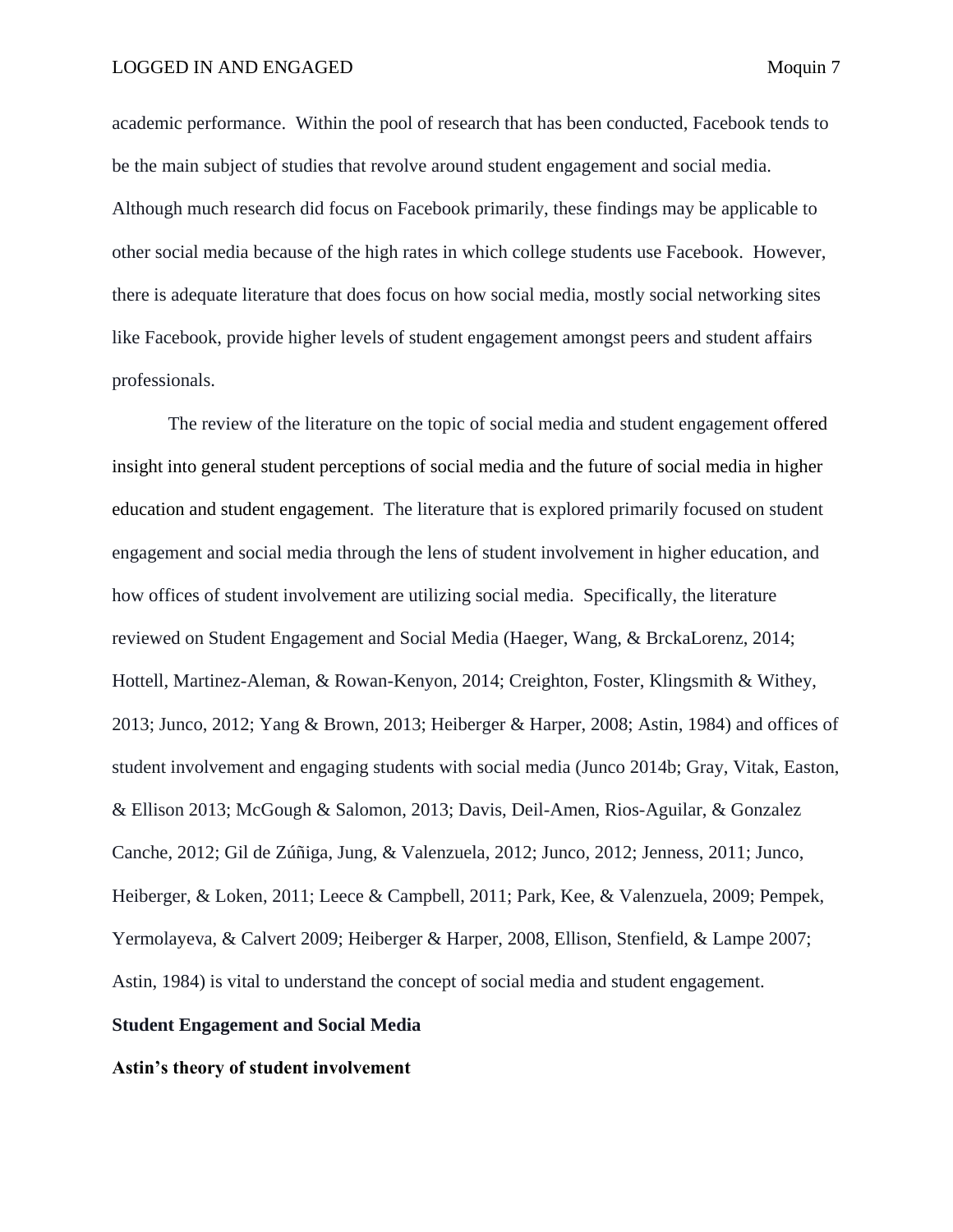Astin's theory of student involvement, which he later renamed engagement, is defined as the amount of physical and emotional energy that a college student invests in their academic experience (Astin, 1984). The theory suggests that students who are highly involved commit ample amounts of energy to studying, spending time on campus, engaging in student social organizations in addition to interacting with faculty members and other students (Astin, 1984). On the contrary, he also pointed out that a typical uninvolved student neglects their studies, forgoes participating in any extracurricular activities and does not engage in faculty and student relations (Astin, 1984). More recently, Junco (2012) described engagement as encompassing various factors such as investment in the academic experience, interactions with faculty, and involvement in co-curricular activities. It is with this, that Junco (2012) believed in the strong need to examine social media use and student engagement because of sites like Facebook that provide a student engagement platform. Junco (2012) used this theory that social media engagement most notably that of Facebook, influences or is influenced by real-world engagement.

In Junco's (2012) study, he sought to determine if there is a relationship between frequency of Facebook use and student engagement using student involvement (engagement) theories such as Astin's (1984). The study utilized a 19-item scale from the National Survey of Student Engagement in order to measure student engagement (Junco, 2012). The participants came from four-year residential institutions in the Northeast and were given links to a survey via their college emails. Junco (2012) recorded that 2,368 surveys were completed for a total completion rate of 44%. The findings conflicted with previous studies that resulted in positive correlations between Facebook use and real world engagement.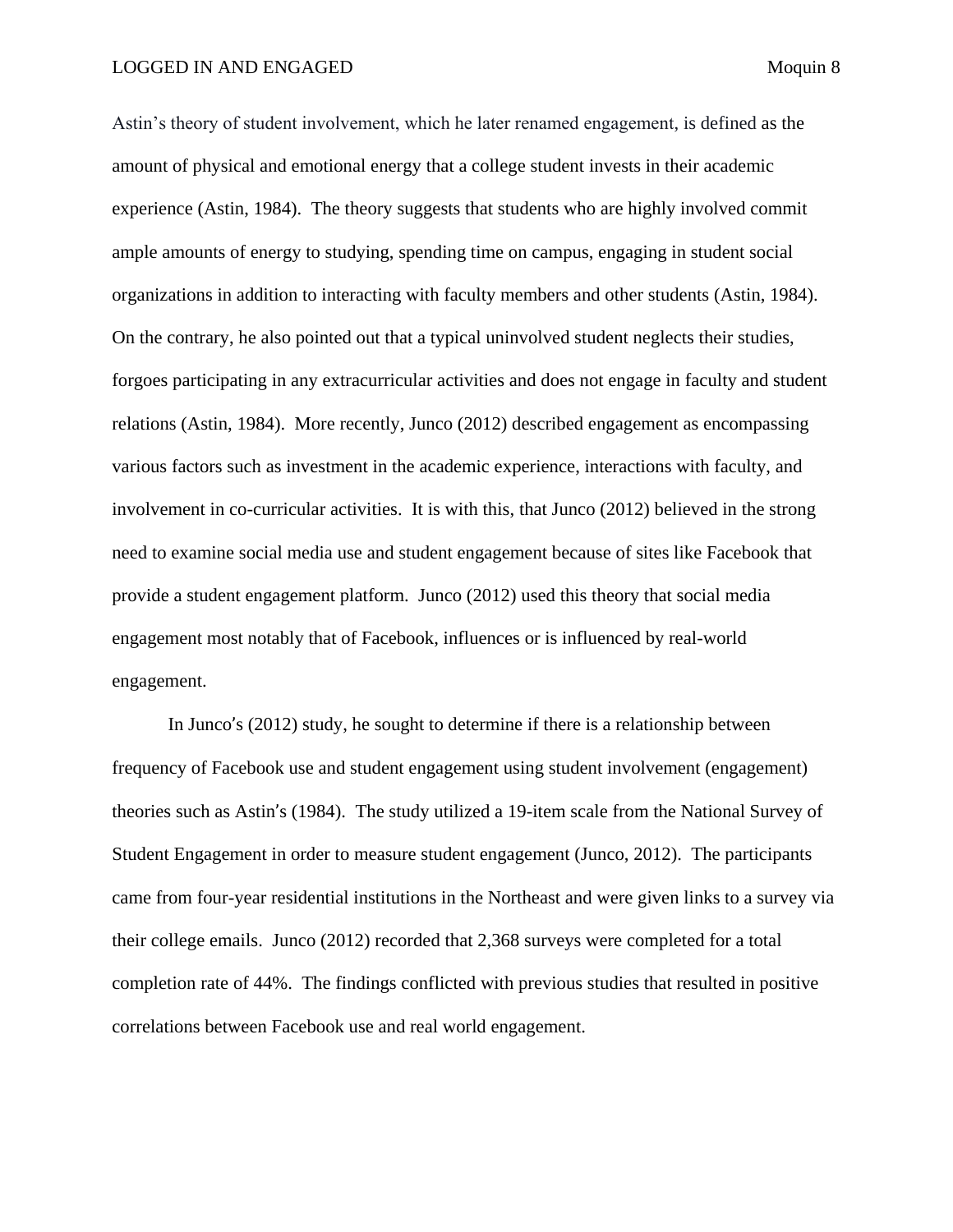Junco's (2012) findings from the data collected in his study, showed that time spent and invested on Facebook does not seem to be positively related to real-world engagement as depicted by Astin (1984). Specifically, Junco (2012) noted that Facebook use for the purpose of playing games negatively impacts engagement, while using Facebook for more of a communication forum positively impacts engagement. However, unlike the negative correlations between times spent playing games on Facebook and engagement, the study showed positive correlations between times spent on Facebook and involvement with co-curricular activities (Junco, 2012). The latter is also supported by Heiberger and Harper (2008) who found that students who spend more time on social networks seem to also spend more time engaging in real-life social activities and participating in clubs or groups on campus.

Studies such as this are informative in that they provide context to social media use and engagement in the realm of higher education. Junco's (2012) study in particular provides links to exactly *what* students are doing on social media and how those activities are related to how they engage in the real world.

### <span id="page-9-0"></span>**Social media in higher education.**

Social media has certainly helped to bridge the gap between student affairs professionals and their connection with their students, but it is also not a fool proof method of engagement. However, to understand the basics of how to even engage these students in the first place, it is important to realize that the process can start even before they begin the transition into college on move in day. According to Hottell, Martinez-Aleman, and Rowan-Kenyon (2014), social media has the potential to increase the impact of practices and programs that are positively related to student success and engagement, without increasing costs to the college (p.34). In the study, the researchers, in an effort to understand how social media can improve the college experience of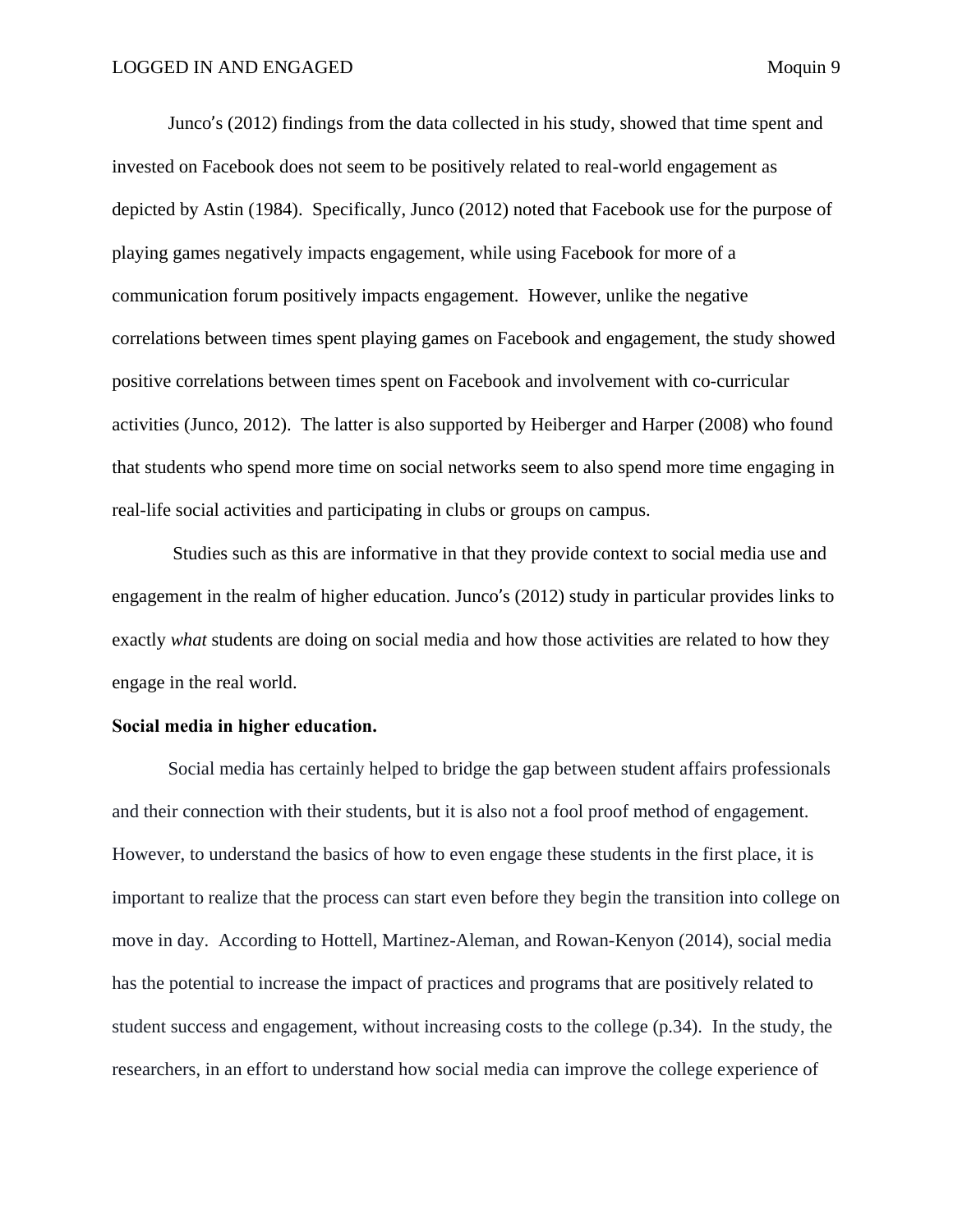first-generation college students, conducted a research study with a summer bridge program at a highly selective private institution. The study took place over two years and collected qualitative and quantitative data from the students in the program in order to gather information about their social media use. One of the methods used was creating a Facebook group page that only allowed the summer bridge program instructors and the students who were a part of it to participate.

After they concluded their findings, they noticed that the students who participated saw social networking sites as ways of keeping their existing relationships strong (Hottell et al., 2014). They suggested that social media engagement can supplement, to an extent, summer bridge programs because of how efficient social media can be. They also noted that first generation students could benefit more from engagement with peers, faculty, and student affairs professionals, than actually attending a summer bridge program (Hottell et al., 2014). While summer bridge programs can certainly aid in fostering a student's transition to college, a student may benefit more if they transition on their own terms, through social media, as opposed to a structured program that is constructed in a way that could make them feel singled out. Students are already on social media platforms such as Facebook and Twitter, so it would only be more cost effective to build upon their familiarity and engage with them through those sites as opposed to developing an extensive bridge program. Methods such as this could work in the sense that it would save colleges money and provide them with the chance to approach college students of all ages in a way they are already familiar with.

# <span id="page-10-0"></span>**Social networking sites.**

Social networking sites like Facebook can also help students develop a social network in their college community before they even arrive for orientation. This is imperative for a college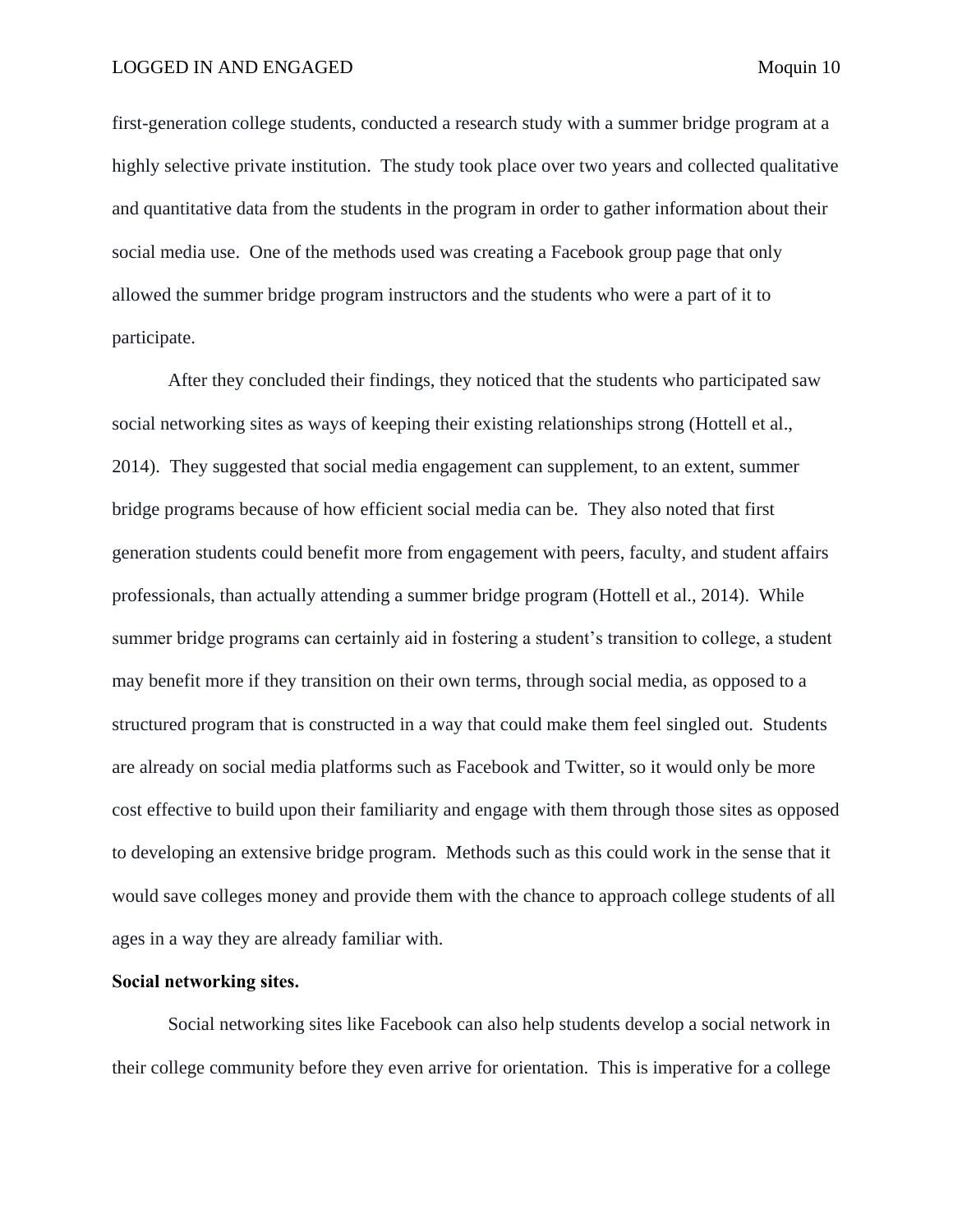student because if they feel as if they have a strong sense of community within their college environment, they may develop a sense of belonging that could lead to and support behavior that makes them want to stay at that college (Hottell et al., 2014). This would, in turn, allow the students to arrive on campus with a pre-established social network because of social media engagement. Hottell et al. (2014) also mention how the students in this study claimed social media was not a way for them to meet 'strangers' but to keep in touch and connected with people they already knew. Furthermore, in an earlier yet similar study done by Yang and Brown (2013), which yielded similar findings, it was concluded that students were more interested in using social media to maintain social ties rather than search for new relationships.

This is also supported by a study conducted by Junco, Heiberger, and Loken (2011) which found that students were able to better connect with peers and faculty via Twitter interactions. The study included seven sections of a first-year seminar course that were used in an experimental study to examine the effects of social media use on student learning and engagement. Findings showed that if the quality of engagement between students and others within the college community is strong, they will feel a stronger sense of belonging (Junco et. al, 2011). The study also found that sites such as Twitter can improve the level of contact between students and others in the community by taking advantage of the student's digital lifestyles (Junco et. al., 2011). What these claims suggest is that social media platforms, most importantly Facebook and Twitter, allow students who may normally struggle to engage socially, connect with peers and staff alike by engaging them in social networking environments.

Social media technologies have also been linked to academic success and engagement. A recent study by Creighton, Foster, Klingsmith and Withey (2013) sought to better understand how traditionally aged college students perceive social media use and how it contributes to their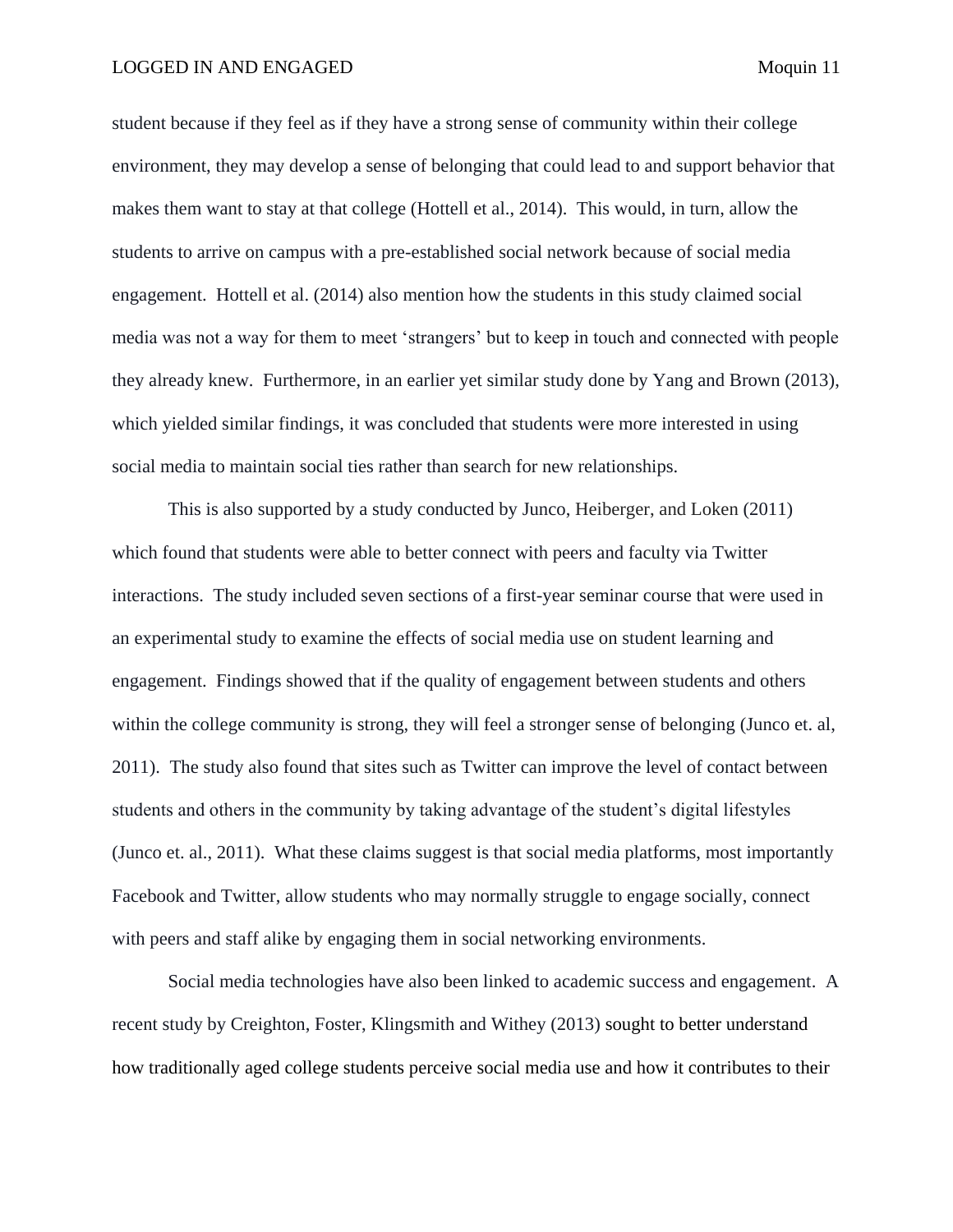## LOGGED IN AND ENGAGED Moquin 12

academic success. The authors picked a focus group as part of their overall study so that they could facilitate a discussion that would capture the experiences of students and their use of social media. The focus group discussion went over commonly used social media sites and apps such as Facebook and Twitter. The focus group findings concluded that the participants agreed that social media brought a lot of benefits with it in terms of academic success and engagement (Creighton et al., 2013). Participants also mentioned in the discussion that they use some aspect of social media to do homework, stay in touch with classmates, keep in touch with professors, and conduct research for projects (Creighton et al., 2013). The findings also reported that the students who participated in their study felt that without the use of social media, their relationships would not be as strong and without it, they would not be able to maintain relationships or engage faculty or staff at the college (Creighton et al., 2013).

In another recent study, Haeger, Wang, and BrckaLorenz (2014) used data from the National Survey of Student Engagement in order to analyze how students are using social media. They also administered a survey that inquired about student's interactions on social media, how they spend their time on social media, and the quality of their interactions (Haeger et al., 2014). The questions were asked of 19,000 students from 42 college and universities and found that social media sites provide students with greater access to a broader network of social support and can close the distance between students and their relationships with faculty and staff (Haeger et al., 2014). If students are not building the appropriate relationships and engaging within the college community, then they risk losing a sense of belonging in such a critical time of their lives. Relationship building is an essential driving force behind the level of success a student will have in college. The earlier students start to develop a strong and successful social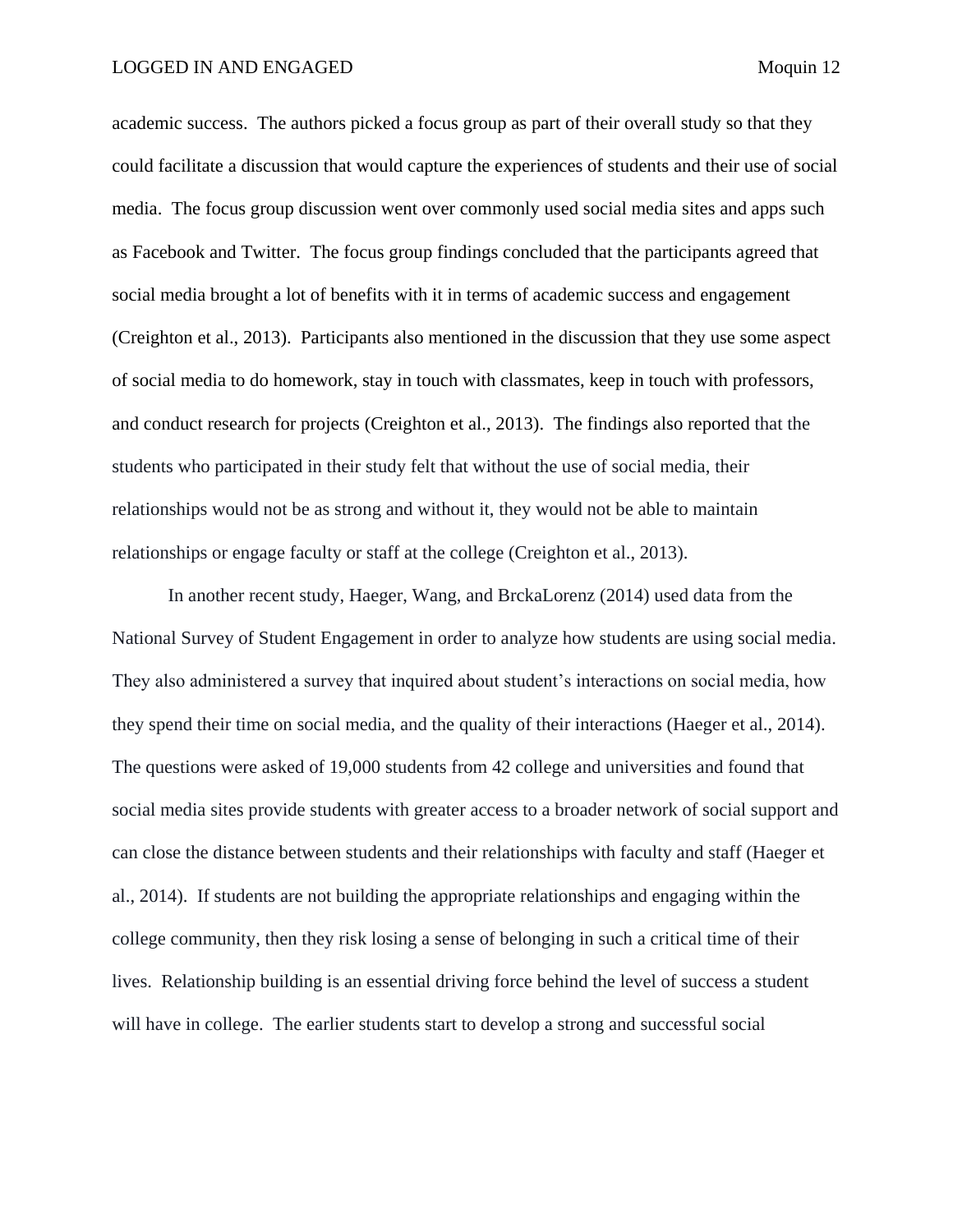connection to their college community, the easier it will be for student affairs professionals to engage them.

# <span id="page-13-0"></span>**Offices of Student Involvement and Engaging Students with Social Media**

Similar to engagement, the term social media is generally defined depending on the context in which it is used (Leece and Campbell, 2011, p.10). Also, according to Leece and Campbell (2011), social media delivers action and a connectedness to a community of peers and aids to link the student to others involved with similar activities and like-minded interests. For student affairs professionals, engaging students can be difficult especially when a student does not want to be engaged. More specifically, when student affairs professionals who work in an office of student involvement, student engagement, student activities, or student leadership development (often used synonymously depending on institution), engaging students effectively can be the make or break difference in how they build relationships with their students. Alexander Astin's theory (1984) as well as Junco's (2012) interpretation of it in the digital age can help to understand the foundations of student engagement and how students invest their time in their college careers. This far into the digital age, Astin's decades old theory is still being used by researchers such as Heiberger and Harper (2008), Junco et al. (2011) and Junco (2012) to understand the role of social media in student engagement.

For professionals who are working in an Office of Student Involvement (OSI), there is a unique challenge and importance to how they engage their students. For an OSI on a college campus, their purpose is to provide programming and environments that contribute to both a student's college experience and their social development. In a recent study by Gray, Vitak, Easton, and Ellison (2013), they included two data sets which included survey data from first year college students and then combining that data set with data from the college's registrar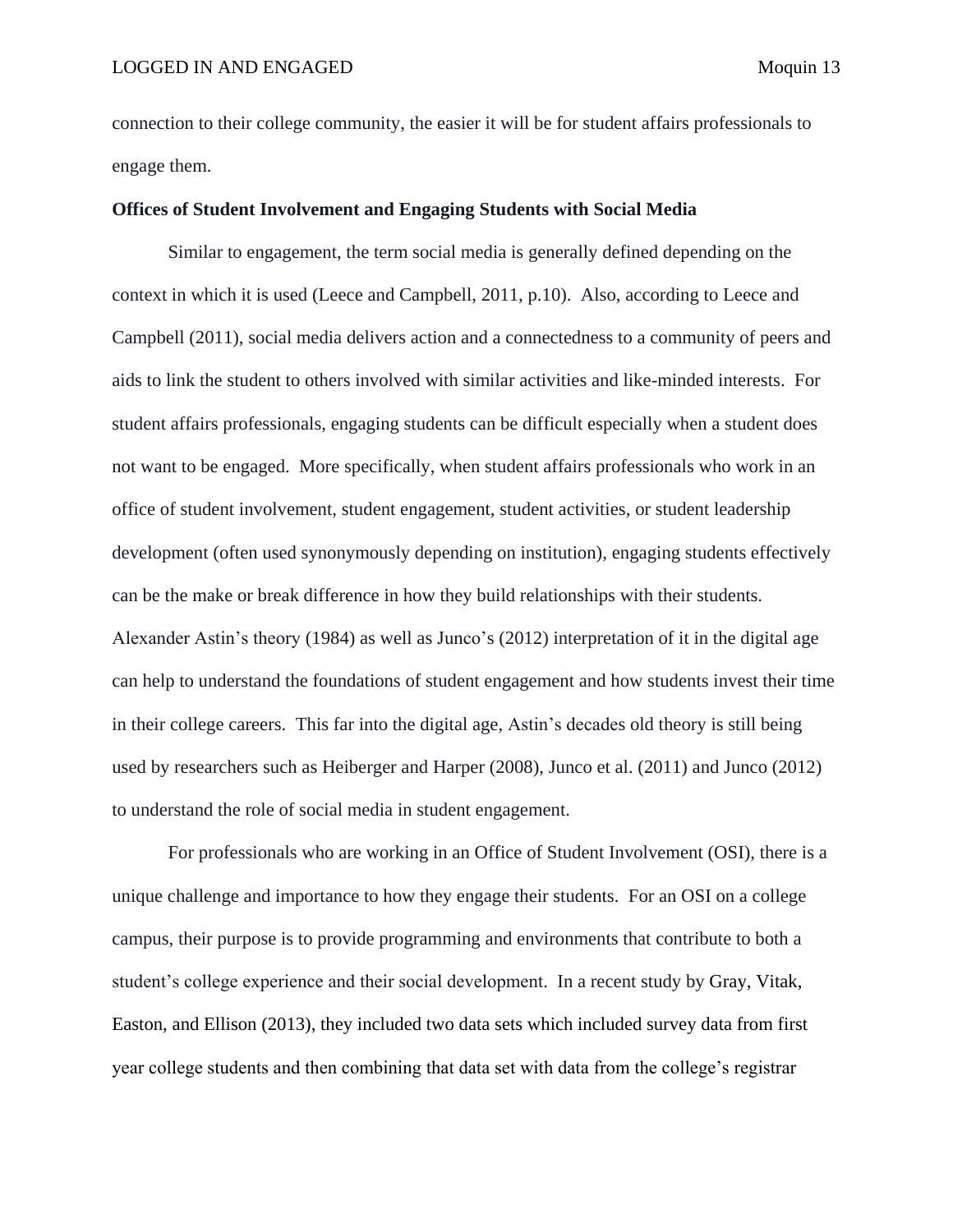## LOGGED IN AND ENGAGED Moquin 14

office in order to collect first-year GPA's and re-enrollment status. The researchers used their data to answer their original question assessing the role that social media had on a student's transition to college. Their findings suggest that a students' ability to develop strong, meaningful social connections, affects their successful adaptation to college (Gray et al., 2013).

Furthermore, Gray et al. (2013) found that social media use, Facebook in particular, was positively linked to the student's social adjustment to college. One could ask why it is important for student affairs professionals to engage students through social media when it could be argued that it is the role of the student affairs professional to help the college student foster strong social development, amongst other things. The findings in the Gray et al. (2013) study support that social media is a familiar outlet in which to engage with especially since the current generation of students going through college have been growing up in a digital age.

It is safe to say that student affairs professionals can help with this social development by engaging students through a medium that has been proven to be a significant influence in their social development. Heiberger and Harper (2008) state that engagement and involvement theories, such as Astin's theory of involvement (1984) that was mentioned earlier, can help to "refine and refocus student affairs professionals' abilities to react to students by better using new technologies" (p. 33). Because college students are so familiar with wanting consistent upgrades and reliability on technology, student affairs staff must be adept to similar changes so that they can keep up with the students (Heiberger and Harper, 2008; Jenness, 2011). While every student's social abilities may vary, it is important that those who work in higher education both explore and strive to implement the most effective methods in order to engage their students.

To answer the question of how student affairs professionals can better engage students through social media, professionals must understand how students are using and navigating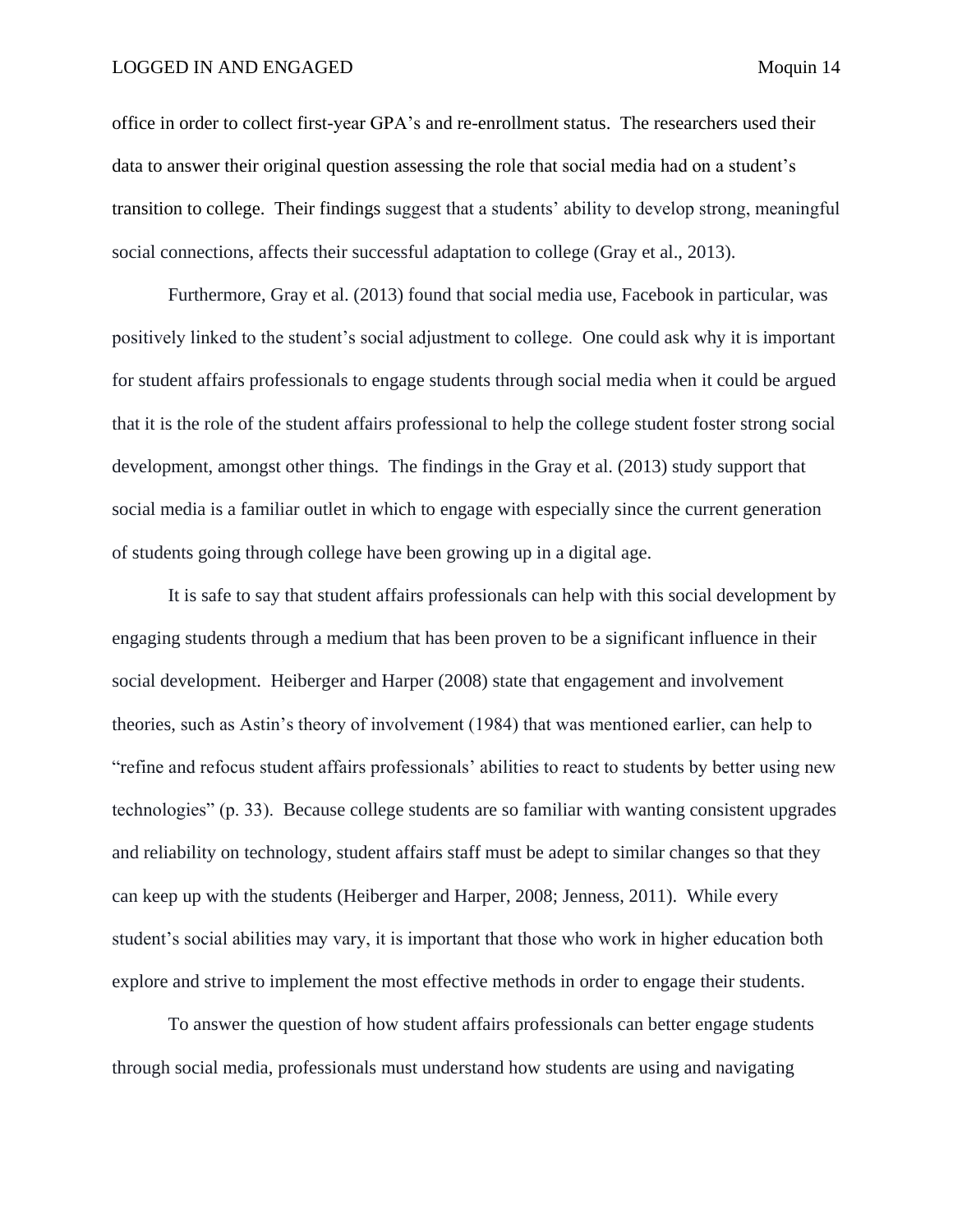social media platforms in the first place. It is more practical to assume that students are coming to college with an already existing presence in social media, especially given that Junco (2014b) states that social media sites are incredibly popular amongst college students. Also, given the findings of some of the studies mentioned earlier like Creighton et al. (2013) and Gray et al. (2013), social media services such as Facebook and Twitter see extremely high rates of use from college students and even college and university administration. With this understanding, student affairs professionals can establish a better idea of how to use their students' presence on social media, and implement it into their outreach efforts.

# <span id="page-15-0"></span>**Utilizing social media**

It is one thing for a professional working in an OSI to use social media to broadcast information about events and programs but it is another thing to use social media to engage with their student audience. The latter can help build relationships between the two parties that go beyond just getting numbers at an event. What is intriguing about social media is even if students are not currently using it, they are more than likely open to do so (McGough and Salomon, 2013). However, because students on a college campus can so easily utilize social media, this places more importance on the effective use of social media by student affairs professionals seeking to strengthen student engagement through such means.

Social media has established itself as a primary tool of digital communication to the point that it has become part of student's social development. If this is where students are engaging with each other most frequently, then student affairs professionals should opt to engage with them on this platform. One such study done by Ellison, Stenfield, and Lampe (2007) used a sample of 800 undergraduate students at Michigan State University in order to link uses of Facebook and the student's gain of social capital. Social capital, as defined by Coleman (as cited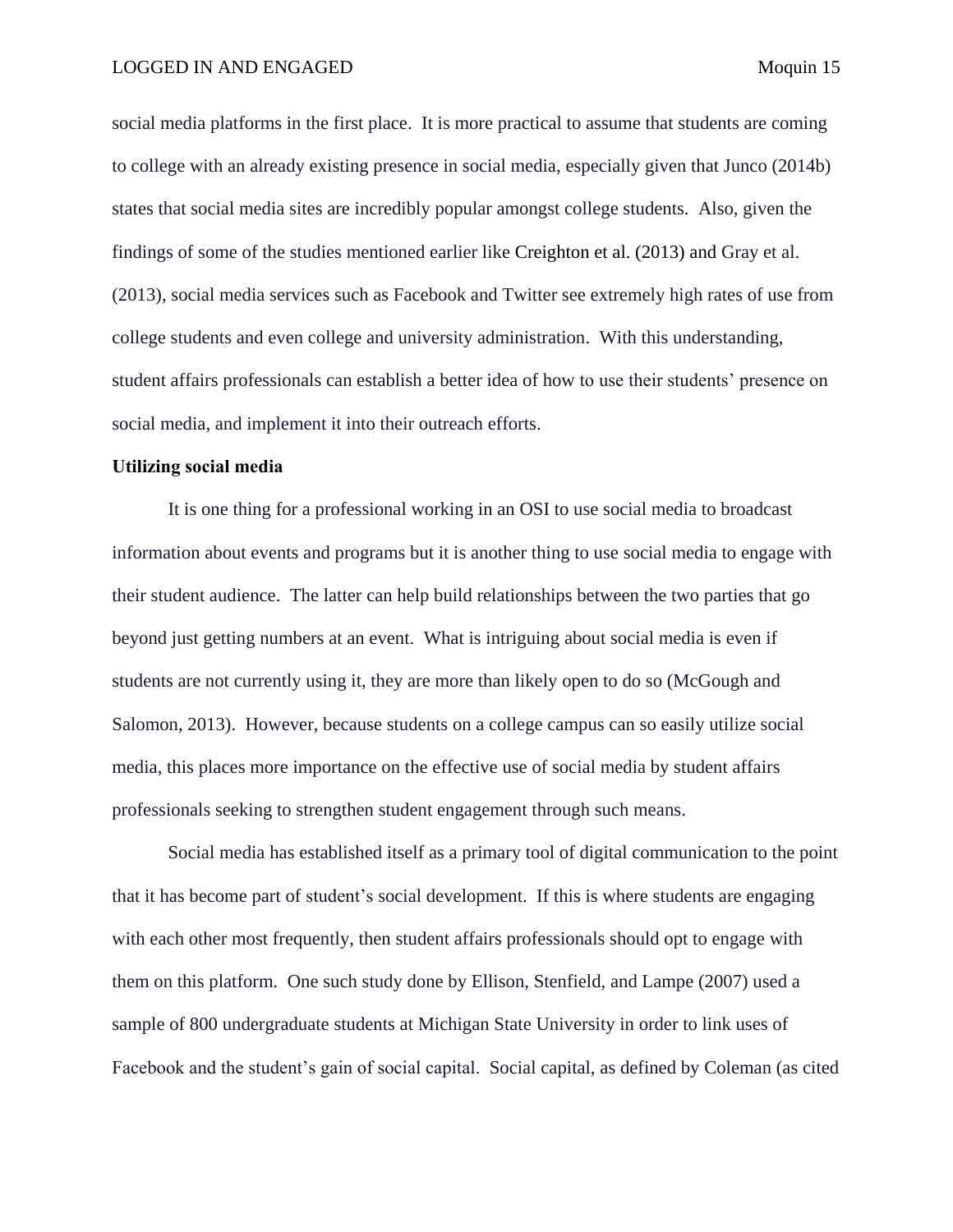in Ellison et al., 2007) is the resources accumulated through relationships with others. Additionally, Gil de Zúñiga, Jung, and Valenzuela, (2012), state that social capital is important because it can have a positive effect on social development. Studies such as this one have shown that Facebook seems to be the most efficient social media site for student affairs professionals to engage students on.

For their study, the researchers sent out a survey and received 286 completed surveys, which was a total response rate of 35% (Ellison et al., 2007). The findings from the study suggested that there is a positive relationship between Facebook use and the creation of social capital (Ellison et al., 2007). This study is important when looking at how student affairs professionals can engage students online because it sheds light on how students develop socially through social media. According to Pempek, Yermolayeva, and Calvert (2009), "social networking sites are designed to foster social interaction in a virtual environment" (p.228). These studies show correlations between social development and how social media plays a part in that. Because students are so ingrained in social media and are using it extensively for various purposes, this is where student affairs professionals can come and take advantage of this. Park, Kee, and Valenzuela, (2009) also agree that sites such as Facebook as an online tool play a significant role in fostering engagement in young adults.

It can be concluded that engagement through social media in higher education can certainly yield successful results. In higher education, traditional-aged college students have embraced social media technology as the normal and expected way of communicating (Davis et al., 2012). According to Davis et al. (2012), it has become a major part of their everyday lives making it safe to assume that by the time college aged students are entering college, their social media identity and presence is fairly strong. Because of this, it is important for student affairs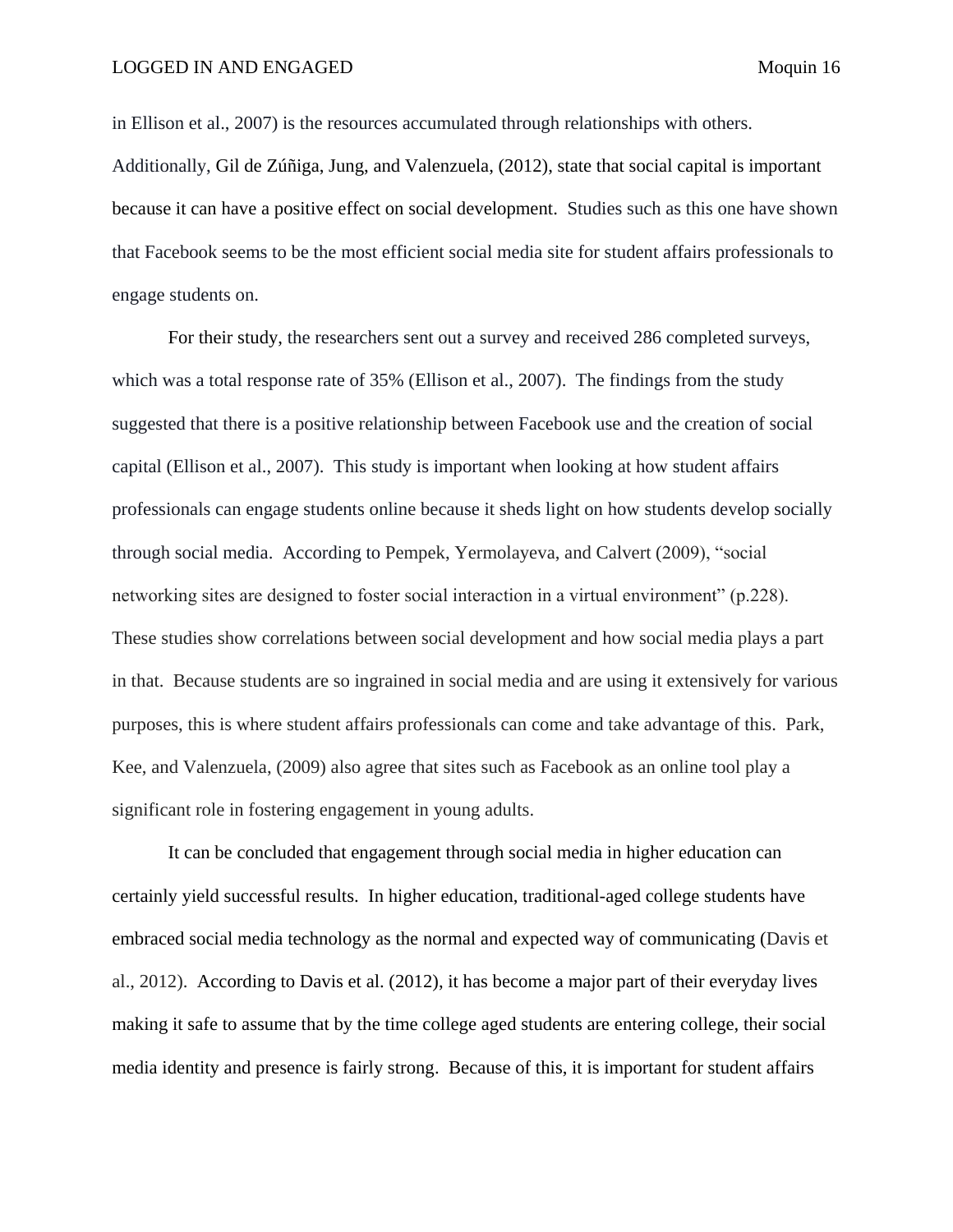professionals to adapt to this "millennial" generation, people between the ages of 18 and 25 (Davis et al., 2012) in order to find the most effective ways of engaging them. With social media already being used in many ways on college campuses, higher education professionals need to figure out how to keep improving social media use. Reynol Junco (2014b) states, "with social media use in education, it is important to know what works and what does not" (p.51). Furthermore, the literature supports that social media can be used to increase engagement with students on digital platforms that they are already invested in.

## **Project Plan**

<span id="page-17-0"></span>This study aimed to discover best practices for student affairs professionals who work in student involvement and how they could effectively engage students on social media. Furthermore, it aimed to provide insight into the use of social media as a tool for student engagement and make recommendations for best practice at Merrimack College and for higher education in general.

This research study was approached with a pragmatic methodological point of view. This point of view utilized mixed methods in order to match the best research method to specific questions. According to Mertens (2015), pragmatic research implores mixed methods in order to gather data from various points of view. Mertens (2015) also states that pragmatic research is grounded on the fact that there is only one reality but that individuals can have different views on how they perceive that reality. Implementing Merten's (2015) definition of what pragmatic research entails, I concluded that the approach that I had at the beginning of this research study helped me to identify individual interpretations of the reality of social media in addition to gathering a plethora of data focused on its place in higher education. With that being said, the research yielded various findings detailing how social media should be treated and utilized for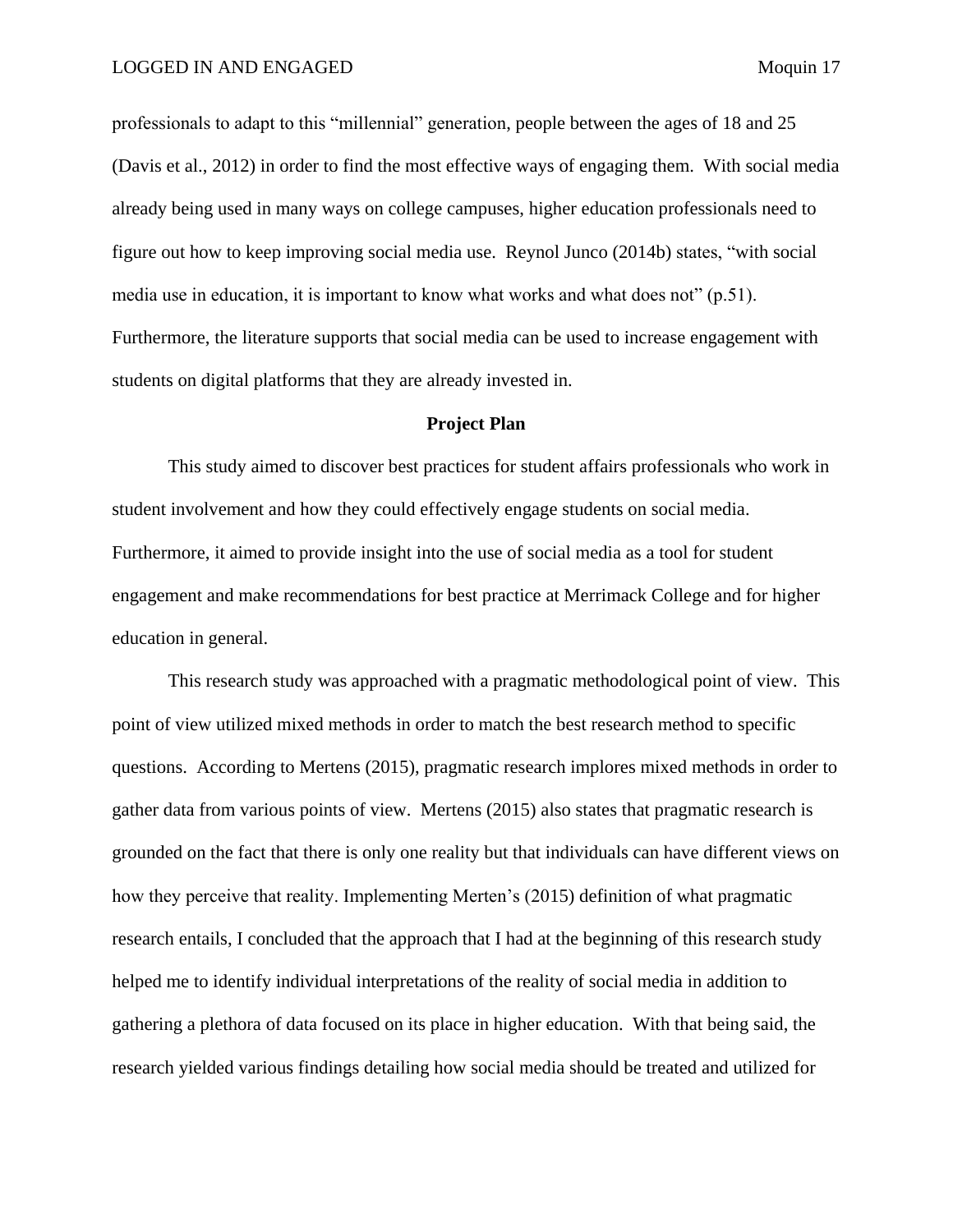## LOGGED IN AND ENGAGED Moquin 18

student engagement by student affairs professionals. How the participants perceive social media use on campus and what their experiences with it have been while at Merrimack was essential for this study in the context of understanding the effectiveness of social media engagement.

For this study, the staff and graduate students who were highly involved with the Office of Student Involvement were best suited to participate in this study because of their role in campus life and student engagement. In order to examine how the Office of Student Involvement at Merrimack College used social media in order to stay engaged with their students and develop stronger lines of ongoing communication with them, I conducted an online-based social media audit that was followed by a series of interviews with staff and graduate students working in the office. The online-based social media audit was conducted before the interview portion of the study so that the data and findings of the audit could be compared with the findings of the interview and help explain any patterns that arose.

In order to formulate best practices on social media use and student engagement, a social media audit of a similar schools' office of student involvement or equivalent was conducted before conducting the interview portion of the study. In addition to auditing a school that is similar to Merrimack in type and size, I also examined an institution that Merrimack aspires to model itself after in terms of growth and attaining institutional goals, as well as a much larger institution with a significantly larger student and staff population in order to see the kind of resources such a large school is able to invest in social media operations. The data that was gathered from benchmarking and observing the social media accounts of these institutions allowed me to use that data and analyze its content to assist in strengthening my interview protocol. It also provided a data set with which to compare the findings from my interviews. The data that was the main focus in the audit included: (1) how each institution uses their social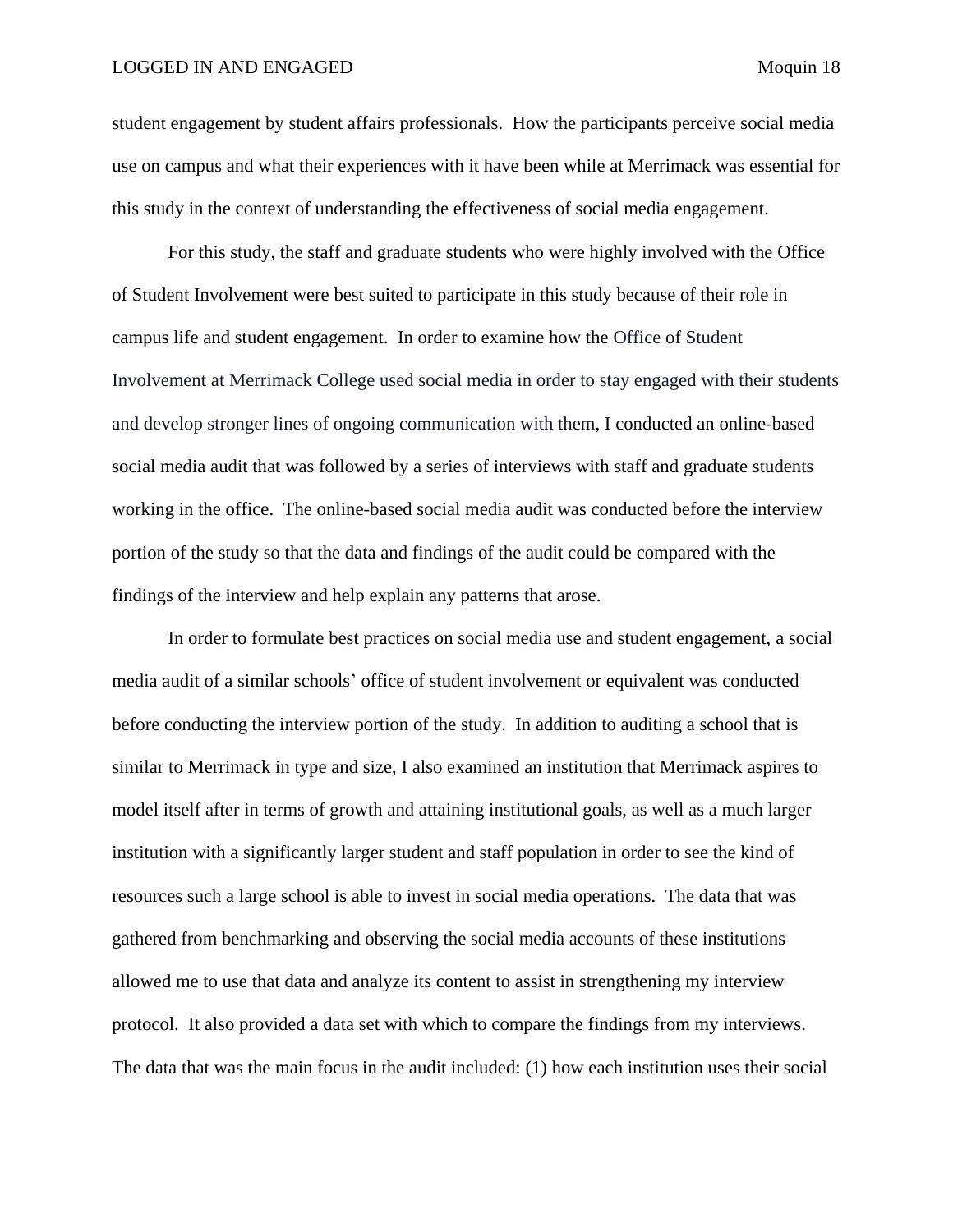media, (2) what sites the institutions use the most, and (3) how much they are engaging with students. Furthermore, I constructed a social media rubric that I used to score the institutions based on how well their social media accounts fulfilled four major categories. Those categories, *Content, Consistency, Engagement,* and *Ease of Access*, allowed for a basis upon which to critique the institutions and allowed for a detailed examination of the strengths and weaknesses of the various institutions. In the findings portion of this study, I outline why I chose the specific categories for the audit, as well as provide brief literature as to why I constructed the categories that way I did.

For the interview method of my study, a selected sample was chosen amongst a pool of graduate students and staff who worked in the Office of Student Involvement at Merrimack College. Via email, I reached out to selected individuals to take part in individual interviews where I asked various questions that were focused on their experiences with social media as a professional, their philosophies on social media use for student engagement, and examples of successful social media practices they have seen while at Merrimack, to name a few. The reason the study focused on these specific participants who work in the Office of Student Involvement was so that the data collected would be in line with the research question on wich the study focused.

The interviews also provided insight into how staff of the Office of Student Involvement uses social media to meet their goals of engaging students and whether it is effective. Through the interviews, I was able to clarify how professional staff associated with student involvement utilize social media in their office, who in their office is in charge of managing their social media accounts, the consistency of their use of social media, and how they view their office's experience engaging students with social media and if they see room for improvement. As far as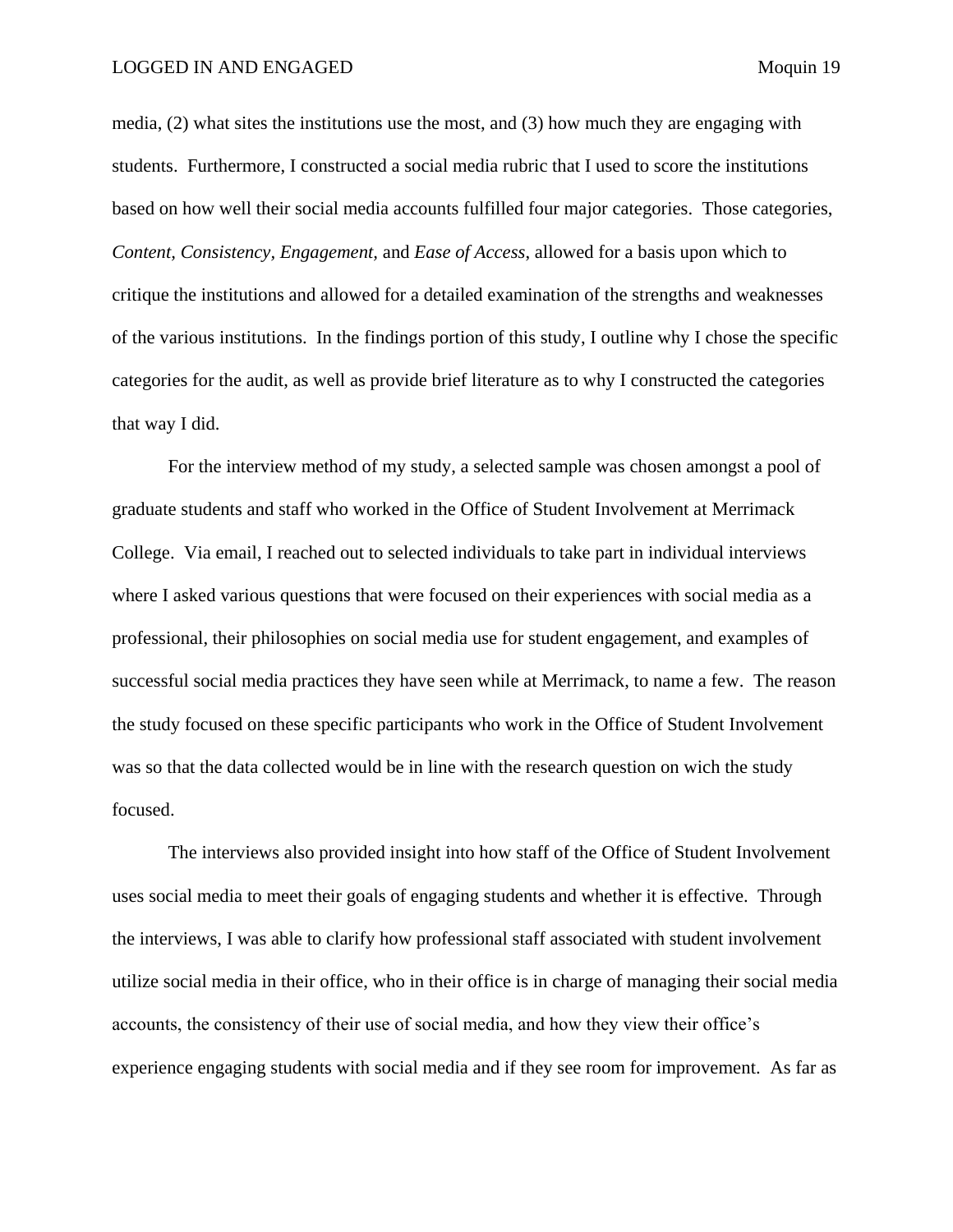human subject issues go, I did not encounter any sensitive issues raised in either the audit or the interviews. Any privacy issues that surround individual social media accounts was not disclosed, nor intended to be disclosed, while I conducted the audit. For the interviews, I created pseudonyms that masked the identity of the participants. Detailed descriptions of the participants in both the audit and the interviews are described before the findings are discussed.

The sample of participants for the interviews in my study were chosen amongst the pool of graduate fellows and professional staff that work in the Office of Student Involvement at Merrimack College. In total, four individuals were interviewed as part of the study all of whom are currently working in the Office of Student Involvement (OSI) in some capacity. Two of the participants that were in the study were graduate fellows who worked in their positions in the office for approximately one year, and the other two participants in the study were full time, professional staff. Although this was a small participant pool, it is interesting to note the various time lines that each participant has been associated with their role at Merrimack and in the field of higher education. The reason the study focused on these specific staff and graduate students was to ensure that the data collected would be both in line and more appropriate with the research question of this study.

Thomas, one of the participants, was enrolled as a full time graduate student in the Higher Education Administration program at Merrimack College. In addition, he also served as one of the two graduate fellows within Merrimack's OSI. In his position in OSI, he had his own specific responsibilities which primarily included leadership development and Greek life.

Rachel, the other graduate fellow, was also enrolled as a full time graduate student in the Higher Education Administration program at Merrimack College. In her role as a graduate fellow in Merrimack's OSI, Rachel was primarily responsible for student programing.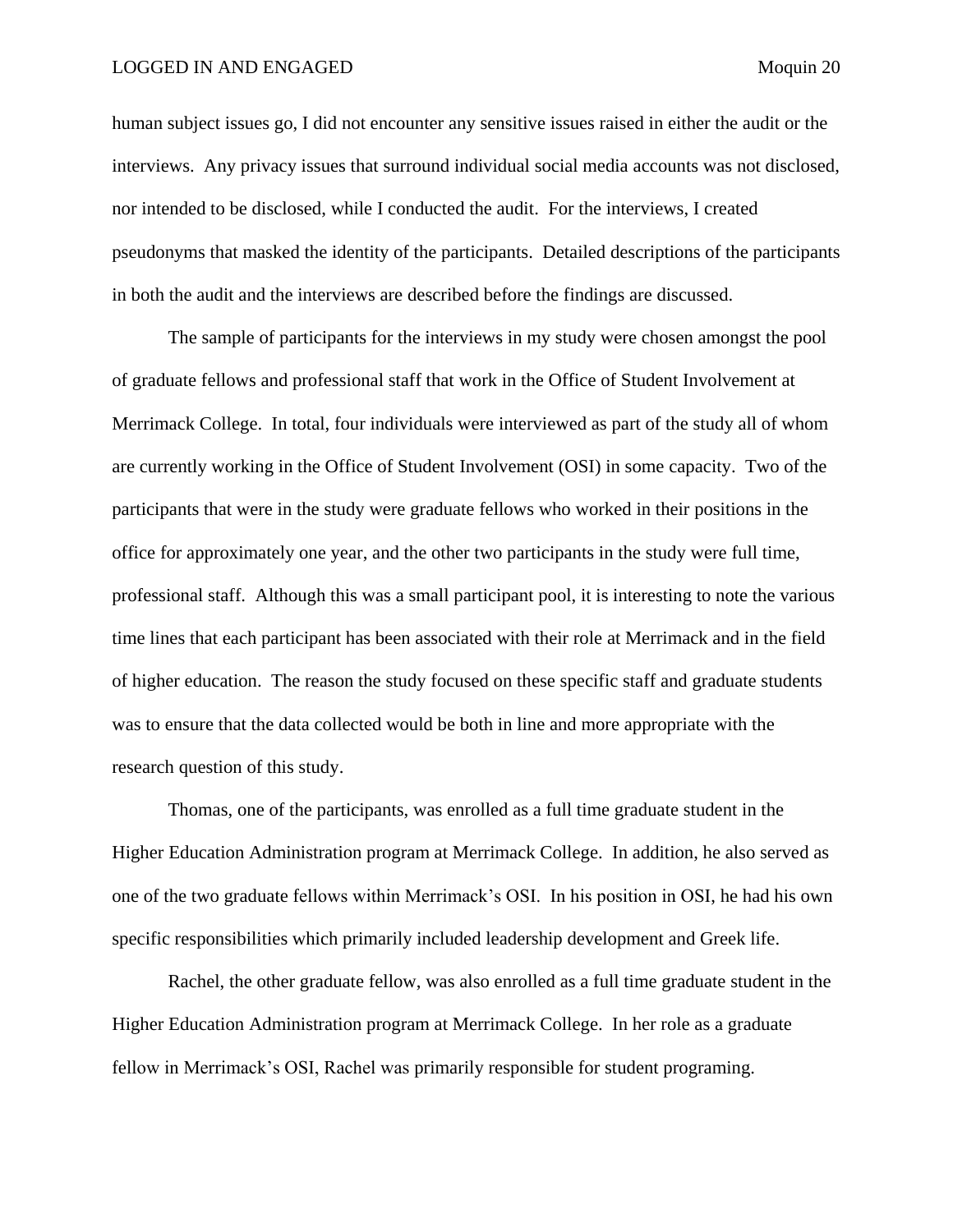Cindy is one of two professional staff members that were interviewed in this study and currently works full time in Merrimack's OSI. She oversaw the graduate fellows in the office as well as the programming and student organization functions of OSI.

Caitlin was the other professional staff member that was interviewed for the study and is also currently working full time in Merrimack's OSI. She oversees the advising of the Student Government Association as well as the entirety of the Office of Student Involvement. As part of her position, she also oversees any and all social media accounts that are associated with the OSI and monitors their content. Although, it should be noted that both full time professionals and the graduate fellows are responsible for maintaining the social media platforms associated with the OSI.

### **Description of Institutions Included in Audit**

<span id="page-21-0"></span>For the purpose of the social media audit, I designed four major categories in which to assess the effectiveness and use of the various social media platforms among the offices of student involvement, or equivalent, at the institutions included in this study. This audit included Merrimack's OSI as well as (1) an institution that is similar in size, student population, and institutional type, (2) an institution that is moderately different from Merrimack in terms of size (slightly larger), student population (slightly larger), region, and institutional type, and also (3) an institution that is vastly different from Merrimack in the sense that it is much larger in size and student population, is a public state institution, and cannot be compared to Merrimack in any way.

The first institution that was used in the audit, which is similar to Merrimack will be referred to as Institution A. The reason Institution A was chosen as being the similar institution is that, like Merrimack, it is a small, private, four-year, and liberal arts institution with similar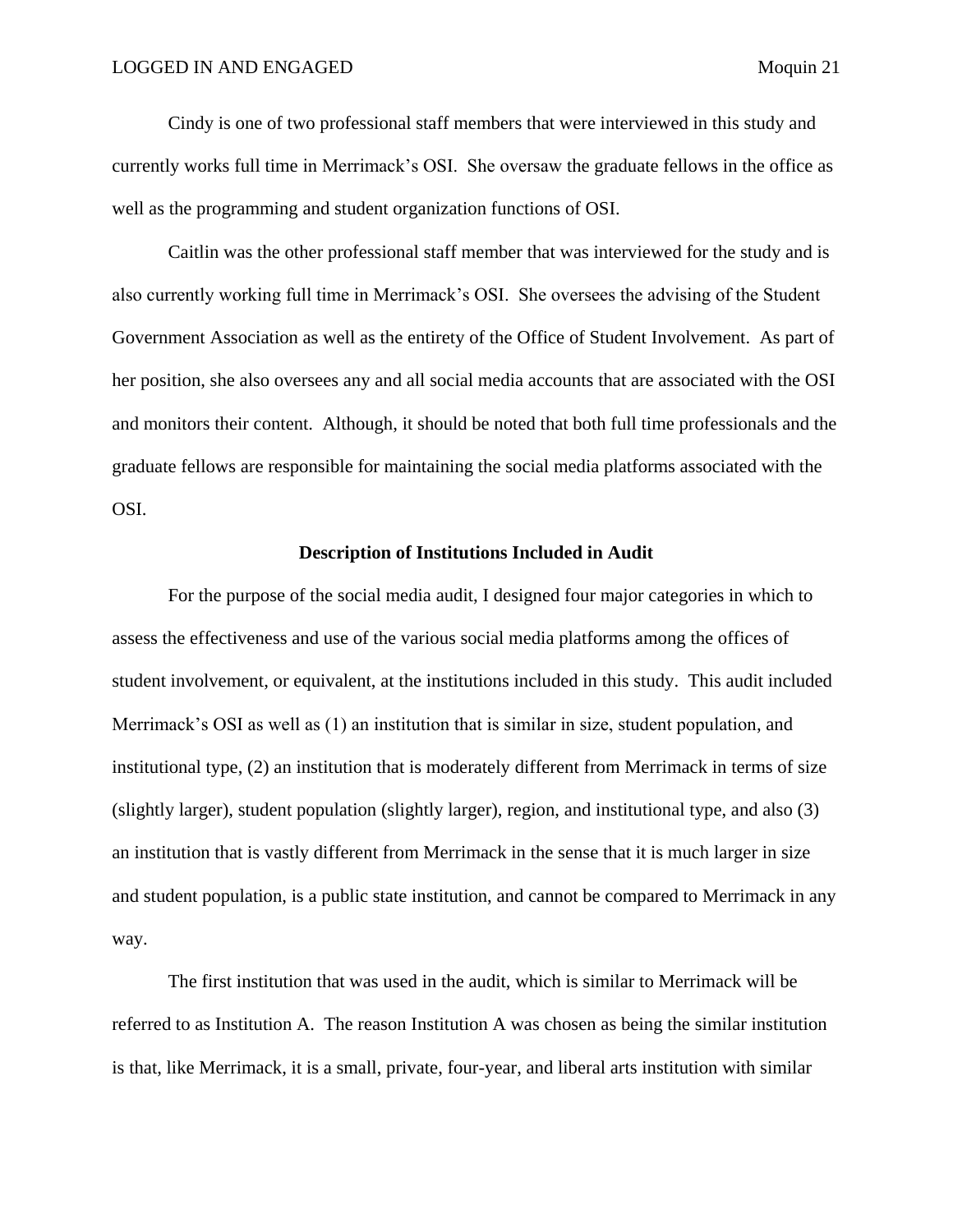student enrollment numbers. By including an institution with similar characteristics to Merrimack, it allowed the audit to compare Merrimack's OSI to an equivalent office at similar institution in order to see how schools that mirror Merrimack in many ways are using social media. This may help to identify realistic expectations and recommendations for Merrimack's social media use in its OSI.

The second institution that was chosen for the audit will be referred to as Institution B. Institution B is slightly different from Merrimack in the sense that it has a slightly larger undergraduate enrollment rate, but it is the same in terms of institutional type, and religious affiliation. Institution B was chosen in order to see how schools that are within reach of Merrimack in terms of development and growth are using social media and perhaps find areas where Merrimack's OSI can increase effectiveness.

The third and final institution to be included in the Audit will be referred to as Institution C. The reason for including Institution C in the audit was to be able to look at an institution that has a considerably larger access to financial resources and operational resources (larger staff). These factors may influence the ability of Institution C to commit more resources into social media investments for the institution.

For the purpose of reviewing the findings of this audit and to avoid disclosing the names of the institutions being used (other than Merrimack) I have outlined the pseudonyms for the three institutions that were used in the audit. To give a brief overview of the institutions involved in the audit, Table 1 further details the information of those institutions by including pseudonym, size (number of students), institutional type, and name of the office of focus (for the audit).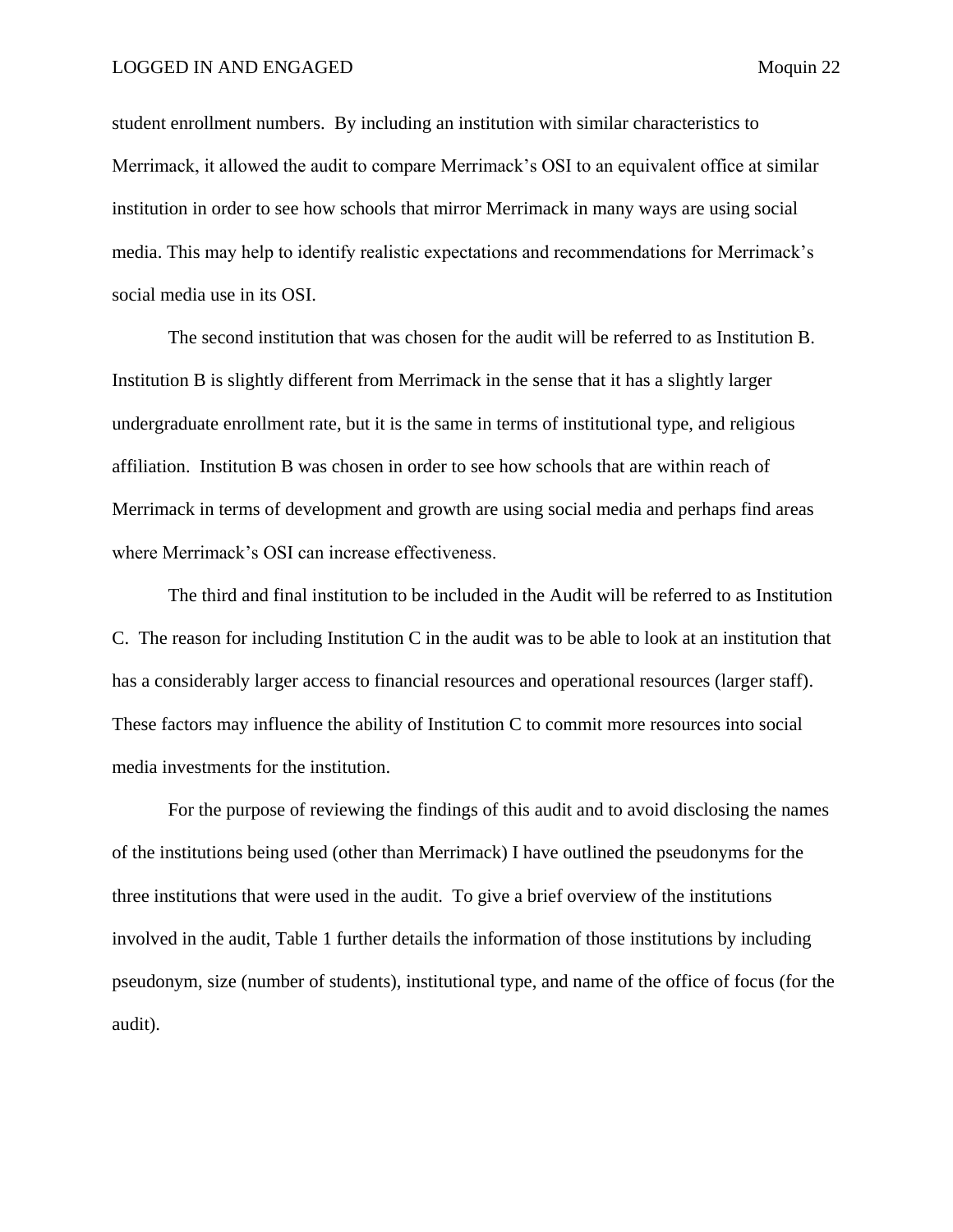| Institution                            | Size (students)      | <b>Institutional Type</b>                      | Office of Focus                                                            |
|----------------------------------------|----------------------|------------------------------------------------|----------------------------------------------------------------------------|
| Merrimack College                      | $2,752*(2014-2015)$  | Private, 4-year, religious                     | <b>Office of Student</b><br>Involvement                                    |
| <b>Institution A</b><br>(Likeness)     | $2,015*(2014-2015)$  | Private, 4-year, religious                     | <b>Office of Student</b><br>Activities                                     |
| <b>Institution B</b><br>(Aspirational) | $3,381* (2014-2015)$ | Private, 4-year, religious                     | Office of Campus Life                                                      |
| Institution C<br>(Large Sized)         | $10,660*(2014-2015)$ | Public, 4-year, state<br>school, non-religious | <b>Office of Student</b><br><b>Activities and Student</b><br>Organizations |

<span id="page-23-0"></span>Table 1 **Overview of Audit Institutions**

\*Numbers of total enrolled students includes undergraduate enrolled students only. Numbers above were gathered based on data from U.S. News and World Report (2015).

## **Limitations of the Study**

<span id="page-23-1"></span>There are a number of limitations to this study that are important to consider before reviewing the findings from either the social media audit or from the interviews. The first, and probably the most significant limitation is that the number of interview participants included in the study can be viewed as difficult to compare to other institutional offices. While this portion of the study includes all full time staff and graduate fellows in Merrimack's OSI, the data gathered may not be generalizable to offices of student involvement or equivalent across higher education. Even though all available participants who could have been interviewed were indeed interviewed, institutions who have much larger offices may have provided a wider range of answers, thus giving more diversified data. The interview process was also limited in the fact that no undergraduate students were interviewed. This prevented the ability to gather information on how undergraduate students at Merrimack College have experienced social media during their college career. More specifically, because of the lack of undergraduate student involvement in the study, there was no way to see how undergraduate students have viewed their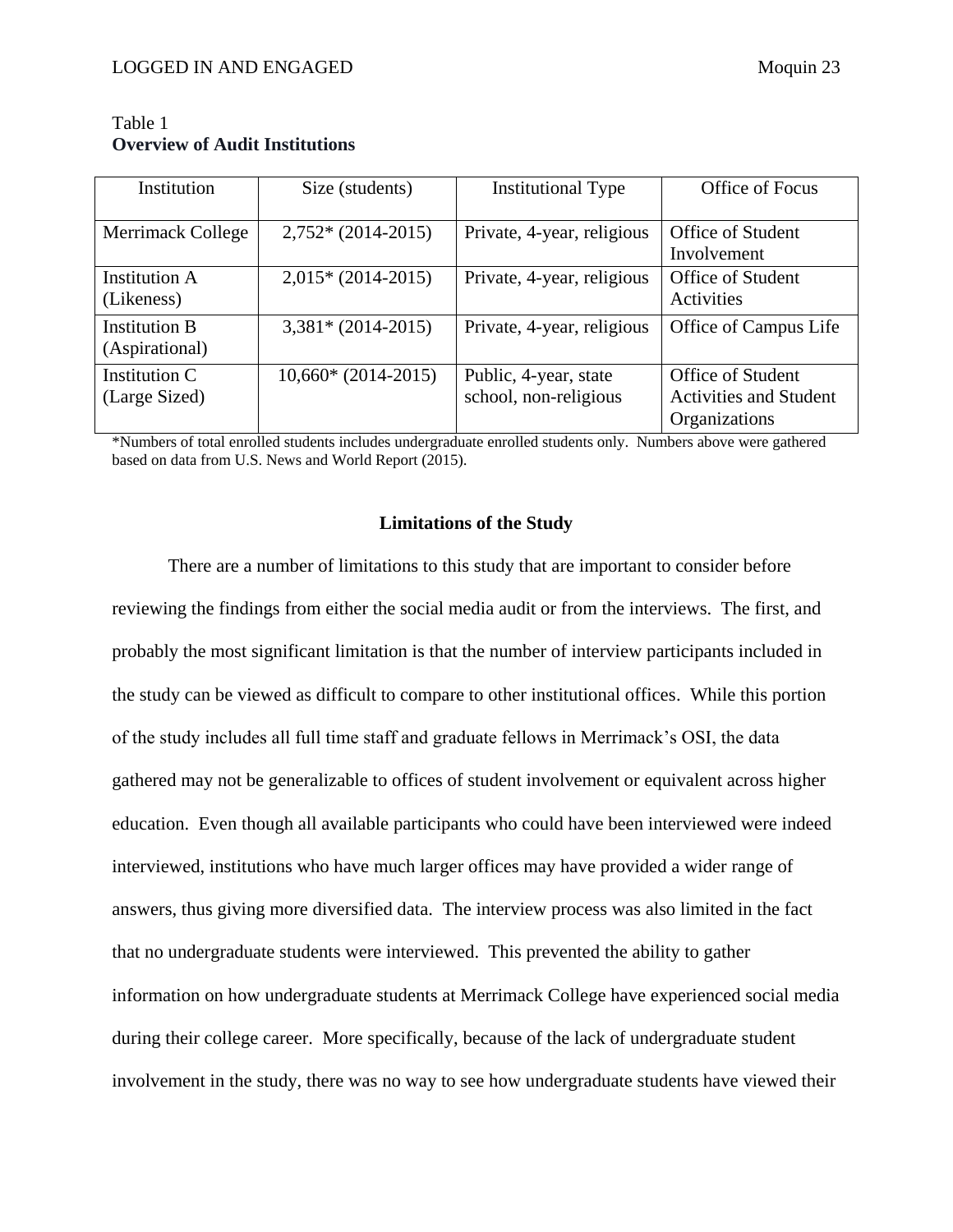interactions (if any) with the OSI's social media sites. This information would have been viable as it could have helped when comparing the views of the graduate and professional staff to that of undergraduate students in order to identify any possible online engagement patterns or inconsistencies.

While the social media audit does serve to expand the research outside of Merrimack College, it also comes with limitations itself. The social media audit did not lead to, nor was it designed to, have any contact with representatives at the institutions that were included in the audit. However, this limitation can be viewed multiple ways. Without reaching out to professionals or to the various offices at the institutions in the audits, there is a limit to how much data the audit could reveal. While the audit was helpful in researching the online presence of these offices, there was no way to gather more information or research the office goals that may have explained certain patterns or activities on their social media sites. At the same time, by not reaching out to the offices themselves, it allowed for a more authentic and un-biased form of data collection. During the audit I was able to navigate the social media sites of the institutions in a similar way that their students would. This gave me the perspective of what their students would experience and see if they were attempting to reach out to these offices via their social media sites.

Finally, an additional limitation that was expected from the beginning is the fact that this study is grounded at one institution. While the audit did open up the research to more institutions, the only office of student involvement that was included in the interviews was Merrimack's OSI. While some of the literature in the literature review suggests that social media practices for student engagement in student affairs is applicable to the majority of higher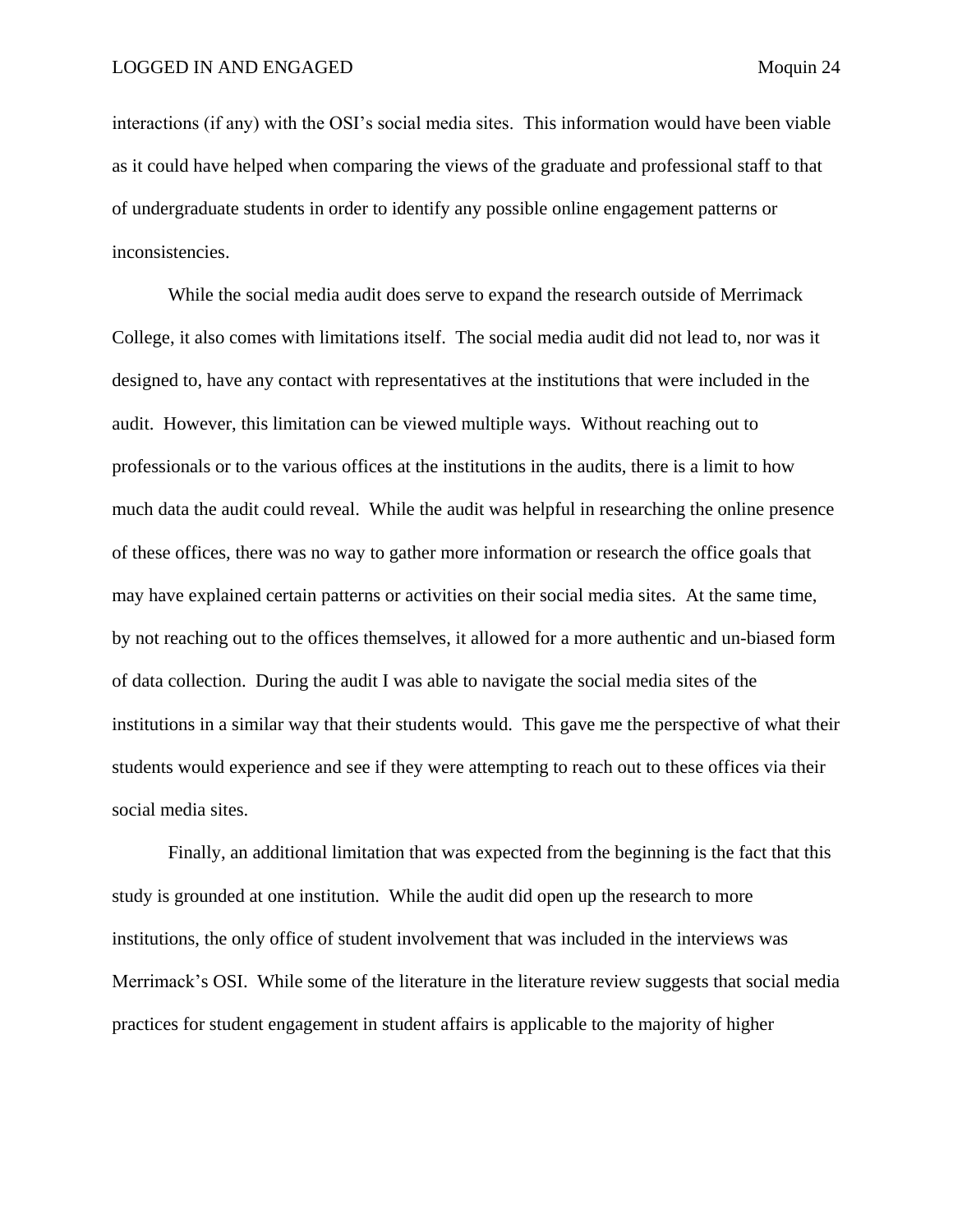education, Merrimack's OSI does not have the same social media practices, resources, staff power, or knowledge that other equivalent offices across higher education may have.

# **Findings**

<span id="page-25-0"></span>The findings section of this study is comprised of benchmarking data gathered from the social media audit, and interviews that were conducted with four professionals in Merrimack's Office of Student Involvement. Upon organization and analysis of both sets of findings, I concluded that the findings from the social media audit provide a broader scope of looking at student engagement via social media. Alternately, the major findings from the interviews give a more in depth look at how student affairs professionals working in student involvement are using social media for student engagement. Although the audit was started and the majority of it was completed before the interviews took place, some of the findings from the interviews help to explain, in more detail, the results from the audit.

Of the findings that were gathered solely from the interviews, there were two that were considerable. These findings included Visual Stimulation and Twitter Engagement. These findings also coincided with findings from the audit and helped explain why some institutions may not utilize certain sites or utilize certain sites more than others. While the interviews did provide additional data other than the two findings that were mentioned, these two findings were the only ones that were substantial enough to discuss in full. These findings were evident throughout all interviews and they were also the only findings that showed a significant pattern in the interview data. Additionally, these findings heavily related to findings in the audit. There were minor findings from the interviews that are not discussed in full that are still mentioned briefly in order to add some context to some of the audit findings. Recommendations for best practice will follow after findings from both parts have been reviewed.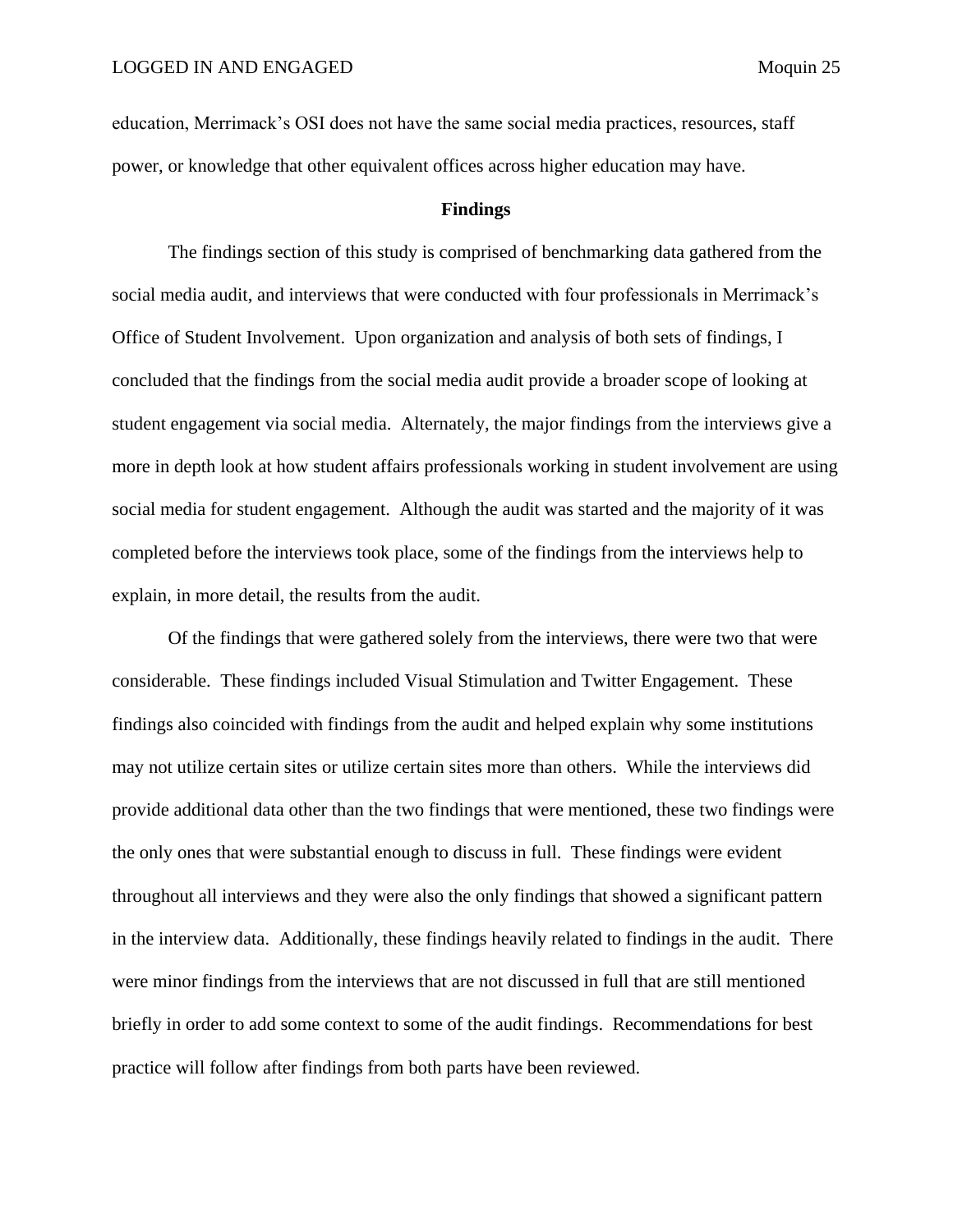In order to evaluate the institutions in the social media audit, I constructed a social media evaluation rubric that would allow me to compare how each institution uses their social media, what sites the institutions use the most, and to what extent they are engaging with students. In designing this rubric, I developed four major categories in which to include in the rubric in order to accurately assess the institutions and their social media. Table 2 details the four major categories of the audit and the questions that they asked.

Table 2

| <b>4 Categories of Social Media Audit</b> |                                                                                                                                                                                                                                                                                                                                              |  |  |  |
|-------------------------------------------|----------------------------------------------------------------------------------------------------------------------------------------------------------------------------------------------------------------------------------------------------------------------------------------------------------------------------------------------|--|--|--|
| <b>Content</b>                            | What is the office posting? Is the content attempting to draw the interest<br>of the students or encourage any form of dialogue? Are the offices<br>posting information/posts that are appropriate for reaching their<br>audience? Is there creativity in their posts?                                                                       |  |  |  |
| Consistency                               | Are they using their social media on structured intervals or certain time<br>frames or just when they have a specific use for it? Will be looking to<br>make sure that they maintain consistency with posting or if their posts<br>seem to display a certain pattern/timeline of when they post.                                             |  |  |  |
| <b>Engagement</b>                         | Are they engaging with students on their social media platforms? Are<br>students engaging back? Is there any displayed effort of the office<br>responding to interactions? To quantify this, I have observed and studied<br>the interactions and activity on the social media platforms of the various<br>institutions that I am looking at. |  |  |  |
| <b>Ease of Access</b>                     | Are they advertising their social media/putting links to their social media<br>pages on their institutions website? On the offices web page? Are their<br>social media platforms distinguishable in the sense that they use unique<br>twitter handles, or user account names?                                                                |  |  |  |

To formulate the categories in Table 2, I used a study that researched how marketers use social media to grow their businesses (Stelzner, 2014). The reason I used a study focused on using social media for marketing in the business world is because the principles in which the study speaks of are relatable and transferable when devising social media strategies aimed at interacting with students.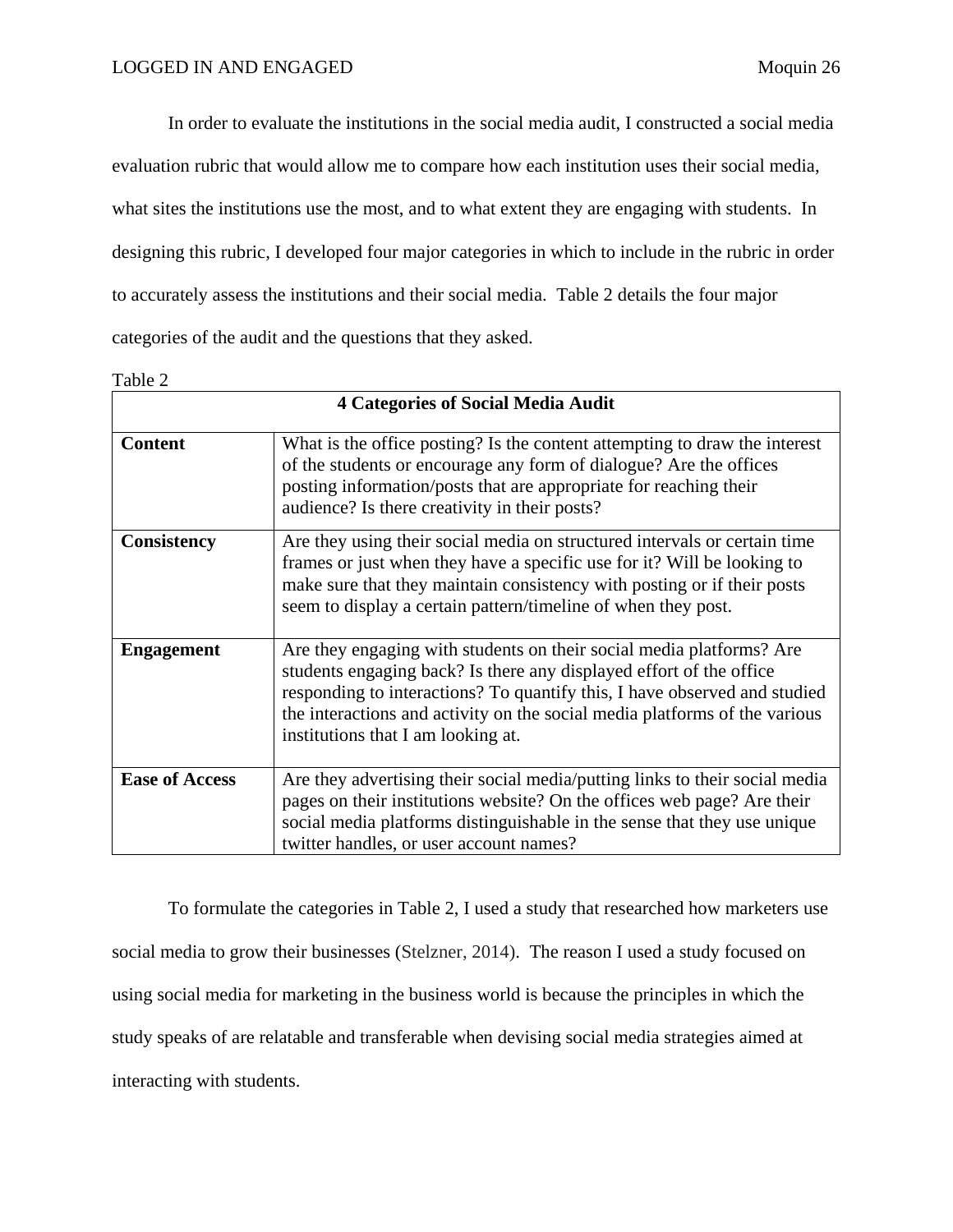In his study, Stelzner (2014) surveyed over 2,800 marketers in order to understand how they are using social media and to determine the most efficient ways to use social media. Each of his major findings is relatable to the categories chosen for this audit *Content, Consistency, Engagement,* and *Ease of Access*. His major findings from the survey showed: 94% of marketers agreed that the majority of their content was original written content and that they saw more success when they were posting such content *(Content)*, 84% reported that using social media as little as six hours per week generated more exposure *(Consistency)*, 77% of marketers in the study attributed social media use to an increase in developing a larger and more loyal fan base for their organizations as well as increasing the number of partnerships they had *(Engagement)*, and 92% of the marketers agreed that committed social media use was increasing traffic on their online platforms *(Easy of Access)* (Stelzner, 2014). From a marketing stand point, social media can help an organization excel at reaching their audience and increasing engagement with that audience. These marketing concepts and Stelzner's (2014) findings help to develop a better understanding of why student affairs professionals should be utilizing these sort of strategies for their social media use.

The content of the posts should be original in order to display the creativity and uniqueness of the office and encourage curiosity and dialogue from the students. The marketers use of social media should have consistency and strive to increase the office's exposure and online presence and commit a certain amount of time per week in order to keep their content flowing. Professionals in student involvement should also be aiming to create a fan base and strengthening the relationships they form with students. If they invest and interact with the student off-line then they can most certainly maintain that engagement on-line. Finally, there should be an ease of access to their social media sites. Offices should advertise their sites,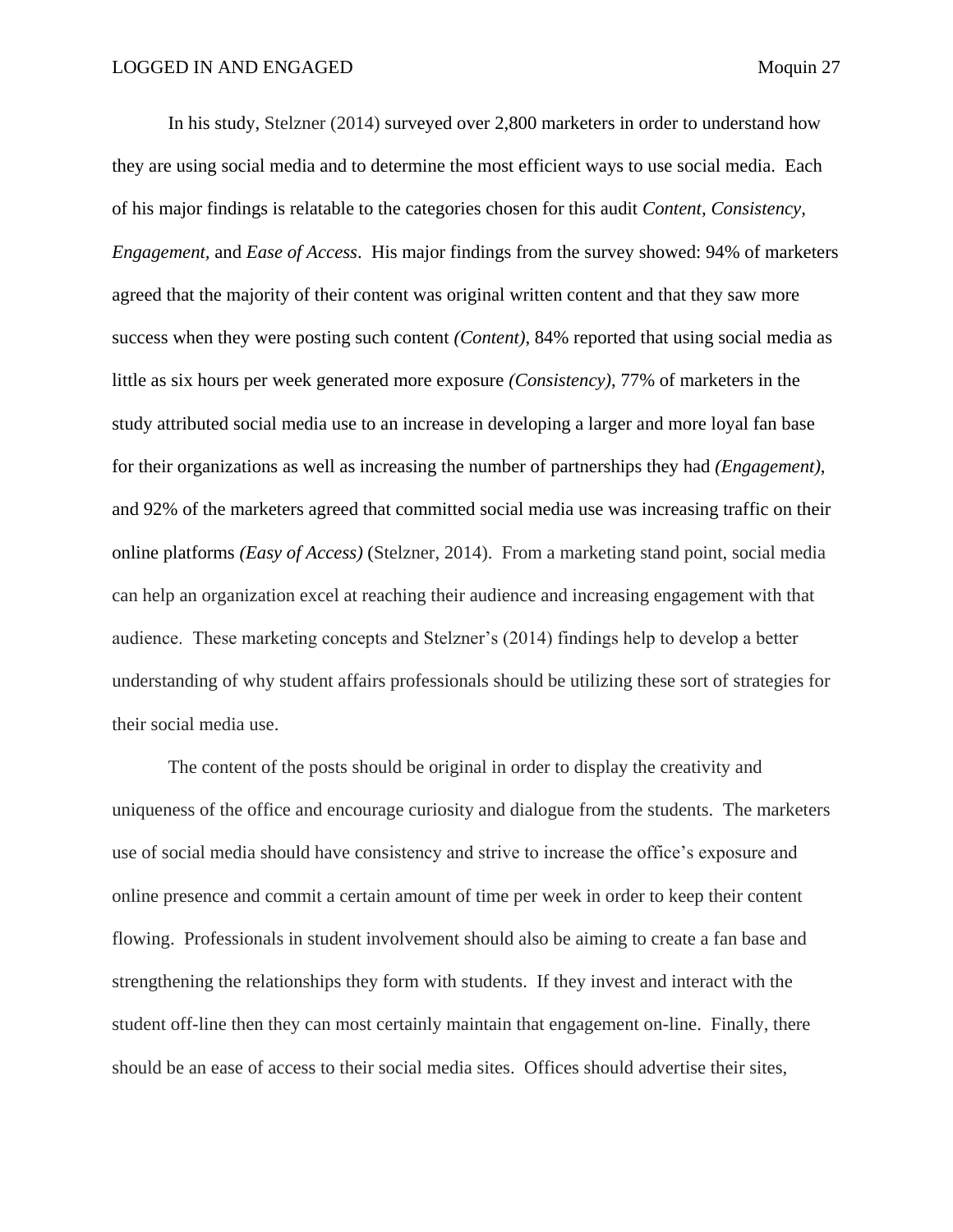provide links on the institution's web pages, and create original account names so that they can stand out and develop an online identity.

Using the four categories described above, I then utilized the social media evaluation rubric to assess the social media use by using a grading scale with the four main categories as a guideline. Out of the four categories, *Content, Consistency, Engagement,* and *Ease of Access,*  the Institutions were able to score a possible three total points for each category. The final scores are comprised of all of the institution's social media platforms combined. The point system was as follows:

- 1. Exemplary  $=$  3 Points
- 2. Proficient  $= 2$  Points
- 3. Adequate  $= 1$  Point
- 4. Unsatisfactory  $= 0$  Points

After scoring each institution in each of the four main categories, each category and its corresponding score were added up in order to assign an overall score. Since there were four categories and a maximum of three points for each category, the highest possible score was twelve with the lowest possible score being zero. Final analysis was given based on the overall score. Table 3 details the rubric and how each institution was graded. Also, the explanation and definition of each of the point categories mentioned above are included in the rubric. The major findings from the audit are in Table 3.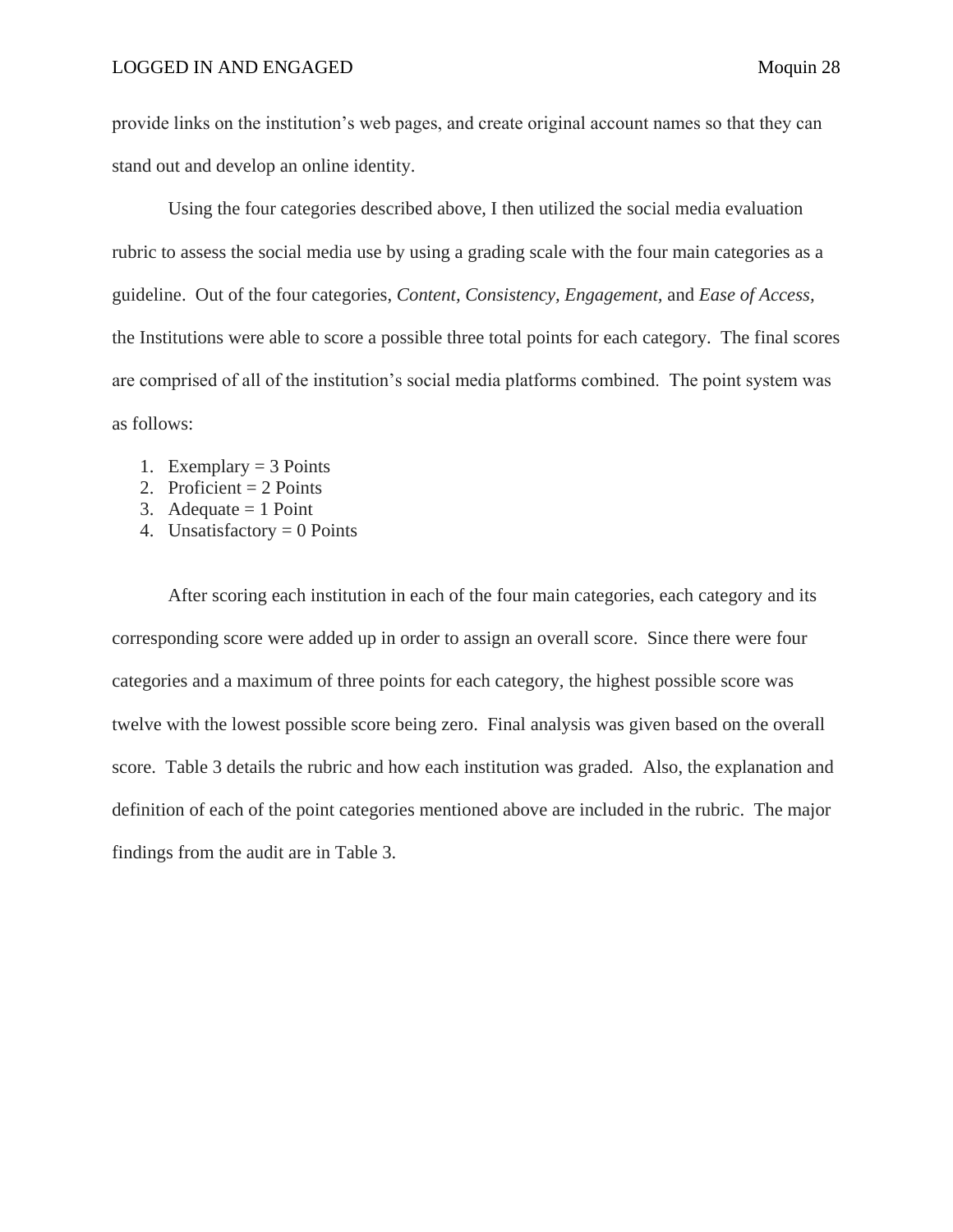| ını<br>х.<br>r۱ |  |
|-----------------|--|
|-----------------|--|

| outreach.<br>provide social media<br>on institution website to<br>are hard to find and<br>sites. Social media sites<br>office's social media<br>Almost no links found<br>there is no clear effort to | ă<br>Minor difficulty in<br>office's social media<br>finding social media<br>little advertisement for<br><b>Institution website has</b><br>imks and/or accounts.                                 | idemify.<br>relatively easy to<br>Account names are<br>access to their sites.<br>media links are easy to<br>Most of their social<br>find and provide easy      | online identity.<br>stand out and develop an<br>pages, maintains account<br>on the institution's web<br>names that make them<br>their sites, provide links<br>that the office advertises<br>There is strong evidence | Ease of Access |
|------------------------------------------------------------------------------------------------------------------------------------------------------------------------------------------------------|--------------------------------------------------------------------------------------------------------------------------------------------------------------------------------------------------|----------------------------------------------------------------------------------------------------------------------------------------------------------------|----------------------------------------------------------------------------------------------------------------------------------------------------------------------------------------------------------------------|----------------|
| reaching out to students.<br>engage with students<br>interaction or attempt to<br>Almost no level of<br>but there is no indication<br>online. Posts are evident<br>that the office is                | "retweets".<br>or interact with students<br>Posts show little attempt<br>beyond "ilkes" or<br>Little interactions<br>to engage with students                                                     | average and most<br>done.<br>and promote increase<br>engagement could be<br>engagement. More<br>interactions are positive<br>Engagement is above               | engaging with students<br>rapport with their<br><b>COMMUNICATIONS</b><br>through online<br>are interacting and<br>students and that they<br>that they are establishing<br>There is a clear effort                    | Engagement     |
| shows neglect on the<br>consistency in their<br>office's part in handling<br>few and far between and<br>Posting is random and<br>social media activity.<br>There is almost no<br>their social media. | mi yusu baa mobast<br>and content, there seems<br>they post. Posts are<br>consistency in which<br>to be no pattern or<br>Although there are posts<br>between each post.<br>emmin myob' down time | they post their content<br>some pattern in which<br>sites. It appears to have<br>consistent and display a<br>Most posts are<br>flow of content on their        | and online presence. It is<br>content flowing<br>effort to keep their<br>the office's exposure<br>and strives to increase<br>media has consistency<br>clear that there is a solid<br>Their use of social             | Consistency    |
| re engaging<br>is lacking material that<br>students. Content is stale<br>establish dialogue with<br>content or effort to<br>Almost no original                                                       | with students.<br>creativity or dialogue<br>borrowed posts/content<br>mostly recycled or<br>Little original content,<br>Little effort to establish                                               | students.<br>Most of their content is<br>interaction with<br>ongmal, creative and<br>dialogue and encourage<br>Some efforts to increase<br>displays uniqueness | students<br>and encourages curiosity<br>and dialogue from the<br>uniqueness of the office<br>is original and displays<br><b>Creativity and</b><br>The content of the posts                                           | Content        |
| Unsatisfactory<br>0                                                                                                                                                                                  | <b>Adequate</b>                                                                                                                                                                                  | Proficient                                                                                                                                                     | Exemplary                                                                                                                                                                                                            | Category       |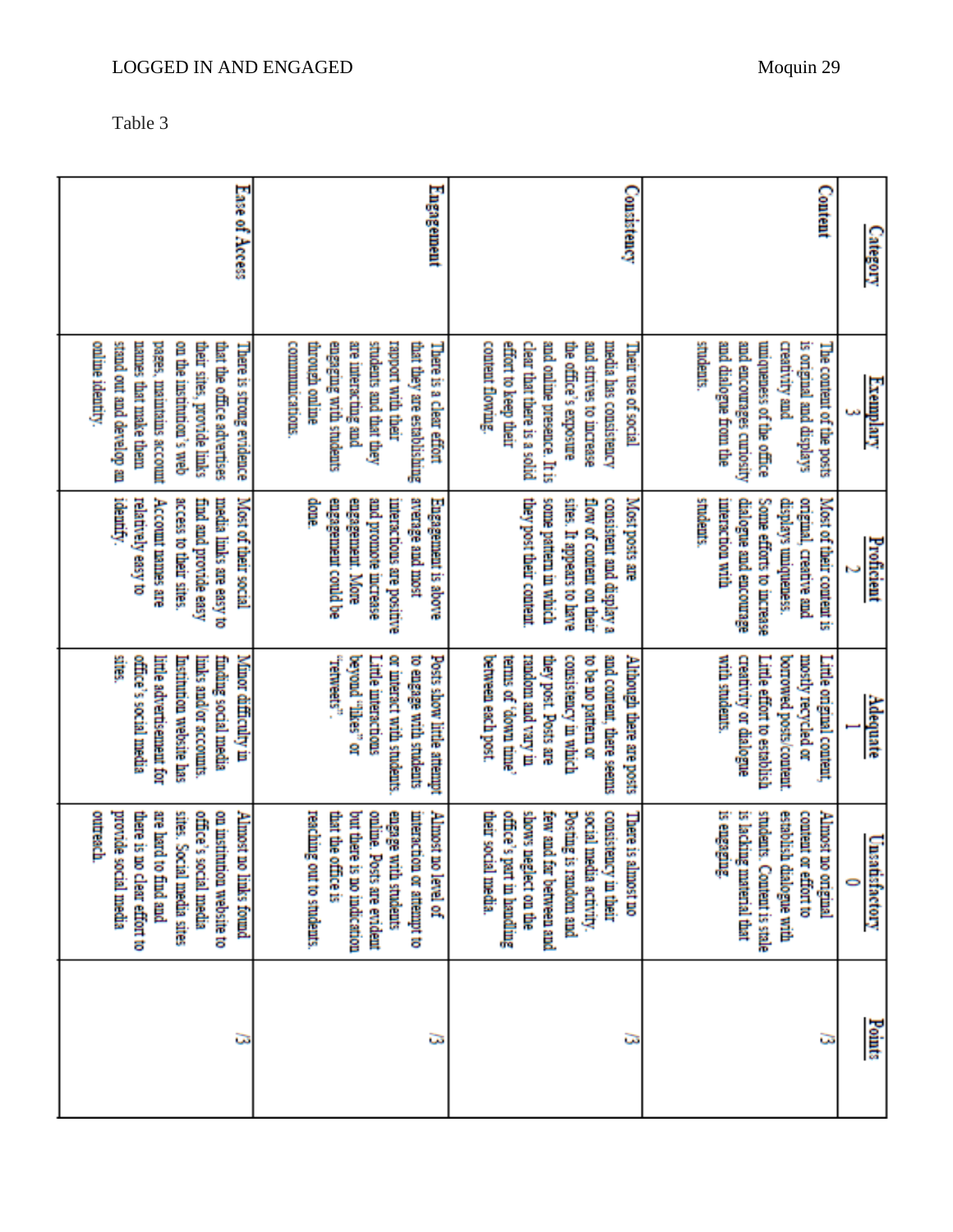# <span id="page-30-0"></span>**Social Media Audit**

I chose three major social media platforms in order to provide a basis to evaluate each institution. The three social media sites included in the audit are: Facebook, Twitter, and Instagram. According to a survey conducted in September of 2014 by Duggan et al. (2015), Facebook, Twitter, and Instagram are all among the top five social media sites used from 2013- 2014. It should be noted, however, that this survey also shows Pinterest and LinkedIn as part of that top five but they were not used in this audit because those sites are not primarily used for engagement in student involvement settings (LinkedIn is for professional and business use and Pinterest is more of collection and sharing of interests via 'pinning'). Table 4 shows the three sites that were mentioned above and which of the four institutions were found to have accounts on that platform.

## Table 4

| Facebook             | <b>Twitter</b>       | <b>Instagram</b>         |
|----------------------|----------------------|--------------------------|
| Merrimack College    | Merrimack College    | <b>Merrimack College</b> |
| <b>Institution A</b> | <b>Institution A</b> | $N/A^*$                  |
| $N/A^*$              | <b>Institution B</b> | <b>Institution B</b>     |
| Institution C        | Institution C        | $N/A^*$                  |

## <span id="page-30-1"></span>**Social Media Sites and Their Usage**

\*N/A indicates that an account was not found on the SM site listed in that column.

From the audit, there is one considerable finding that was found after analyzing the data. As seen in Table 4, even though some of the institutions were not found to have accounts on all three social media sites, all of the institutions had Twitter accounts. In the Duggan et al. (2015) study reviewed earlier, it was shown that although Facebook remains the top most popular social media site, Twitter is the fastest growing. Table 4 indicates the possibility that institutions could be investing more time into Twitter and focusing more of their social media strategies around the site.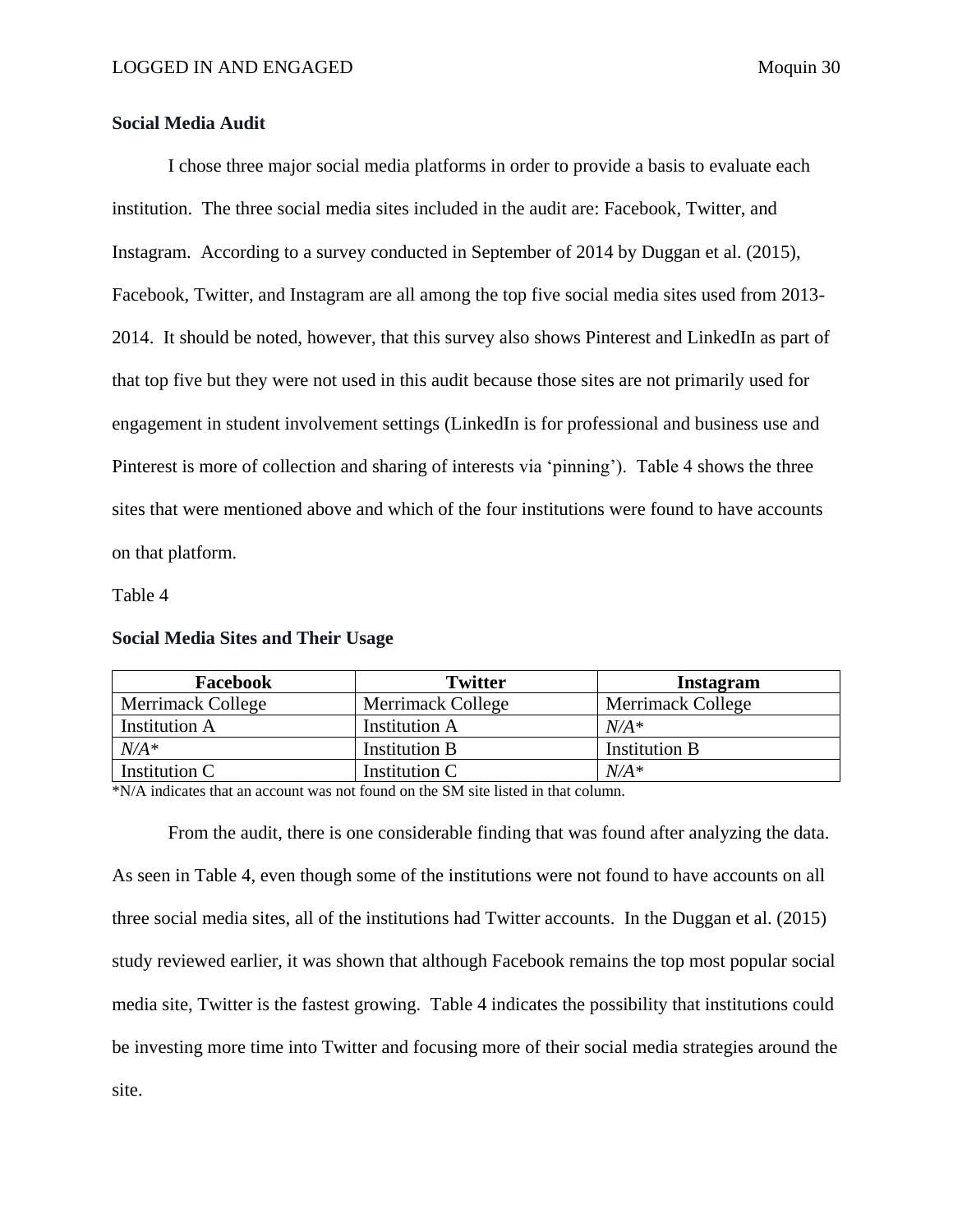Even though Table 4 shows that some of the institutions did not have accounts on all of the social media sites included in the audit, I did not use this factor to 'score' any of the institutions as there may be particular reasons as to why an institution does not utilize a certain site. For example, after trying to search for it, I did not find Institution A to have an Instagram account. However, this could be because Institution A may not include Instagram in their social media efforts or it could be possible that it is controlled by another office and not their Office of Student Activities. This audit served more to evaluate the social media sites that the institutions *are* using. Table 5 briefly outlines the scores based on the criteria detailed in Table 3, for each institution including their overall score.

Table 5

| Institution          | Content | Consistency | Engagement | Ease of | <b>Total</b> |
|----------------------|---------|-------------|------------|---------|--------------|
|                      |         |             |            | Access  |              |
| Merrimack            |         |             | ⌒          |         |              |
| College              |         |             |            |         |              |
| <b>Institution A</b> |         |             |            |         |              |
| <b>Institution B</b> | 3       |             | っ          |         |              |
| Institution C        | っ       |             | 3          |         |              |

## <span id="page-31-0"></span>**Merrimack College**

Overall Score: *11/12*

Merrimack College was tied with Institution B with having the highest score in the audit. What contributed most to Merrimack's high score was having 3/3 points in three out of the four categories. The categories that Merrimack scored 3/3 were *Content, Engagement,* and *Ease of Access*. Merrimack was the only institution in the audit to score a full 3/3 in the *Ease of Access* category. This was mainly because Merrimack was the only institution that had well-constructed links and advertisement for their social media that made it easy for their sites to be found. The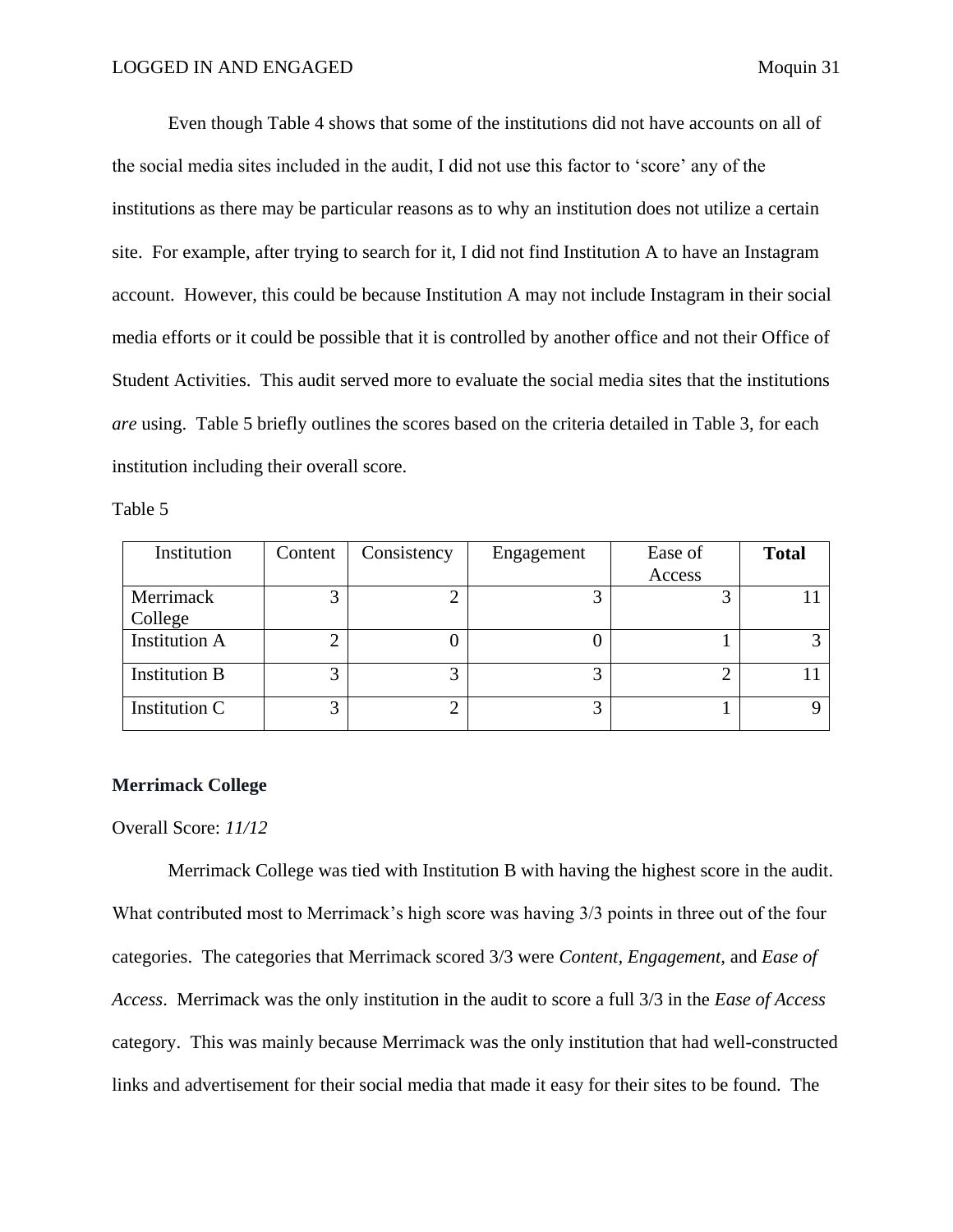## LOGGED IN AND ENGAGED Moquin 32

only category that Merrimack did not receive a full 3/3 was *Consistency*. While Merrimack's content on their social media pages is engaging and meaningful, there were slightly noticeable laps in time frames in which they were posting to some of their sites. More specifically, their Facebook page did have certain segments were there would be sporadic "down time" between posts. Their OSI's Instagram was also few in posts and showed considerable amounts of time between previous posts as well as the most recent post at the time the audit was conducted. However, after interviewing the professionals in Merrimack's OSI, all participants acknowledged the opportunity for growth in terms of how they use social media in the office. Specifically, Rachel mentioned,

I know we have goals and we have talked about how we wanted to be more active on it [social media]. So I think we definitely have gotten better at it but I think we are still working on it.

Having a demonstrated goal for the office to strive for can certainly improve any areas where their social media practices may be weak.

All in all, their Twitter account was the most active out of all of the institutions and showed ample activity and engagement. Merrimack's OSI was also the only institution to have accounts on all three social media sites (this did not contribute to their score and is merely being noted as a principle finding). This finding indicates that it is possible that Merrimack's OSI could be shifting their efforts into Twitter due to experienced success with the site over others.

# <span id="page-32-0"></span>**Institution A**

# Overall Score: *3/12*

Institution A had the lowest overall score out of all the institutions included in the study and showed the weakest online presence. After researching the Facebook page and Twitter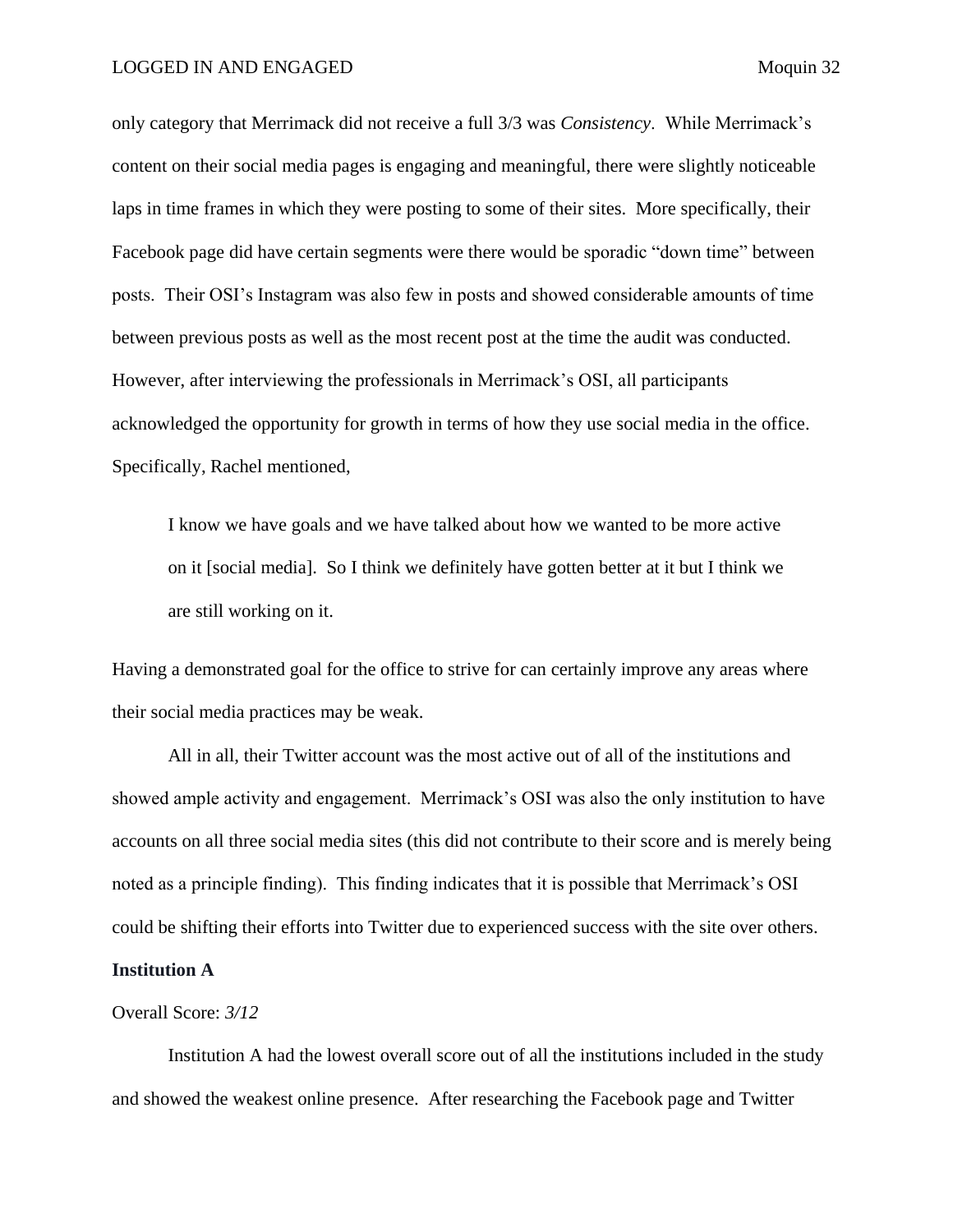account of Institution A's Office of Student Activities, I found what I will refer to as "dead accounts." To provide context for how I am using this term for the purpose of this study, I define "dead account" as an account that shows no sign of activity within one year of the time of visitation. Upon visiting the Facebook page of Institution A's OSA, I found that their most recent post was in Fall of 2012. I did further research to see if a new page had been created perhaps under new leadership or other purposes but I could not locate one. Similarly, when I visited the Twitter page for the same office, I saw their last "tweet" was in 2013 and I found no other page for their office after conducting an additional search.

After seeing the prolonged inactivity of both (and the only social media accounts of theirs that I could find), I gave Institution A the score of 0/3 for *Consistency* and *Engagement* for the above stated reasons. For *Content*, I did give Institution A 2/3 as the content they *were* posting on their sites was relevant and appropriate for their office with some effort to increase online dialogue. For *Ease of Access* I gave Institution A's OSA a 1/3 due to the fact that they had no links on their institution's website that brought me to any active social media sites. The one point that I did give them was for having "like" and "follow" buttons on their OSA web page which showed effort to increase online outreach. However, these buttons were not links but rather served as an easy way to follow their social media pages without leaving their website. Seeing as how no active sites were found and that clicking the buttons did not seem to follow any of the sites they did have, there is small benefit to having a useful tool such as that.

# <span id="page-33-0"></span>**Institution B**

# Overall Score: *11/12*

Institution B, like Merrimack, scored eleven overall points in the social media audit. One interesting finding is that both Merrimack and Institution B scored 3/3 for *Content,* and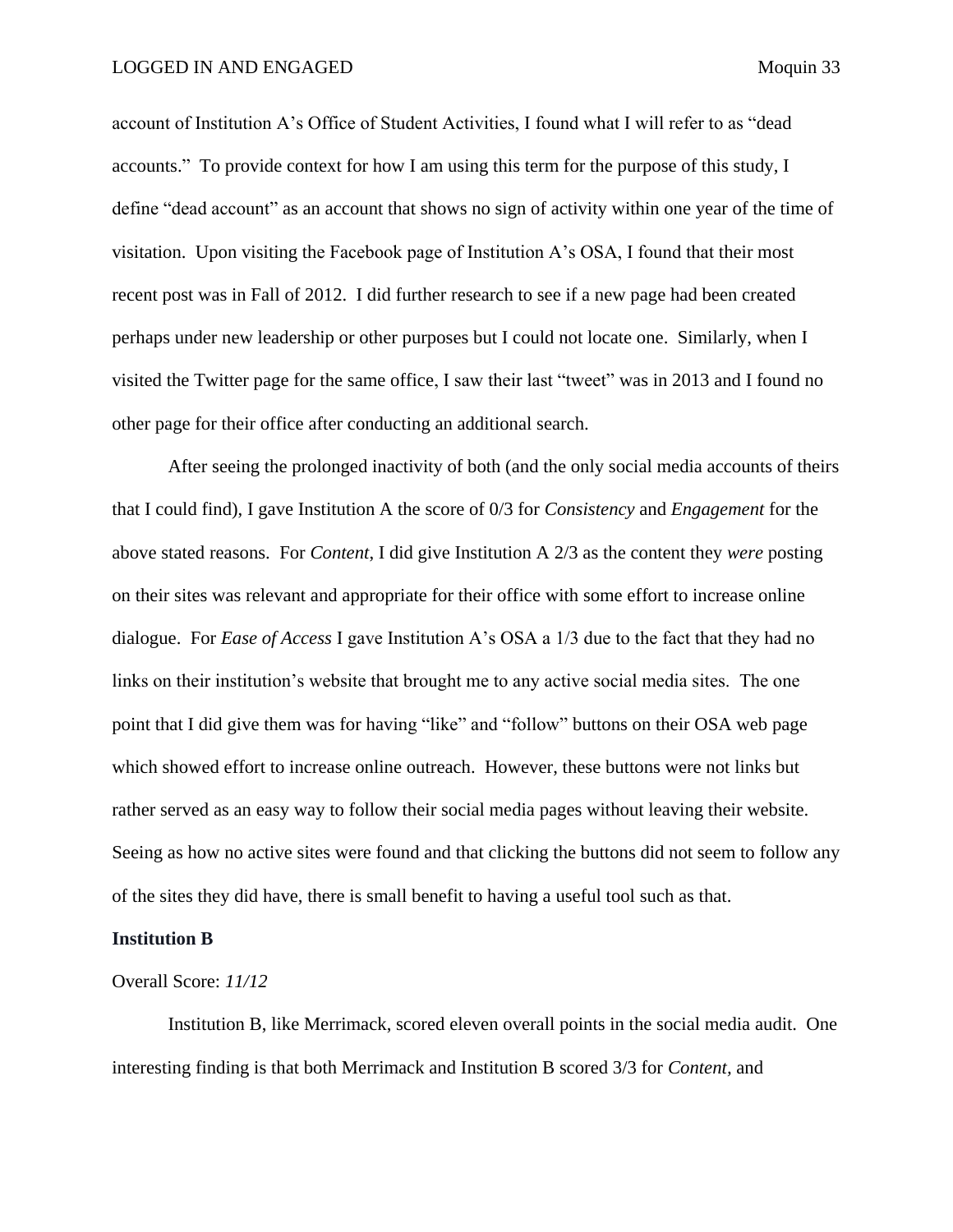*Engagement*. However, they both had differing "strong points" in their score. While Merrimack scored 3/3 for *Ease of Access*, Institution B only scored 2/3. This was due to Institution B not having any clear or concise links or advertisements to their social media pages. Also, Institution B did not have the same (or similar) names on both of their accounts. One account was named "Student Life" while the other was called "Campus Life." This kind of inconsistency with online branding can make it difficult for an institution to establish an online identity and make it more difficult to be noticed on social media. However, Institution B scored 3/3 for *Consistency* while Merrimack scored 2/3 for that category. This finding was particularly interesting because Institution B, as noted in Table 1, is the institution that was chosen as being an institution that Merrimack sees as a competitor school and has developed to a point that is slightly above Merrimack in terms of enrollment and growth. This is also considerable as these two schools are also both tied for the highest score in the social media audit. From this finding, I drew three conclusions.

First, it is possible that two institutions, similar in size and type, who might be in the process of working towards their strategic plan and are in the process of growth, are gathering and implementing new institutional practices to incorporate into their organization (e.g. social media practice). While Merrimack is certainly in a time of growth and development, Institution B may be going through the same process which is why they are considered a competitor school to Merrimack in some way. Schools that are going through change may be more prone to integrate new practices and commit resources into new assets. Second, these two institutions were found to have two different strong points in their social media practices in the offices that were focused on for the audit. Therefore, information could be gathered from Institution B in order to improve the practice of Merrimack's OSI social media practice. Finally, they were also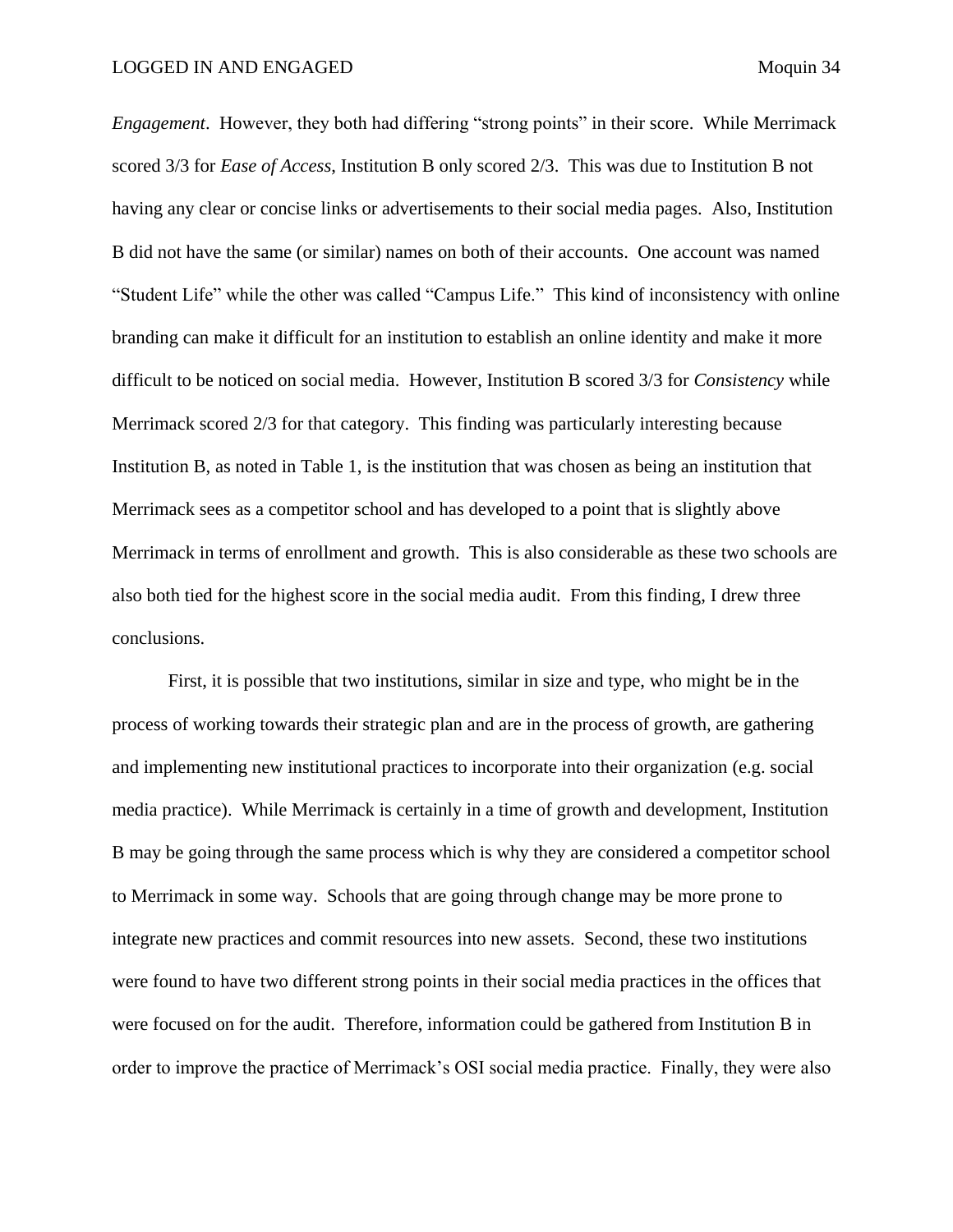the only two institutions to have Instagram accounts. Even though having a certain account did not affect scoring, it was interesting to see that these institutions, out of all that were included in the audit, were investing in and utilizing Instagram.

## <span id="page-35-0"></span>**Institution C**

# Overall Score: *9/12*

Institution C was in the middle with a score of nine, just two points below the top two institutions in the audit. Institution C had two categories in which it scored 3/3 and they were *Content* and *Engagement*. For *Consistency*, Institution C scored 2/3 and its lowest score was *Ease of Access* for which it only scored 1/3. The reason for the low score for Ease of Access was because Institution C did not have adequate links or any form of advertisement for their office's social media pages. It was difficult to navigate the Institution's website and even find the page for their Office of Student Activities and Student Organizations, and once there, there were no hyperlinks leading to social media. The most interesting finding of scoring Institution C was that it was the outlier institution in the audit and was significantly bigger in size and enrollment. It was the only school in the audit that was as a public, state-system college and although seemingly more apt to have significantly higher access to resources to put towards social media, did not score the highest in the audit. In fact, the two schools above it in points (Merrimack and Institution B) are significantly smaller than Institution C.

An assumption going into the audit was that a school such as Institution C with its size and access to state funding, would display more advanced and efficient use of social media. However, after completion of the audit, Institution C was found to have average social media performance. It was interesting to see that Institution C, a larger school, was not heavily outperforming the other schools on social media. A larger school with more financial resources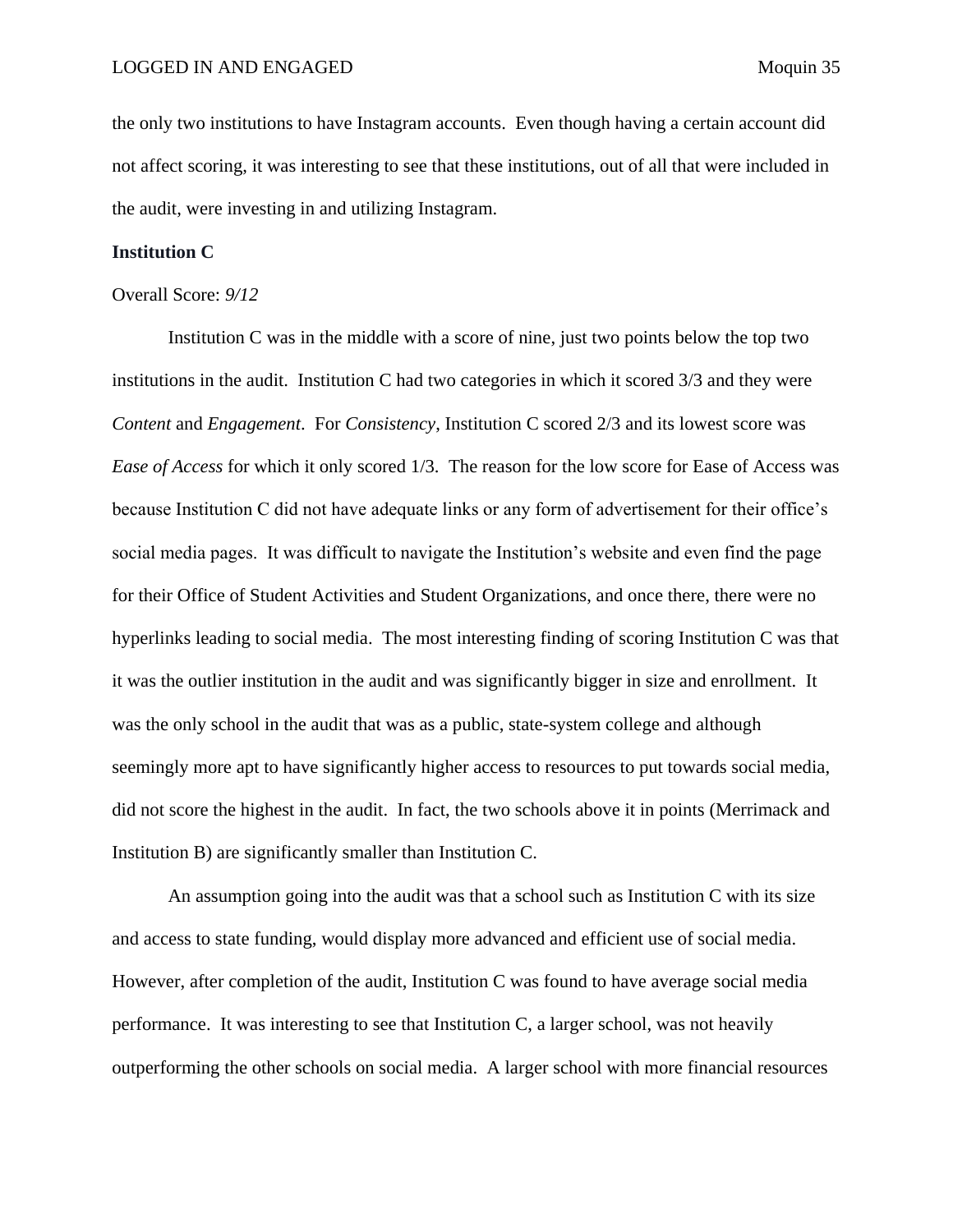## LOGGED IN AND ENGAGED Moquin 36

may be able to invest in a full-time staff member who is responsible for social media, but that may just end up depending on the school's needs. For instance, when asked if a full time staff member dedicated to social media would be beneficial Cindy stated,

We all try to do our part but when there is a question on Twitter and I am like oh where is that login I do not know where it is...but if we had someone who was constantly tweeting stuff out or just constantly putting stuff out or your know just updating it would be helpful.

From Cindy's statement, it could be argued that having someone to at least consolidate social media responsibilities would be helpful. However, sharing the responsibility of the office's social media utilization is also important so that the office can stay consistent and the staff members are not ill-informed because only one person is doing social media.

Finally, it was found that although Merrimack and Institution C are vastly different in various aspects, Merrimack's OSI Twitter page had 1,500 tweets, 611 followers, and was following 806 accounts at the time this study was done. This is compared to Institution C's OSASO 1,816 tweets, 1,630 followers, and following 224 at the time of this study. This was perhaps one of the most interesting findings of the audit as it shows that Merrimack's OSI Twitter page is only ~300 tweets behind Institution C which was presumed to have more social media activity because of its much larger size. Also, Merrimack's OSI Twitter page has been active since December of 2011 versus Institution C's OSASO Twitter page being around since January of 2011. Even though Merrimack's page has been around for less time, it has still managed to maintain enough activity to the point where it could surpass the tweets of Institution C. This data suggests that institutional size does not necessarily have an impact on an intuition's social media presence and utilization.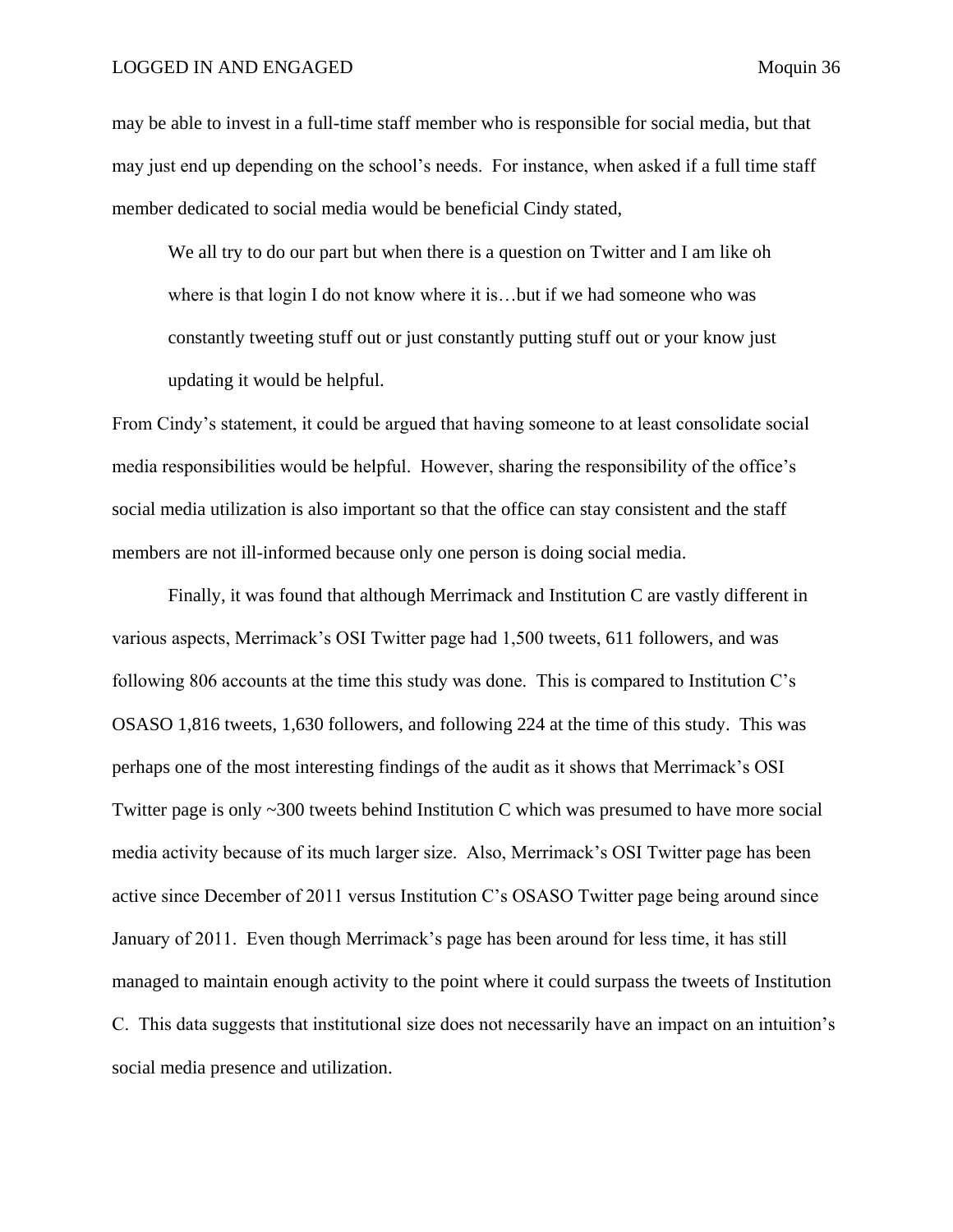# <span id="page-37-0"></span>**Visual Stimulation**

A common finding that came up frequently in the interviews and was mentioned by all four of the participants was the importance of picture and image based engagement, or, as one participant called it, "visual stimulation." Although findings from the interview all concluded that Instagram was not a primary method of Merrimack's OSI social media engagement, all participants agreed that it does have a significant impact on how well they engage with students. Additionally, all four participants agreed that Merrimack's OSI should devote more attention to using Instagram in their social media efforts.

Rachel, one of the graduate fellows, explains that Instagram could definitely be utilized more by the office. Rachel stated, "So Instagram can be used a lot more than we use it now I think …visual stimulation gets more activity than just a typical post."

Continuing to talk more about Rachel's thoughts on pictures and Instagram, I asked Rachel if she thought using Instagram or pictures on social media in general would be successful to which she explained,

Pictures…totally. I am a big visual person like I love Instagram…people want to know what they are going to they do not want to just hear 'come to the involvement fair!' or 'come to cram jam!' they want to see what it is what it looks like and what is being offered.

Rachel's statements about using Instagram in social media engagement do raise an interesting point. While sites like Twitter and Facebook allow for posts and blurbs about certain events or programs that offices of student involvement may hold, Instagram does allow the opportunity to share a "wow" moment and in a way sends a "do not take my word for it, see for yourself"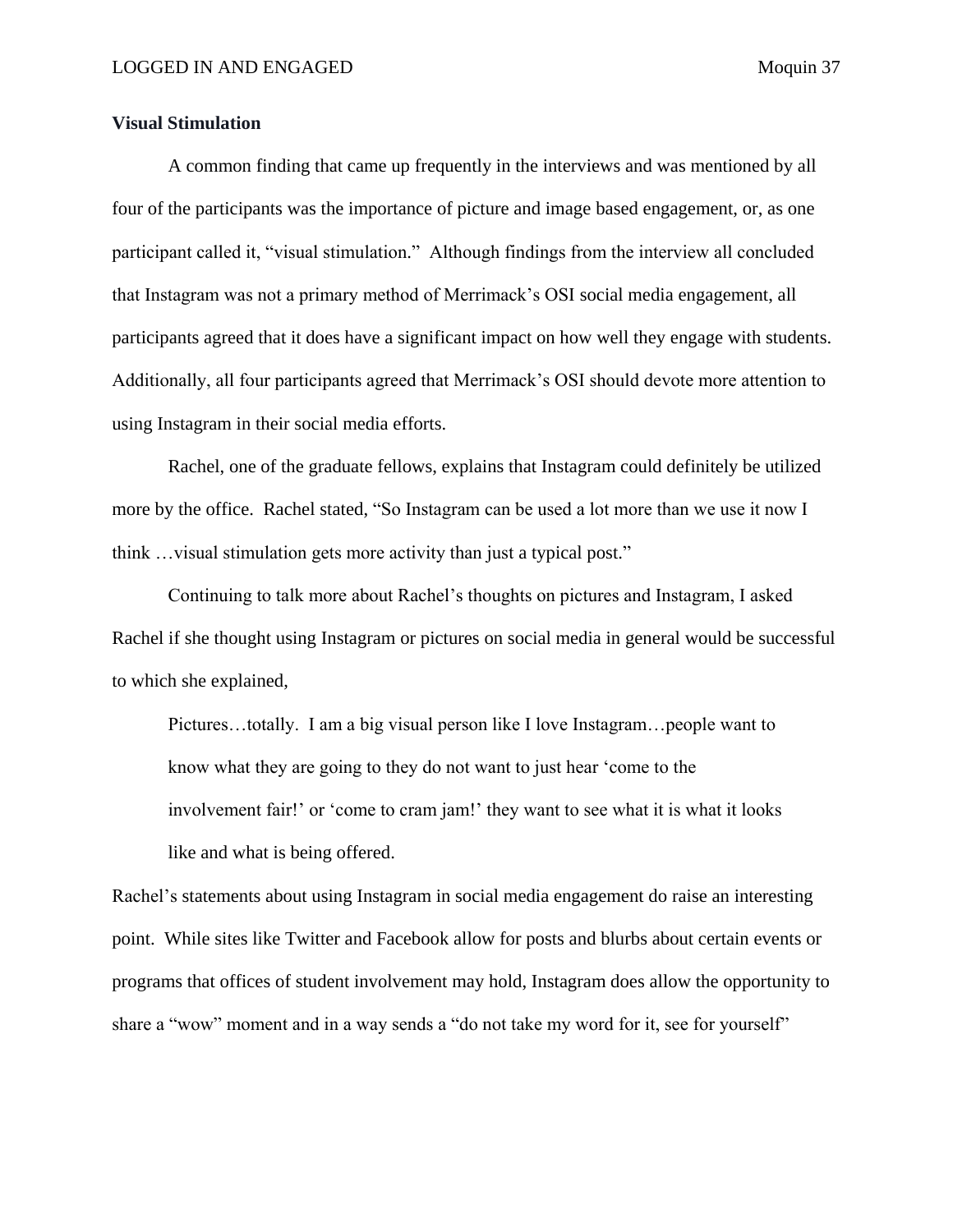message to students. Cindy also stated how she feels pictures open a new avenue for engagement and advertisement. She stated,

I think that Instagram is a good form just because a picture is worth a thousand words so I think that is one method that has been very beneficial to our office. You can talk about how good an event is but if they [students] can see a picture then they are more likely to go 'oh that is really cool!.'

Again, both Rachel and Cindy talk about how pictures allow students to see what their office is offering. This visual engagement may help to catch the attention of a student who is often wondering what Merrimack OSI can offer. It can also convince the student who is not likely to leave their room or travel to campus to attend an event to actually do just that because they can see their friends in pictures attending an event. Visual engagement can allow students to discover what their peers are involved in, as well as visualize what campus involvement can look like.

Interestingly, Thomas also spoke to the importance of Instagram but also went on to explain how the office has been exploring various ways to engage using pictures. Thomas described how Twitter and Instagram contests have helped with student engagement. Twitter's active and constant broadcasting and Instagram's ability to share pictures allow for easy engagement with photos. Describing the ways the office has been using Instagram and Twitter Thomas stated,

We have been doing a lot of prizes and a lot of twitter competitions and Instagram competitions where you tweet at us or you tag us in your photo and then the best tweet or the best photo or the first one to retweet *x* would get a certain prize. We have been using them a lot for engagement with the students.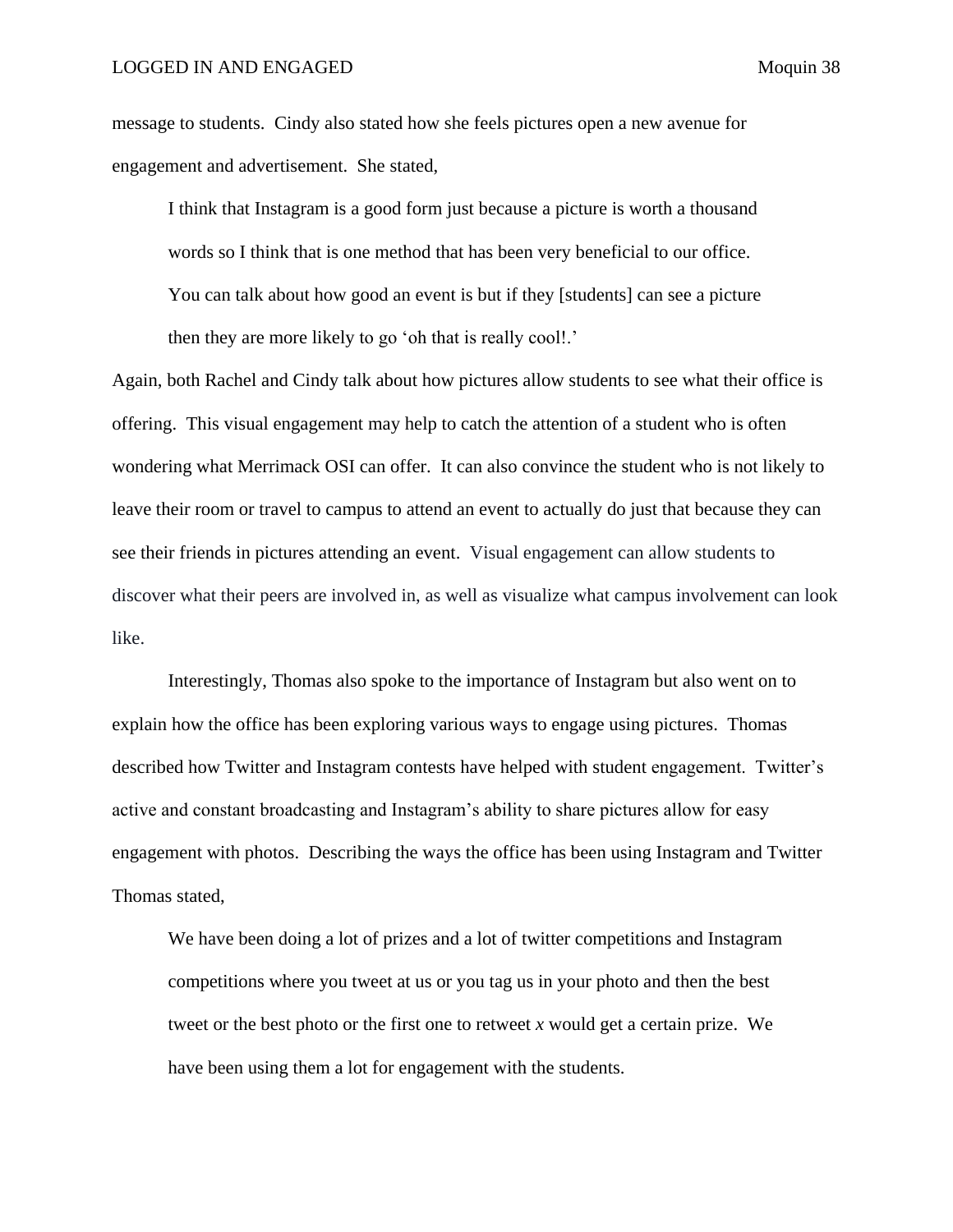## LOGGED IN AND ENGAGED Moquin 39

There is obviously much potential using visual forms of social media in the form of pictures. After hearing Thomas' description of ways Student Involvement is using social media to engage with students, another interesting point surfaced. Because Twitter allows for photo sharing and Instagram allows the user to tweet a picture directly after taking a picture on Instagram, student affairs professionals should be taking advantage of the direct and instant nature of Twitter and using it to enhance visual engagement with their students. Contests like the ones Thomas spoke of, allow the office to engage with students while at the same time increasing the awareness and presence of the office amongst the institution's community; both on-line and off-line.

Caitlin also expressed how Instagram holds untapped potential, especially since it has quickly become popular in the realm of social media. Caitlin does admit that the office does not use Instagram as much as other social media platforms and feels as if OSI could definitely start utilizing it more. Specifically, Caitlin states,

We have an Instagram that is probably the least used platform we have right now even though it is probably one of the most used platforms that students are using nowadays that and Snapchat. I do not know if student involvement wants to dive into Snapchat but I think that would be cool.

Although Caitlin does mention that Instagram should be used more, she was the only participant from the interviews that mentioned the possibility of implementing Snapchat. Snapchat, although popular, does not serve as an easy platform for student affairs professionals to engage students with as it lacks accessibility. Snapchat, a mobile only application that allows users to send brief picture messages to others after which they disappear for good (unless quickly screenshotted) could not be used in the same way as Instagram or Twitter are used. Unlike the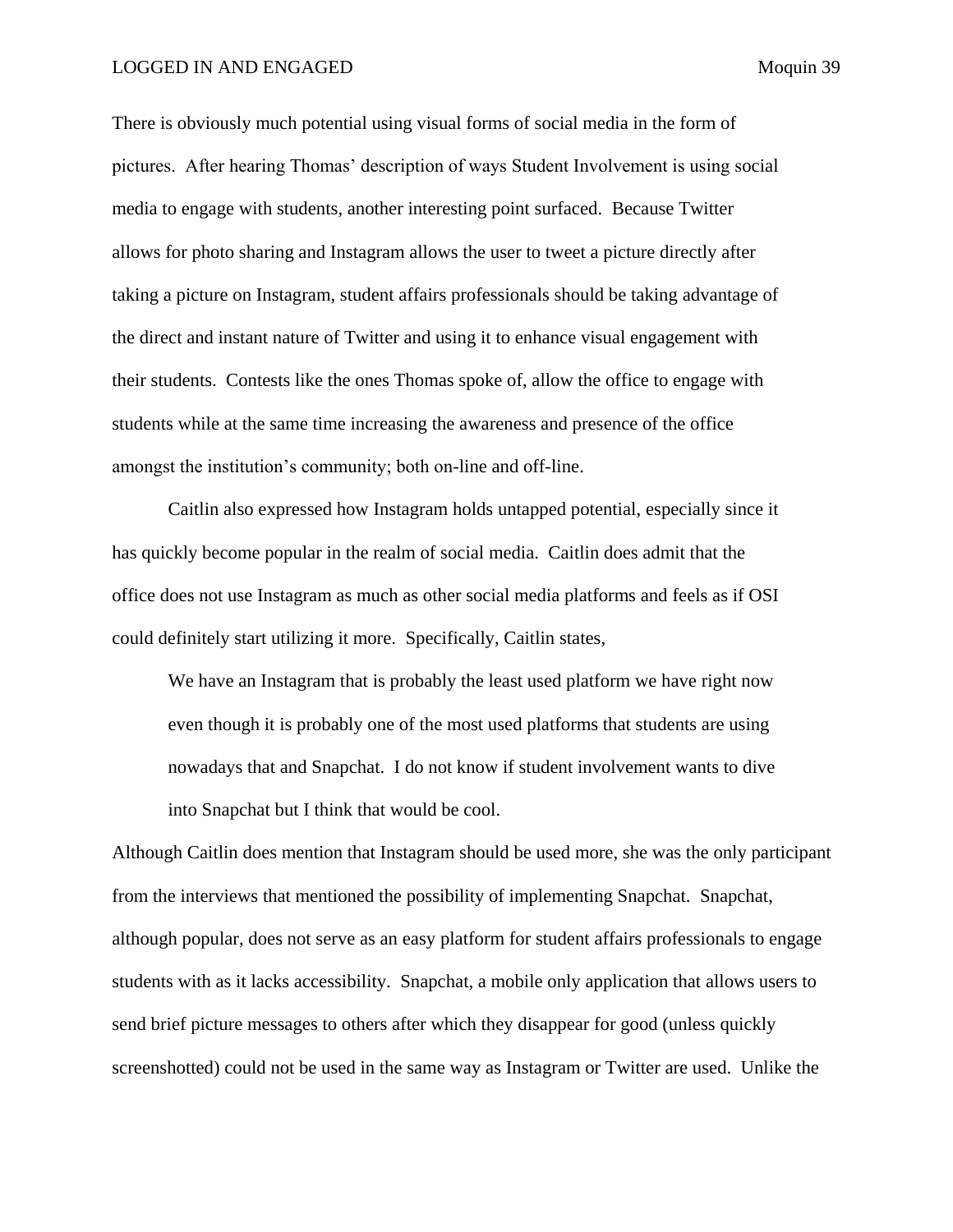latter two, Snapchat requires the exchange of phone numbers (in most cases) and it would likely not be feasible for an office of student involvement to utilize in order to engage students with.

Visual Stimulation was the most significant finding from the interviews and certainly was not a pattern that was expected. To relate this finding to the audit, it was interesting to see how all participants viewed Instagram as something that could be useful for engagement, however the audit showed that Instagram may still be under consideration by professionals working in student involvement or activities. As the audit findings showed, not all of the institutions were invested in Instagram and judging by the amount of posts on the accounts of the institutions that did have it, it was certainly not a primary focus.

# <span id="page-40-0"></span>**Twitter Engagement**

As Table 4 indicated, Twitter was the only social media platform that was utilized by all institutions. After organizing the findings from the interviews, it was clear that Twitter was the most popular site compared to other social media platforms. Comparing this finding with the information provided in Table 4, it could be suggested that Twitter is likely the primary social media site that student affairs professionals use to engage with students. Even though Duggan et al. (2015) reports Facebook being the most popular social media site, when one compares the findings from the interviews and the audit, Duggan et al.'s claim does not seem to be apparent in this study.

The participants from the interviews all agreed that Twitter provides a platform that allows direct, constant, and engaging interactions between Merrimack's OSI and students. Thomas explained,

Twitter is probably our most active social media platform. Twitter is constantly active it is constantly being used. I think because of its active nature people tend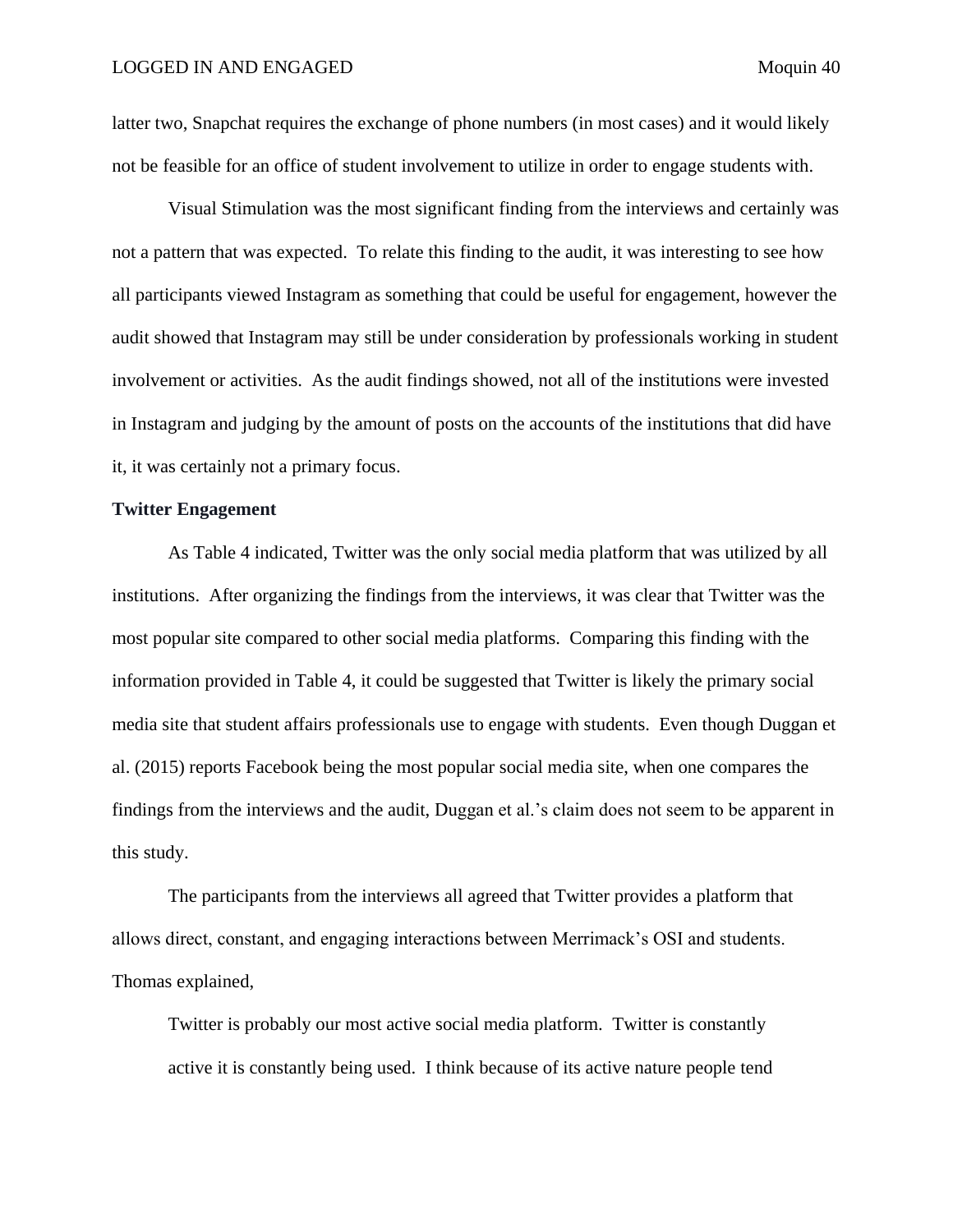to use twitter more and be on it more and checking it more as opposed to waiting for a notification in a box on Facebook that they can go back to at any time. Twitter is constantly moving and if you are not checking it throughout the day then something is going to get missed.

The most evident advantage of Twitter, to which Thomas spoke of the most, is its ability to provide much more constant communication and engagement compared to Facebook. Thomas had gone on to say how Facebook was helpful if OSI wanted to make events or group pages for clubs and organizations, but beyond that it was of little use. They found that once the groups were actually made, they would not see much more use beyond that.

Rachel also felt that Twitter allowed OSI to reach out to students more effectively and engage with students more directly. Twitter, unlike Facebook, is focused around constant updating and interaction. She also felt as if Twitter's ability to "tag" students or vice versa by simply typing the "@" symbol and their name and instantly connecting was much more efficient than Facebook. She explained,

Twitter you can directly reply back to students. After the involvement fair we did a contest and we actually tweeted out to the student organizations saying congratulations on winning or something like that. I just think Twitter is more direct nowadays, you can tag people, share things, retweet etc. and that just expands your audience too.

This also ties back to the importance of expanding your audience and increase the presence of your organization on social media. In the case of higher education, an office of student involvement or activities can increase their presence on the campus by increasing their engagement with students on social media. To relate to what Rachel was saying, increasing the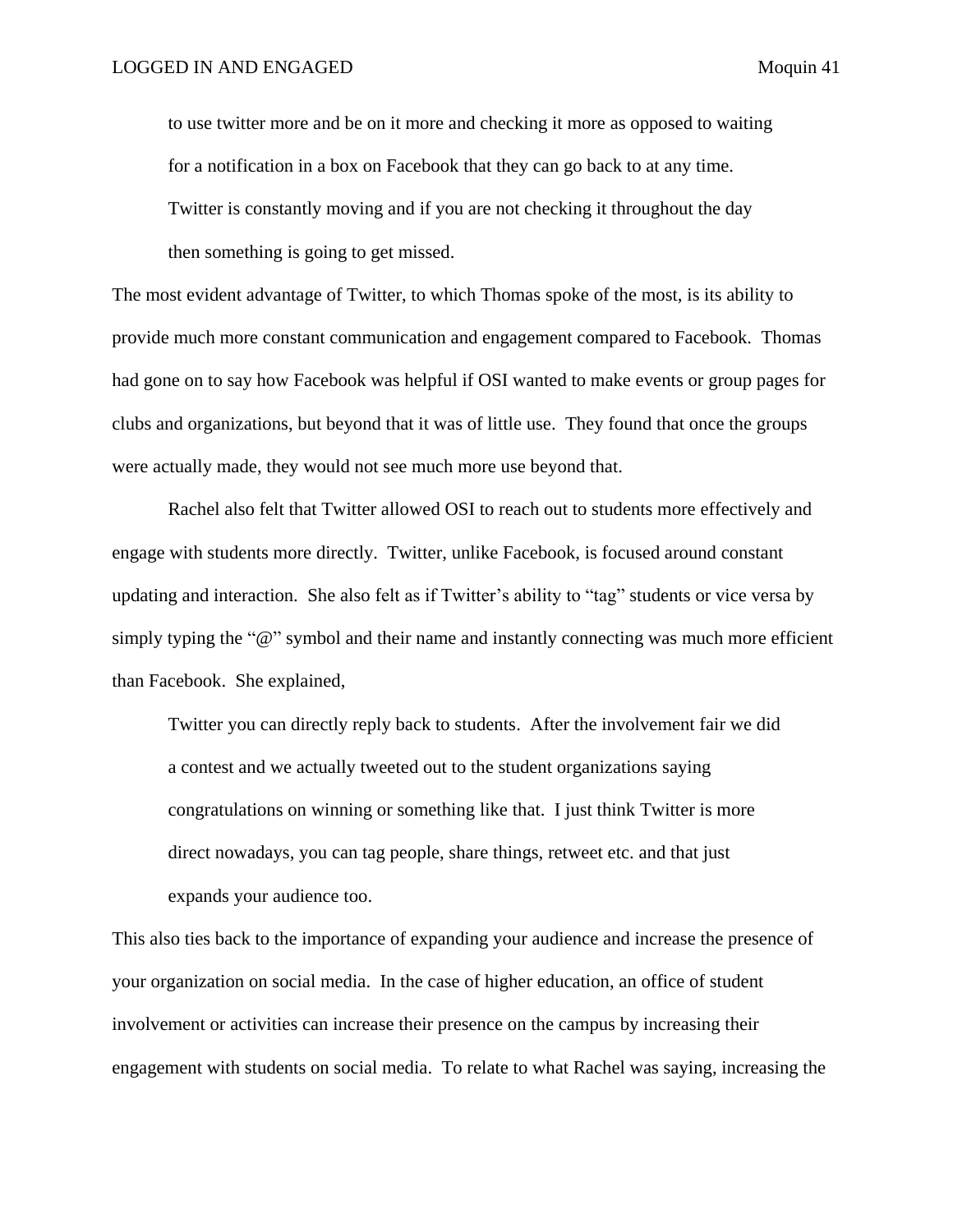office's audience can allow OSI to reach out to more students and therefore increase the quality of engagement they have with those students.

Furthermore, Caitlin expressed how Twitter is also useful for rapidly sharing information on a medium that students are more apt to use. Specifically, Caitlin stated,

Sometimes we will ask others to tweet stuff like to help getting information out about moving cars or for move in day. I will contact the big organizations like SGA and MPB and be like 'hey can you put this out there?' They [students] are more likely to check their Twitter than their email and definitely Twitter over Facebook.

The way of rapidly sharing information like Caitlin described is easily accomplished through a site like Twitter, especially if the office has already established a solid presence on the site as well as a significant follower base, namely students. Cindy also agrees that Twitter is an easy form of sharing information and connecting with students as opposed to email or Facebook and states,

We use it a lot for updates, upcoming events, and anything of that nature. Right now I am working with the senior class on making sure that the seniors know what is going on for their class…a lot of them do not check their emails so we kind of try to reach everyone in a different aspect.

If Merrimack's OSI is able to use Twitter successfully to reach out to students and share information through social media in a way that is much easier than sending mails or using Facebook, could it be that this is the case across all higher education?

With all of the information that the findings from both the audit and the interviews provide, it is clear that social media engagement is vital to student engagement specifically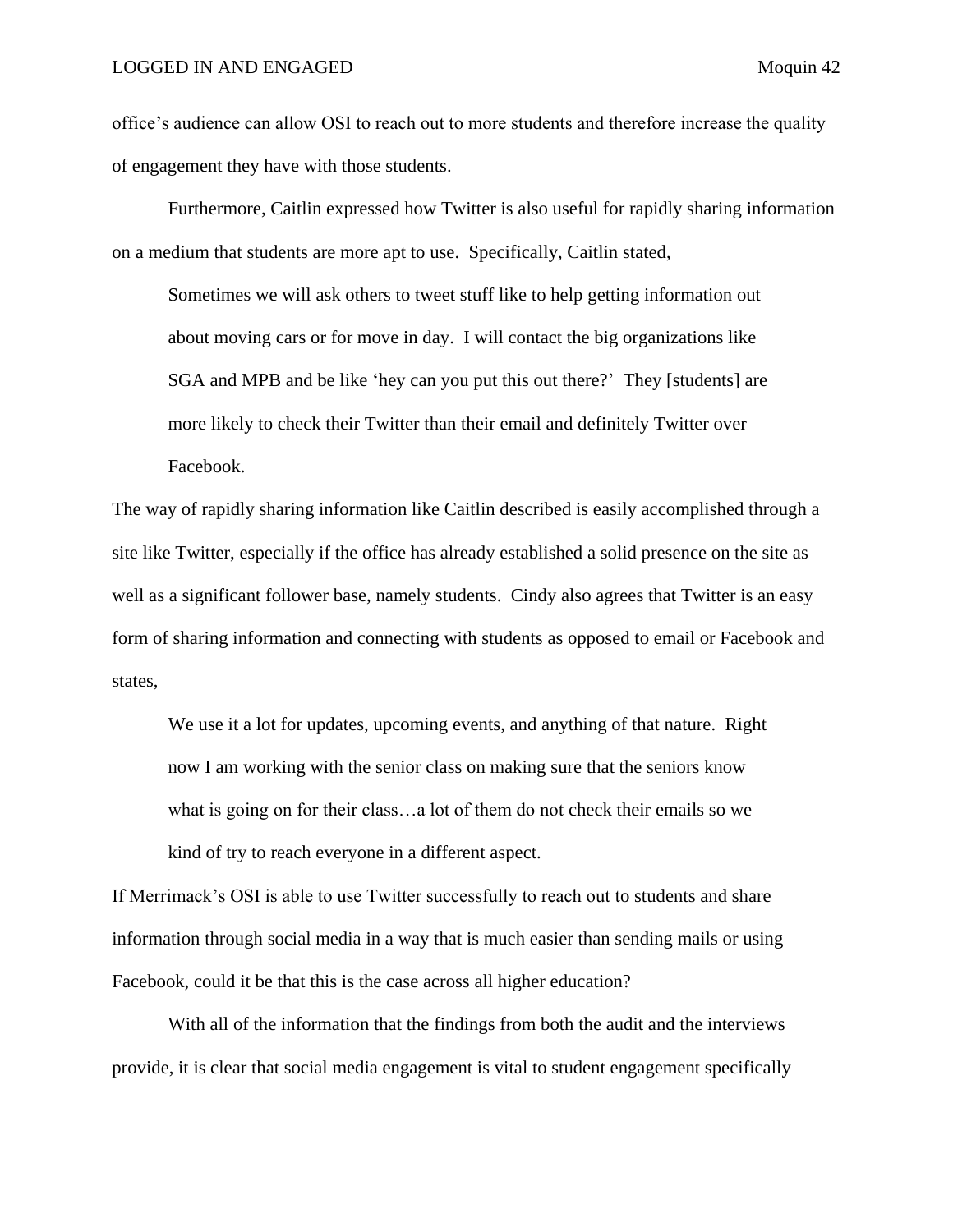within offices of student involvement. Based on the findings as well as connections and support from the literature that was reviewed earlier in the study, the following recommendations for best practice are designed to help student affairs professionals in higher education who are working in offices focused on student involvement, activities, or equivalent, use social media to engage with their students and increase the quality of that engagement.

## **Implications**

<span id="page-43-0"></span>The data collected through this study has been used to create suggestions for social media use and policies that can be used both on Merrimack's campus and in other higher education institutions. A majority of the literature on student engagement and social media suggests that college aged students are familiar with utilizing social networking sites because they have not known a life without internet (Davis et al., 2012). Specifically, the data from the study was also able to identify areas that should be focused on when using social media for student engagement purposes.

Additionally, the data that highlighted any inefficient uses of social media amongst the institutions in the audit was analyzed in order to identify areas where proper improvements can be made. I was also able to see how Merrimack's Office of Student Involvement stood against other student affairs related offices in terms of social media use, utilization, impact, and methods of social media engagement that are effective and those that are not effective. Along with the information/findings of this study, I was able to combine research and data in order to propose recommendations for best practice for using social media to engage with students through an office of student involvement. Common methods of recommendations that have been suggested in some of the literature that was already reviewed, include trainings and sometimes speakers.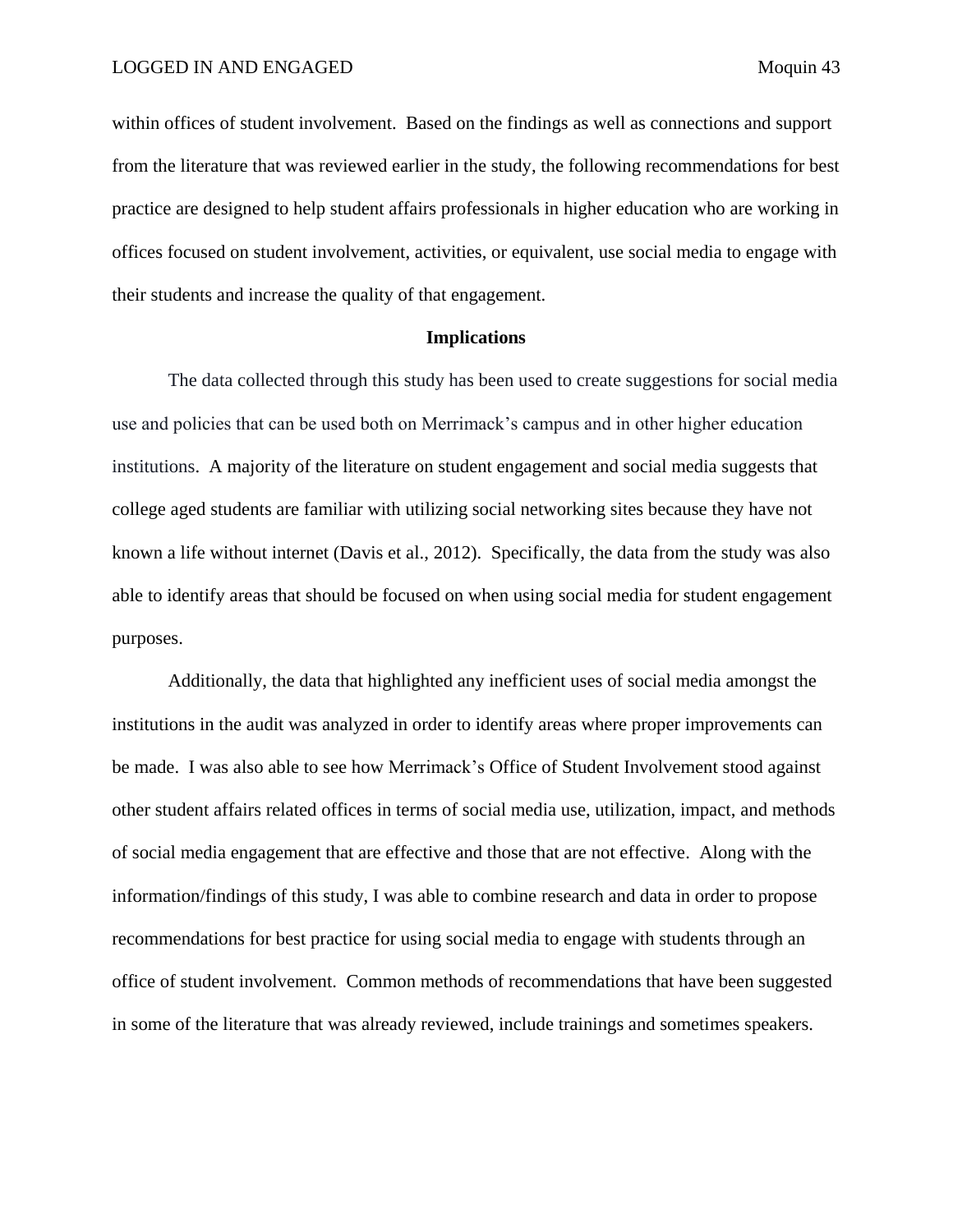While recommendations will be discussed later, the possibilities of improving social media engagement in higher education can vary depending on institutional and office needs.

# **Recommendations for Best Practice**

<span id="page-44-0"></span>In order for student affairs professionals to efficiently utilize social media for student engagement, a number of recommendations for best practice have been proposed based primarily on the evidence from this study. Since the findings from the study are not completely generalizable to Offices of Student Involvement or equivalent across higher education, the following recommendations aim to provide general guidelines and suggestions that institutions can follow. From there, student affairs professionals in higher education can use the recommendations as a framework that can be fused with their office's specific needs. The recommendations that will be discussed are:

- 1. Constructing a concise and consistent 'social media mission statement'
- 2. Effectively and consistently organizing social media responsibilities within the office
- 3. Evaluate the social media use of the office utilizing a rubric
- 4. Reduce reliance of Facebook

# <span id="page-44-1"></span>**Recommendation #1: OSIs Should Construct and Adhere to a "Social Media Mission Statement"**

Offices of student involvement, or equivalent, should design a social media mission statement for their office to use as a guideline for social media efforts. This would be similar to that of an institution's mission statement in that it outlines the office's ideals and values relating to social media engagement. This mission statement would not have to be public, but rather exist for the purpose of organizing their intentions with social technologies. It could be a sentence, a paragraph, or a few pages that were constructed from the combined views and philosophies of the professionals in the office. It allows for the staff to collaborate and create something with a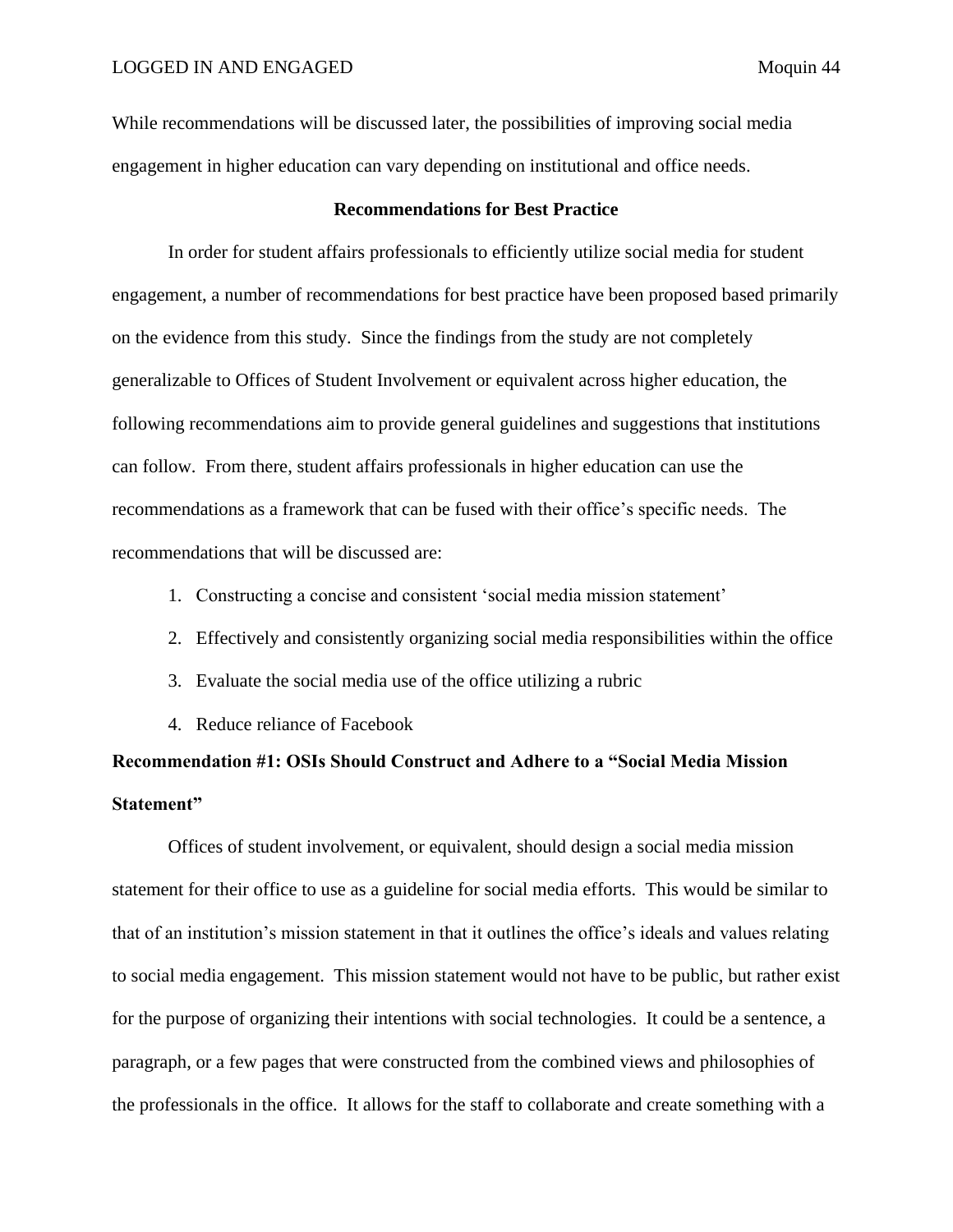consolidated view. The findings from the interviews suggested that the participants in the OSI did not have reciprocal views or desired outcomes in regards to social media use for student engagement. While they all wanted to see successful and desired outcomes from their social media use, they could benefit from constructing a social media mission that outlines their hopes for student engagement. The research study suggests that inefficient use of social media, as it pertains to professionals working in student involvement, can derive from a lack of vision; that is, a unified ideal outlining the office's objectives for social media engagement. Much like an institution uses its mission to outline its strategic plans, a social media mission can help an office of student involvement stay consistent and effective in their social media use. Perhaps with common goals that everyone in the office can contribute to, an office could start to see steady improvement in their digital platform endeavors.

To provide an example of what a social media mission statement might look like, one could read:

*As the [name of office here], we dedicate ourselves to providing a quality level of engagement with our students in all social mediums. In an effort to reach students where they are often found most, we, as an office, will strive to increase our presence, identity, and level of engagement on social media platforms that we collectively agree to associate ourselves with. Using social media to engage with students, we will strive to increase dialogue, outreach, and communication in an attempt to promote successful digital relationships.*

Of course, as previously mentioned, the mission statement can serve as a framework for the office but also adapt in order to be congruent with their aspirations. This is not to say that a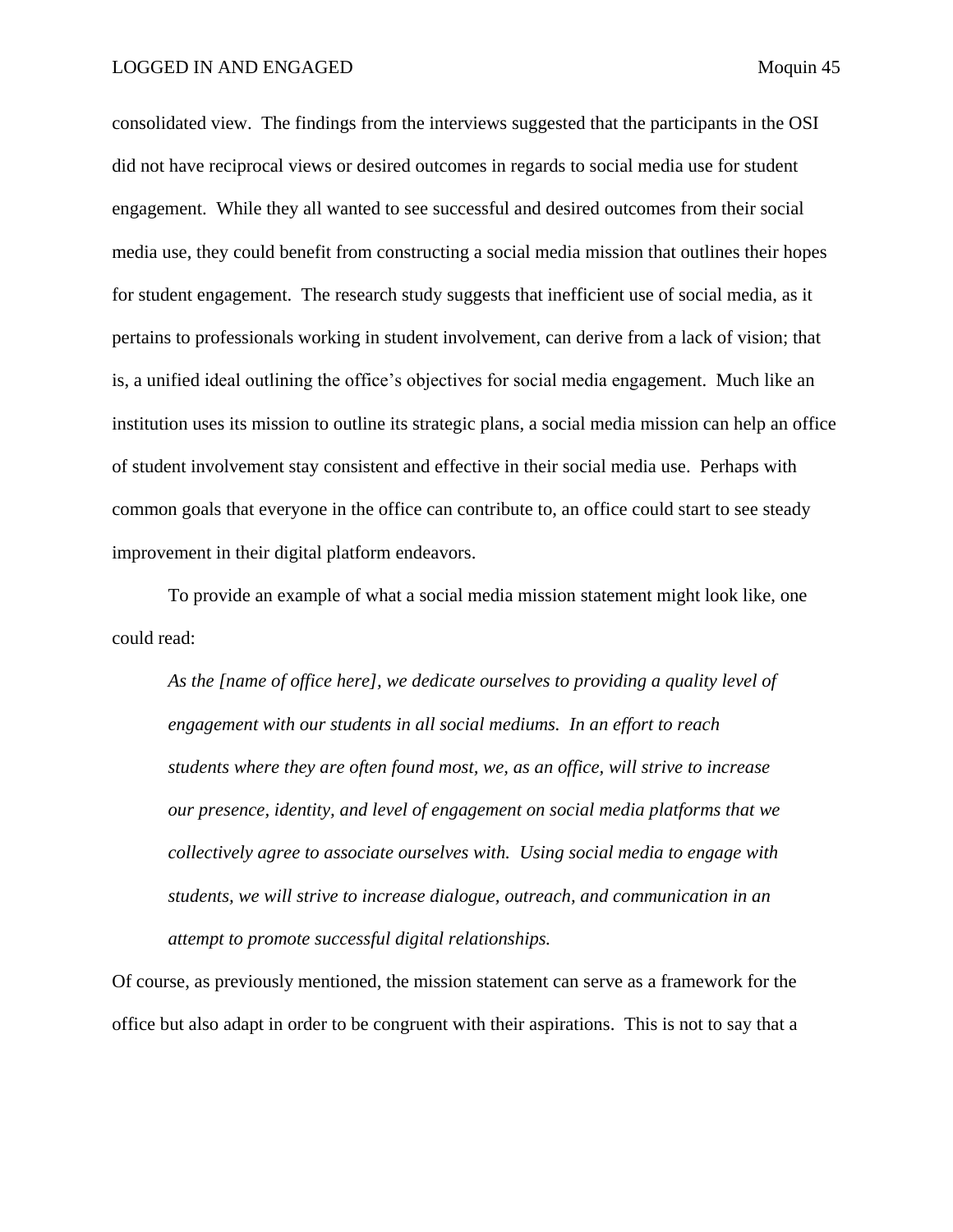social media mission statement is needed in order to effectively execute social media initiatives, but it does allow the office to conceptualize their values as they pertain to social media.

# <span id="page-46-0"></span>**Recommendation #2: Offices Need to Effectively and Consistently Organize Social Media Responsibilities**

From the interview findings, it was evident that responsibilities in the OSI, as they relate to social media, are not specifically delegated to specific individuals. A lack of an apparent understanding of who is working on what or who is in charge of specific projects in terms of office social media can lead to ineffective digital engagement. Each participant in the interview had a different answer when asked how social media responsibilities were delegated in the office. It seemed as if social media was something they were all expected to contribute to, when they had the time to do so. Some of the participants felt as though having one single professional handle all of the office's social media would be helpful. However, some of the participants felt as though it would be too much for one person as they felt that social media engagement would require attention from more than just one person. Therefore, it is recommended that the office organizes and prioritizes any and all social media work that they want done. From this list, they can delegate the various work that needs to be done evenly among the staff within the office instead of trying to guess who is doing what and when they are doing it. This way, social media does not become something that the staff members will do if they have time, but rather it becomes part of their overall responsibilities.

While some schools may have resources to hire staff members to only do social media, smaller schools may not benefit from this. Depending on the size of the institution and the office, one person would not be enough and this could in fact hinder the office's social media activity even more. Hiring a specific staff member to only do social media related work may not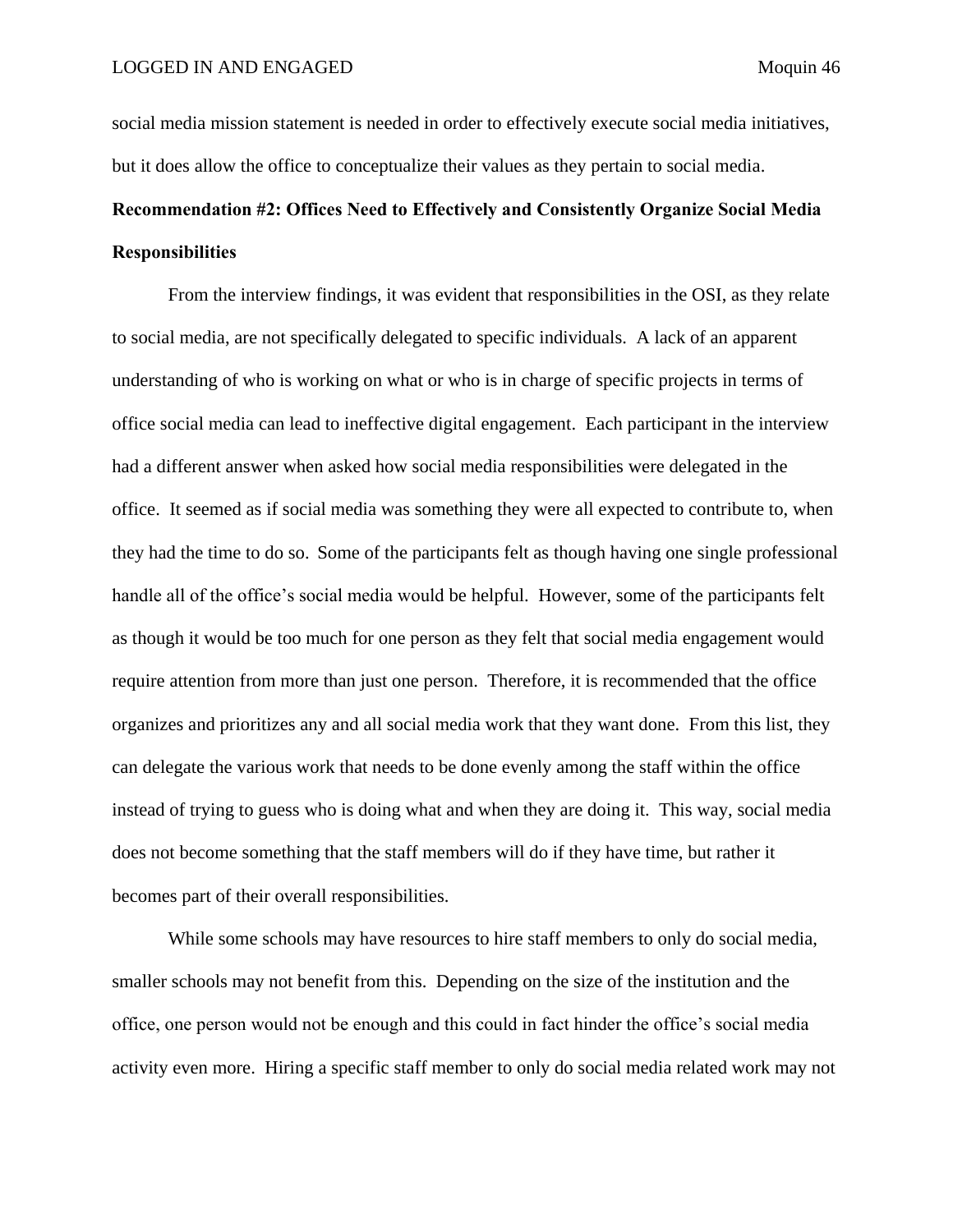work regardless of institutional size or type. Social media, especially when being used to increase student engagement, should be a collective experience and effort. If only one person in the office is engaging students with social media, then they run the risk of diminishing the relationship building process between the students and the entire office. While one person doing the social media work may hold some degree of consistency, if no one else in the office is using social media to engage with students then the increases the amount of professionals in the office who have little knowing of what their office is doing on social media. When being used to interact with students, social media engagement should be a community effort. An office's social media should be reflective of all of the personalities within the office.

That being said, however, it is imperative for maintaining the quality of online engagement that everyone in the office is contributing equally to the office's social media platforms. It may even help for the director of the office to start including it as a principle responsibility in all future job descriptions so that it remains a priority in the office and does not feel more like an afterthought.

# <span id="page-47-0"></span>**Recommendation #3: Offices Need to Evaluate their Social Media Use**

The third major recommendation is for offices to evaluate their social media use by using the rubric that was constructed for the audit. The social media evaluation rubric, or a similar tool, can help an office self-critique their social technology performance based on the categories established in the rubric used in the study. An important aspect of implementing anything in an organization is assessment. By assessing various facets of an organization, those within the organization can identify areas that need improvement or areas where they have seen the most progress so they know what works and what does not. The rubric also serves as guide for student affairs professional looking to create a social media engagement platform for their office.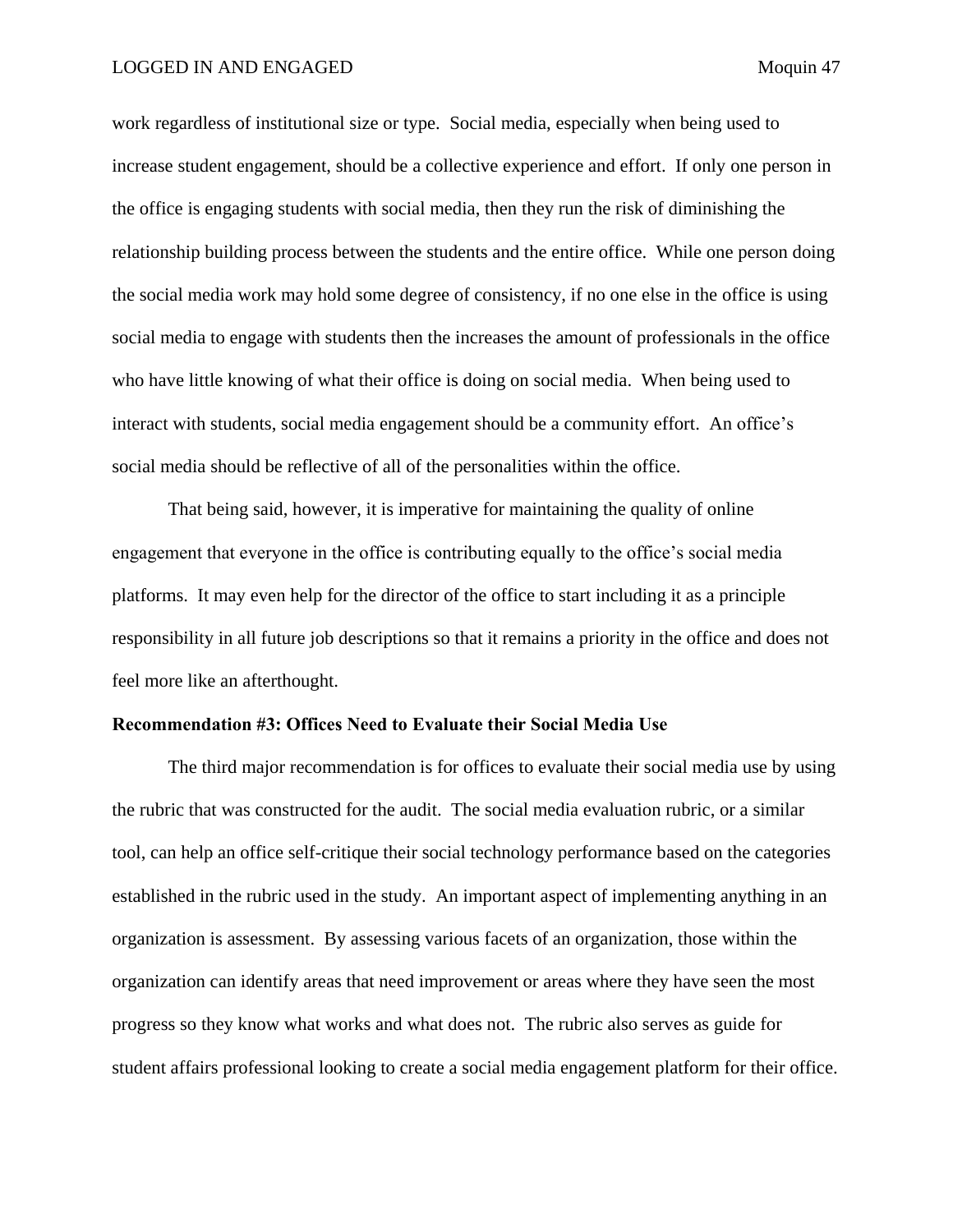The categories and their outlines contextualize what successful social media engagement encompasses and provides a knowledge base that professionals can work off of.

Social media evaluation is not a subject that is rich in literature but is essential nonetheless. As reviewed in the literature, Junco (2014b) had stated that when social media is being used in education, it is essential to know what works and what does not. Student affairs professionals can appear to be using social media well if they think what they are doing is efficient when in reality they could be doing it poorly. However, this does not mean that my rubric is the only way to evaluate an office's social media performance. The Social Media Evaluation Rubric may help one office redefine and restructure their social media use for the better but it might not help another office of the same type in the same way. The rubric that was used serves as a way to look at an office's social media sight and ask the questions such as "what are they trying to accomplish? Are they working towards that goal? Is there a clear effort of engaging with students?"

Constantly evaluating an office's social media use can also lead to more effective goal development and execution. It is almost impossible to accurately construct goals as a team if the team itself has a limited idea of how much work needs to be done. Evaluating social media efforts can highlight errors, inconsistencies, or even areas that an office might be excelling in so that they know what is working well and perhaps collaborate with colleagues. For instance, proper evaluation of an office's social media activity may reveal that the office Instagram account has been inactive since the individual who was maintaining it left the institution. From there, the office can identify what needs to be improved upon and then design a goal to effectively address it. This also relates to the recommendation of effectively delegating social media responsibilities equally throughout the office. If something such as a staff member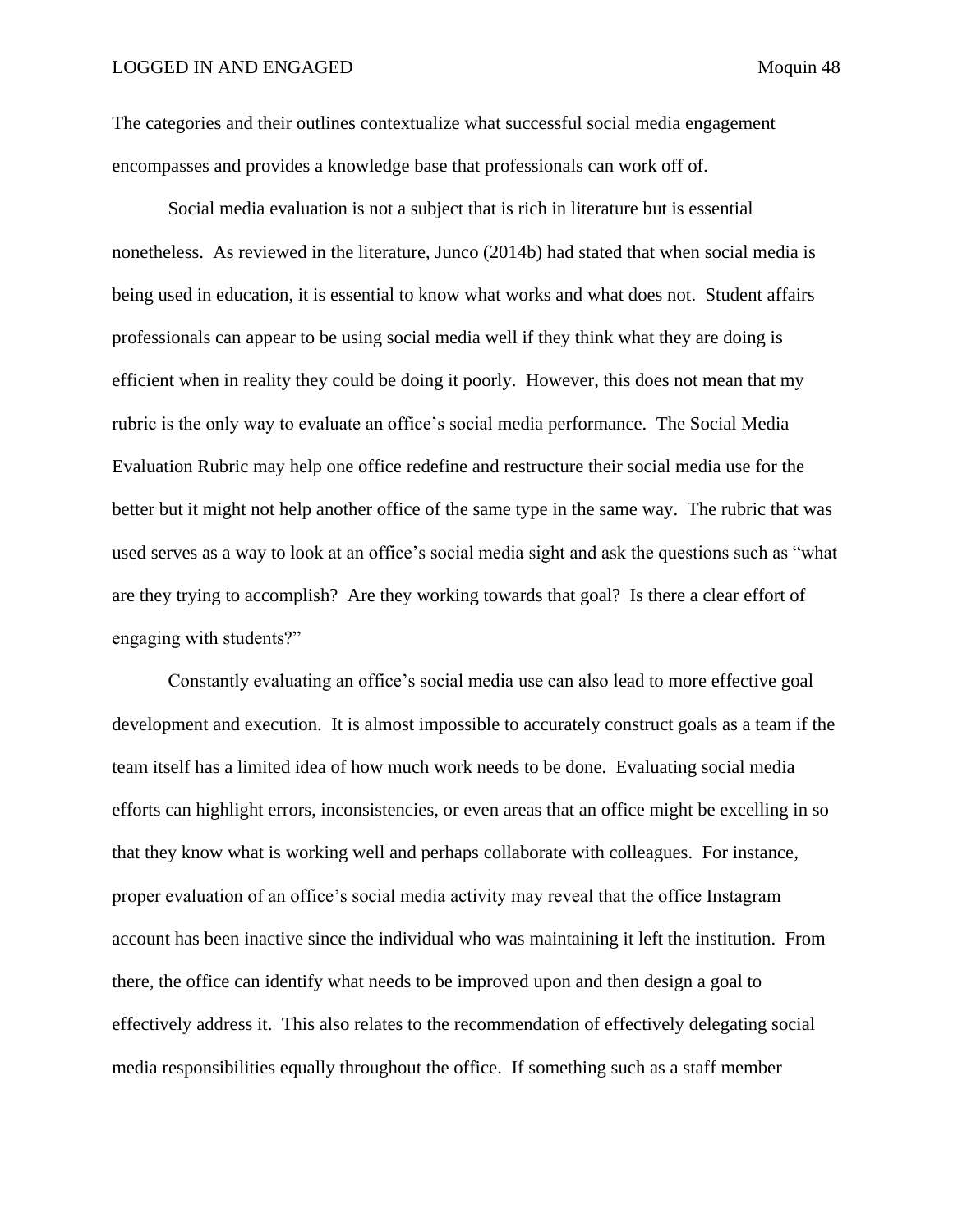leaving the institution were to happen, any social media projects or duties they were given specifically would be halted thus hindering the online presence of the office.

For the context in which it was used for the purpose of this study, the importance of evaluation is knowing whether or not a specific method of practice is effective for attaining the goals set forth by an organization. For student affairs professionals working in student involvement, ideally, student engagement is at the forefront of their work. Social media, as the research suggests, is constantly ushering in new avenues that bring student engagement to the realm of internet technologies. When exploring new avenues to engage with students online and interact with them digitally, it is essential to use tools such as the rubric used in the audit to constantly be aware of your progress and the quality of engagement that your efforts are producing.

## <span id="page-49-0"></span>**Recommendation #4: Facebook Utilization Should be Lowered**

The last recommendation, which may be considered bold and difficult to adopt, is for student affairs professionals working in student involvement to decrease their dependency on Facebook. As the literature reviewed earlier supported, Facebook is indeed the most popular and most widely used social media site on the internet. However, the research portion of this study suggests the opposite. Additionally, some of the school's Facebook accounts seemed to receive less attention than their Twitter accounts and one might say considerably so. Further research might want to explore the role of Facebook use by student affairs professionals as a tool to engage with students. However, the findings of this study may help to shed light on that matter. Facebook, in its nature, is a massive social networking site that serves as a way for people to stay connected by sharing events, pictures, posts, birthdays, news, etc., and it allows people from across the world to feel like they are rooms away. That being said, the findings from the study,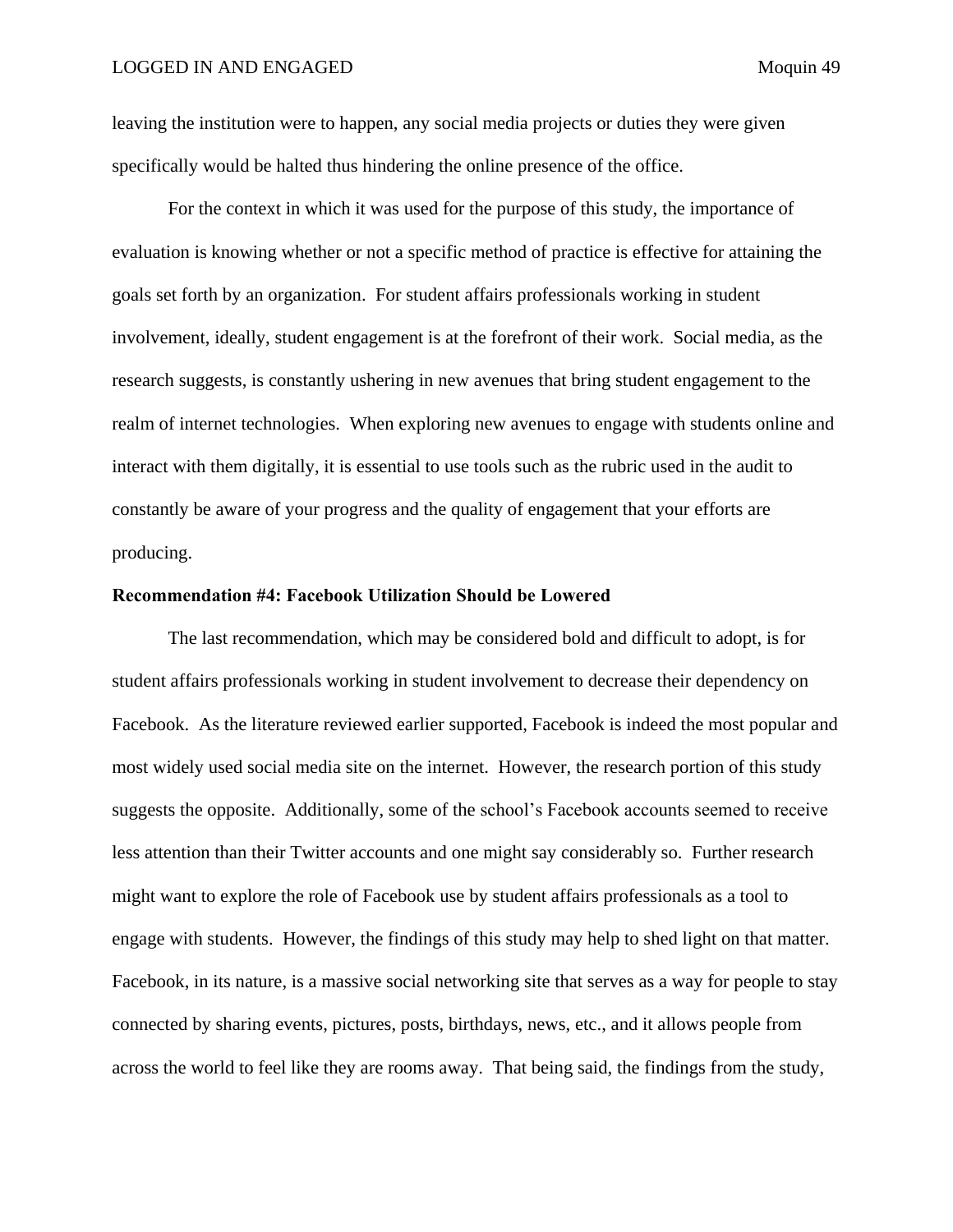as mentioned earlier, suggest that Facebook lacks the direct contact and constant sharing those sites like Twitter provide. Twitter is a dedicated, live updating stream of all the people you are connected with on the site. Sharing, tweeting, retweeting, "favoriting," and "following" all require no more action than a quick tap on your phone or keyboard. For student affairs professionals looking for that constant engagement and real-time interaction, Twitter undoubtedly provides that type of digital environment.

Still, Facebook does allow some features that student affairs professionals, especially those working in student involvement, can utilize. Principal findings from the interview showed that Facebook allows for student organizations to form groups, create events, and connect on their own group page. However, as one participant noted, that is where Facebook's utility seems to fade. Recalling earlier, Thomas had stated that once students started using these groups on Facebook, there was no continued engagement from there on. Twitter on the other hand, provides a much more suitable environment for professionals to reach those students. It is much more personable for an office to tweet to students or share things on Twitter with students than it is for a professional to post something on a student's Facebook wall. It certainly does not deliver the same message or have the same meaning. Tweeting to a student's twitter handle is much easier than finding them on Facebook, friending them, and then posting on their wall.

It is perhaps more accurate to say that Facebook is better for students interacting with each other, staying connected to their friends and family back home, and expressing more of their personal selves. Like (Hottell et al., 2014) suggested, students saw social networking sites as ways of keeping their existing relationships strong as opposed to creating new ones. With the utility of Twitter and the easy access to instant interactions it provides, it would make sense that students and professionals have moved on from attempting to engage on Facebook.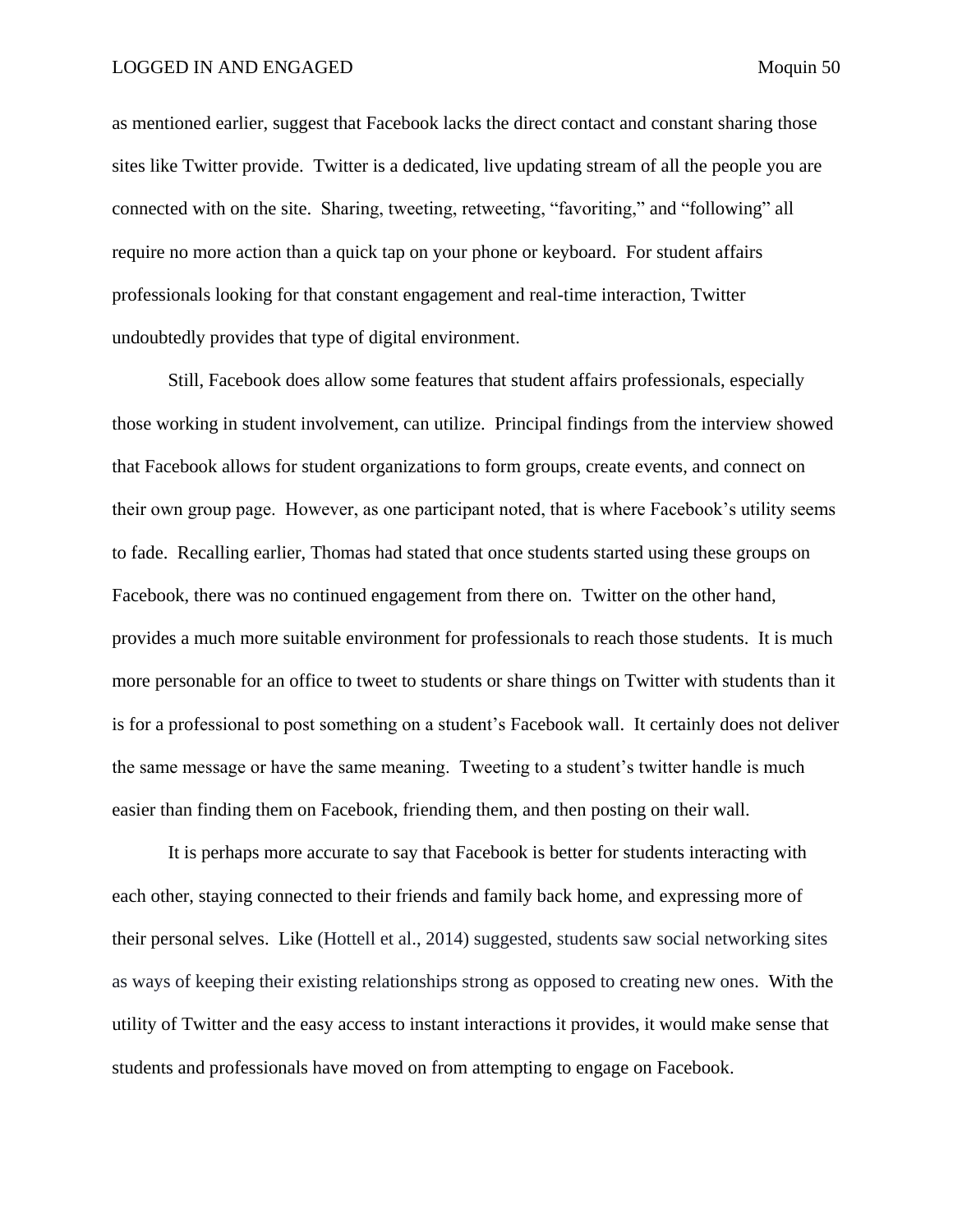These recommendations serve as four specific best-practice models that were drawn from the entirety of literature research and the study. Certainly, there are additional suggestions and recommendations that could be made, but the four above can lead to effective student engagement via social media technologies. Additional recommendations for best practice may also include, but are not limited to, annual staff social media trainings in order for an office to stay current on digital trends, researching case studies that outline successful practices of social media use for student engagement, and networking with other professionals in higher education to learn various facets of social media engagement. Ultimately, the best recommendation that can be given to professionals who are looking to bolster their social media engagement is to know what works best for an individual institution. Institutional fit is essential in many factors throughout higher education and methods of student engagement through social media are no exception. Effective social media practices that work well for one school may not bode well for another. Therefore it is up to professionals at various institutions to identify their office's specific needs.

## **Conclusion**

<span id="page-51-0"></span>Social media, and its role in higher education, are in the hands of student affairs professionals. In a field where engaging with students is the crux of our responsibilities, having outlets to do so is of the utmost importance. The purpose of this study was meant to understand where social media is most effective in the field of student affairs. To revisit the original question,

How can an Office of Student Involvement, such as the one at Merrimack College, use social media in order to stay engaged with students and develop stronger, digital relationships with them?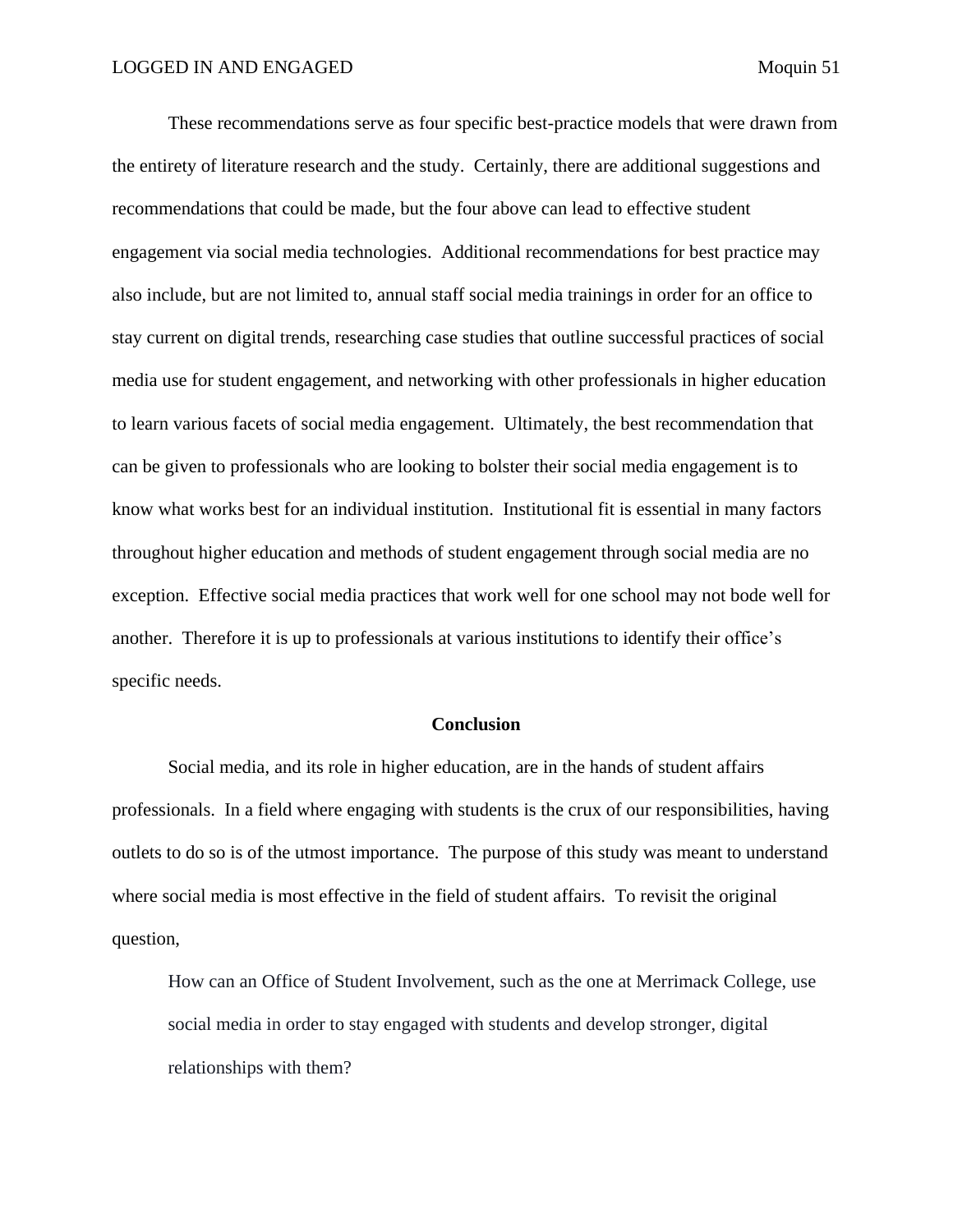I believe that the collected data was able to answer this question. As the data from this study suggests, along with the literature, social media is a well-oiled machine with the ability to perpetuate student engagement. When it comes to the Office of Student Involvement (or similar offices) student engagement is particularly key, being an office that experiences high levels of student contact.

Social media, as the literature and study supports, has become a means for student affairs professionals to take advantage of the possibilities that it brings. As the findings, most notably Visual Stimulation and the use of Twitter, suggest, there are ways that social media can be used for engagement that are not too complex to adopt. What made these two findings easier to understand was that the information in the audit supported the data from the interviews. From the beginning, the audit was designed to use a framework that could look at social media use by OSI professionals and identify how it plays a role in student engagement. The audit provided the means to look at the social media and see what it was doing, where it was going, and how it was working, and then compare it to how the participants experienced it.

Regardless of where the data in the study originated (audit or interviews), they help in understanding the notion of how social media is never fully understood and that the opportunities it presents are never completely untapped. If used effectively, social media provides a familiar outlet where students and professionals feel comfortable developing relationships that foster increased dialogue and quality engagement within a healthy, digital community. This is where social media finds its place in higher education: student affairs professionals who experience an excess of student interactions in offices of student involvement or similar areas, can use social media to connect with students at all times, no matter if they are at home or on campus. They can develop creative ways to get students to be more proactive on campus and become more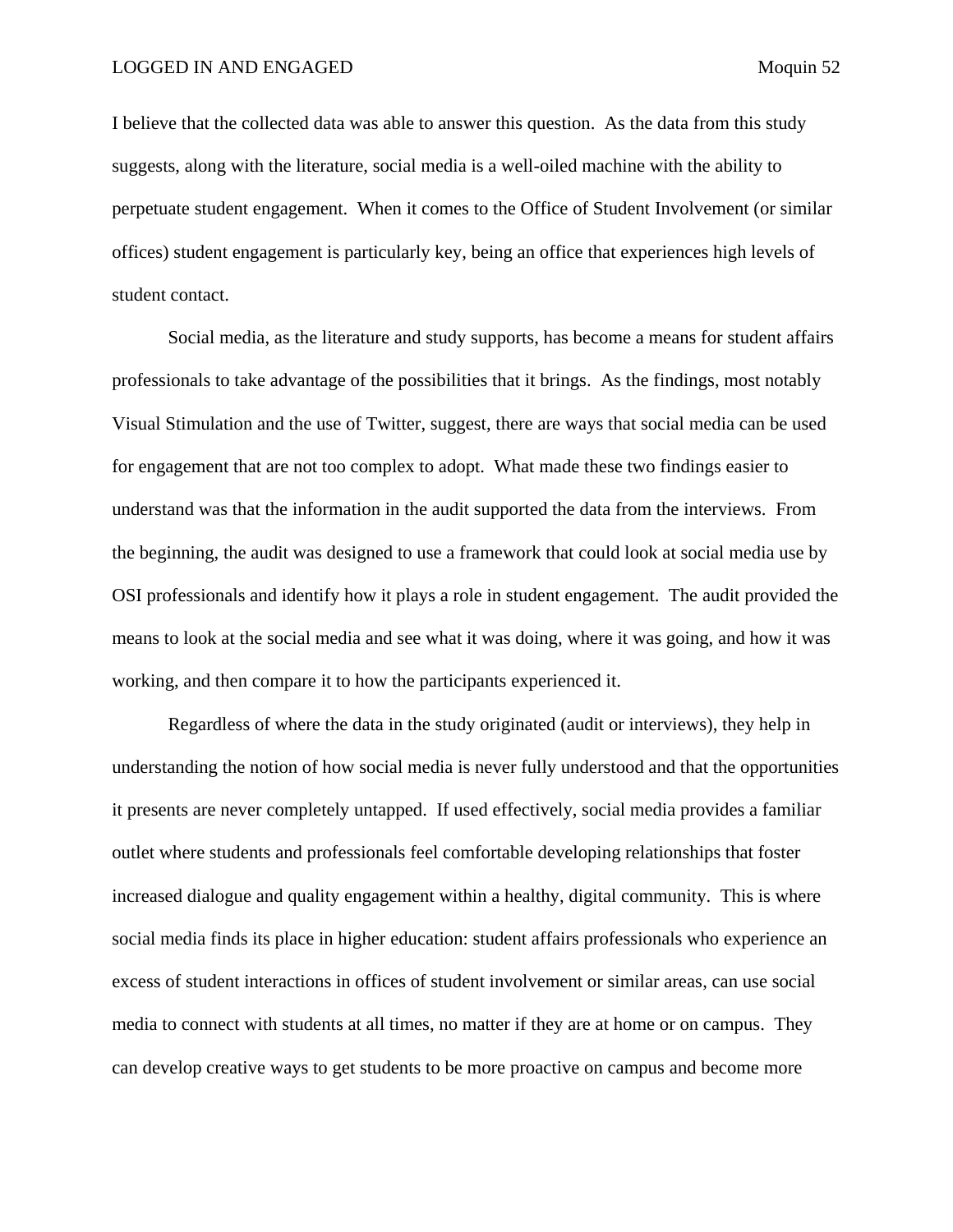involved in the campus culture. Future research may want to explore, in depth, the avenues of student engagement that social media can provide. There is limited research on the topic of social media and student engagement and certainly there are aspects of it that could yield expansive and prolific results.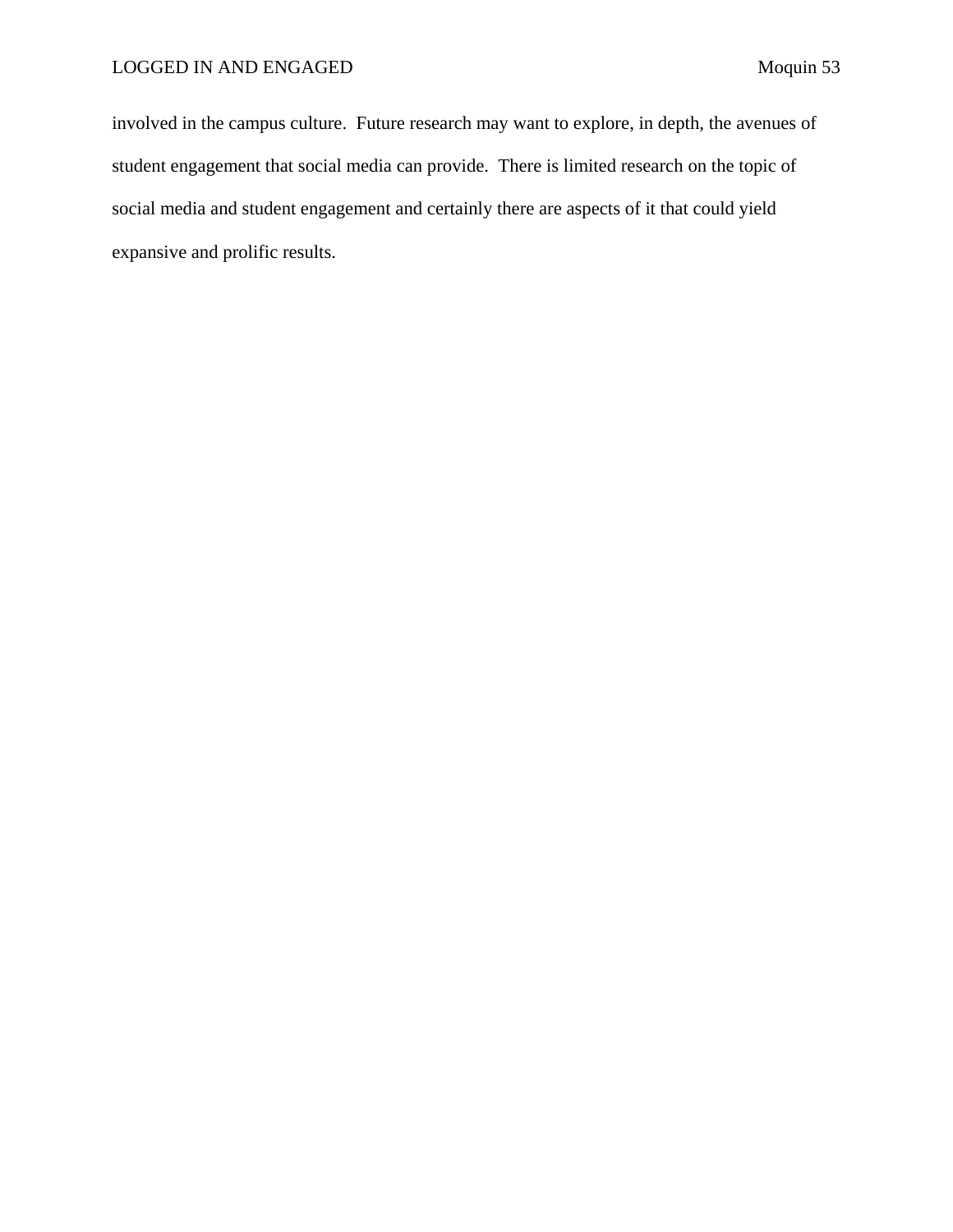- <span id="page-54-0"></span>Astin, A. W. (1984). Student involvement: A developmental theory for higher education. *Journal of College Student Personnel, 25*(4), 518-529.
- Berry, D. M. (2014). Post-digital humanities: computation and cultural critique in the arts and humanities. Educause, 49(3), 22-26.
- Creighton, J. L., Foster, J. W., Klingsmith, L., & Withey, D. K. (2013). I just look it up: Undergraduate student perception of social media use in their academic success. *The Journal of Social Media in Society*, *2*(2).
- Davis III, C. H., Deil-Amen, R., Rios-Aguilar, C., & Gonzalez Canche, M. S. (2012). Social Media in Higher Education: A literature review and research directions.
- Davis III, C. H., Deil-Amen, R., Rios-Aguilar, C., & González Canché, M. S. (2014). Social Media, Higher Education, and Community Colleges: A Research Synthesis and Implications for the Study of Two-Year Institutions. *Community College Journal of Research and Practice*, (ahead-of-print), 1-14.
- Duggan M., Ellison N.B., Lampe C., Lenhart A., & Madden M. 2015. Social Media Update 2014. *Pew Research Center.* Retrieved from: http://www.pewinternet.org/2015/01/09/social-media-update-2014/
- Ellison, N. B., Steinfield, C., & Lampe, C. (2007). The benefits of Facebook "friends:" Social capital and college students' use of online social network sites. *Journal of Computer*‐ *Mediated Communication*, *12*(4), 1143-1168.
- Gil de Zúñiga, H., Jung, N., & Valenzuela, S. (2012). Social media use for news and individuals' social capital, civic engagement and political participation. *Journal of Computer*‐ *Mediated Communication*, *17*(3), 319-336.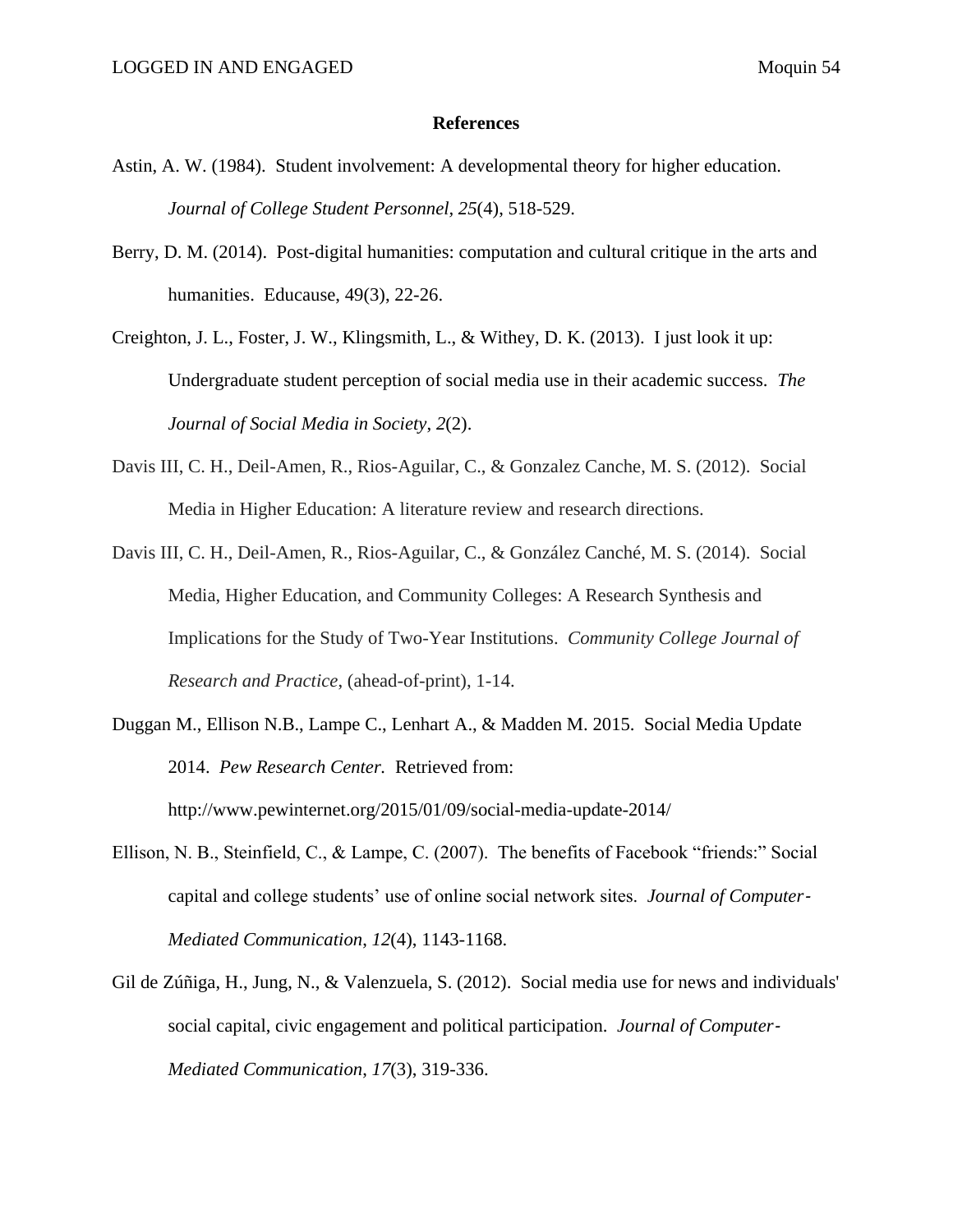- Gray, R., Vitak, J., Easton, E. W., & Ellison, N. B. (2013). Examining social adjustment to college in the age of social media: Factors influencing successful transitions and persistence. *Computers & Education*, *67*, 193-207.
- Haeger, H., & BrckaLorenz, A. (2014). Bridge or Barrier: The Impact of Social Media on Engagement for First-generation College Students.
- Heiberger, G., & Harper, R. (2008). Have you Facebooked Astin lately? Using technology to increase student involvement. *New Directions for Student Services*, *2008*(124), 19-35.
- Hottell, D. L., Martinez-Aleman, A. M., & Rowan-Kenyon, H. T. (2014). Summer Bridge Program 2.0: Using Social Media to Develop Students' Campus Capital. *Change: The Magazine of Higher Learning*, *46*(5), 34-38.
- Jenness, S. E. (2011). Rethinking Facebook: A tool to promote student engagement. *The Journal of Technology in Student Affairs*.
- Junco, R. (2014a). iSpy: seeing what students really do online. *Learning, Media and Technology*, *39*(1), 75-89.
- Junco, R. (2012). The relationship between frequency of Facebook use, participation in Facebook activities, and student engagement. *Computers & Education*, *58*(1), 162-171.
- Junco, R., Heiberger, G., & Loken, E. (2011). The effect of Twitter on college student engagement and grades. *Journal of Computer Assisted Learning*, *27*(2), 119-132.
- Junco, R. (2014b). *Engaging Students through Social Media: Evidence-Based Practices for Use in Student Affairs*. John Wiley & Sons.
- Leece, R., & Campbell, E. (2011). Engaging Students through Social Media. *Journal of the Australian & New Zealand Student Services Association*, (38).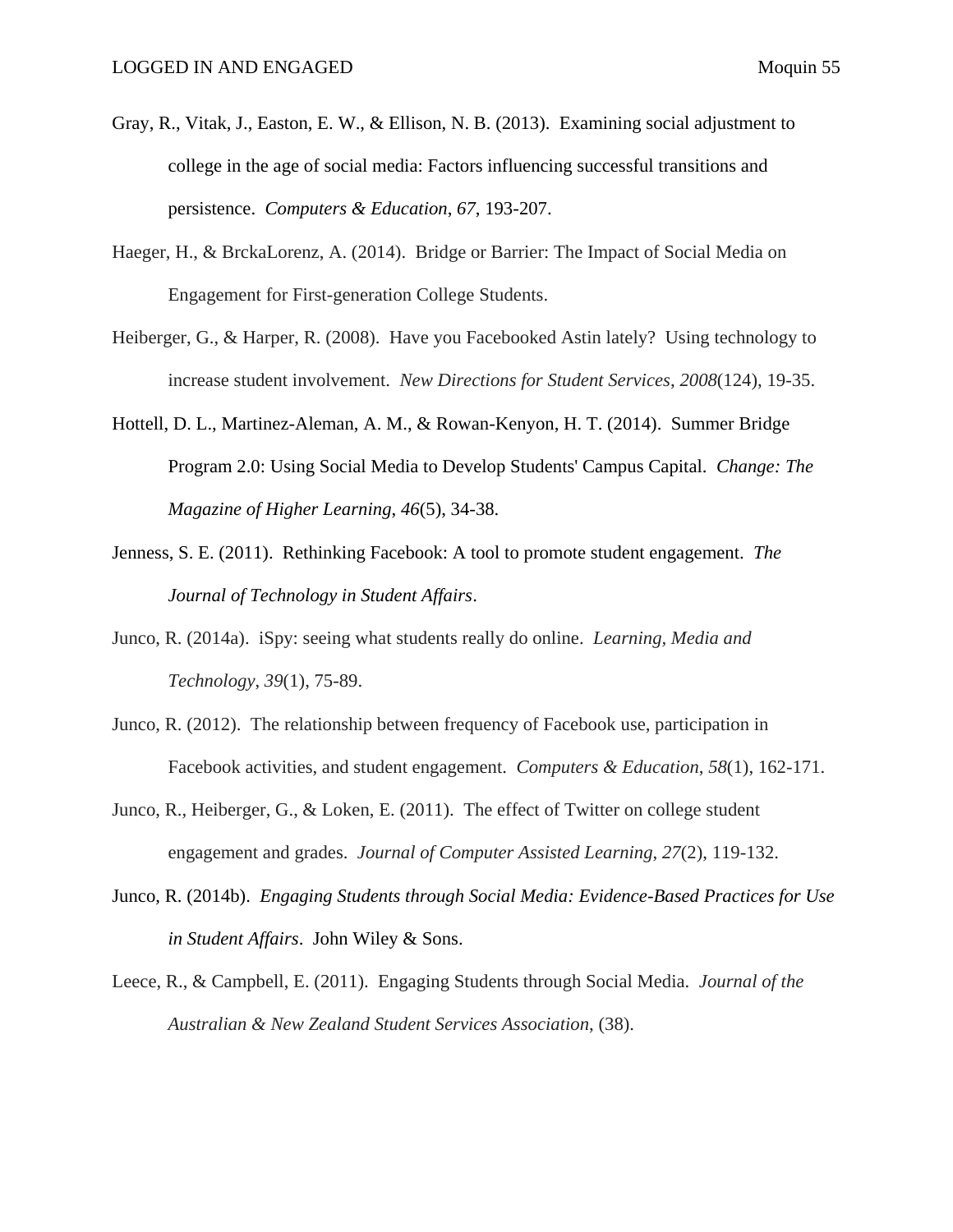- McGough, B. L., & Salomon, D. (2013). Engaging Students Through Social Media. *Proceedings of the Charlton Library Conference.* DOI: 10.5703/1288284315273
- Mertens, D. M. (2015).*Research and evaluation in education and psychology: Integrating diversity with quantitative, qualitative, and mixed methods*. Sage Publications.
- Park, N., Kee, K. F., & Valenzuela, S. (2009). Being immersed in social networking environment: Facebook groups, uses and gratifications, and social outcomes. *Cyber Psychology & Behavior*, *12*(6), 729-733.
- Pempek, T. A., Yermolayeva, Y. A., & Calvert, S. L. (2009). College students' social networking experiences on Facebook. *Journal of Applied Developmental Psychology*, *30*(3), 227-238.
- Selwyn, N. (2012). Social media in higher education. *The Europa world of learning*.
- Stelzner, M. A. (2014). Social Media Marketing Industry Report*. How marketers are using social media to grow their businesses*. Social Media Examiner. Chicago
- U.S. News and World Report. *Best Colleges*. 2015. Retrieved from: http://colleges.usnews.rankingsandreviews.com/best-colleges
- Yang, C. C., & Brown, B. B. (2013). Motives for using Facebook, patterns of Facebook activities, and late adolescents' social adjustment to college. *Journal of youth and adolescence*, *42*(3), 403-416.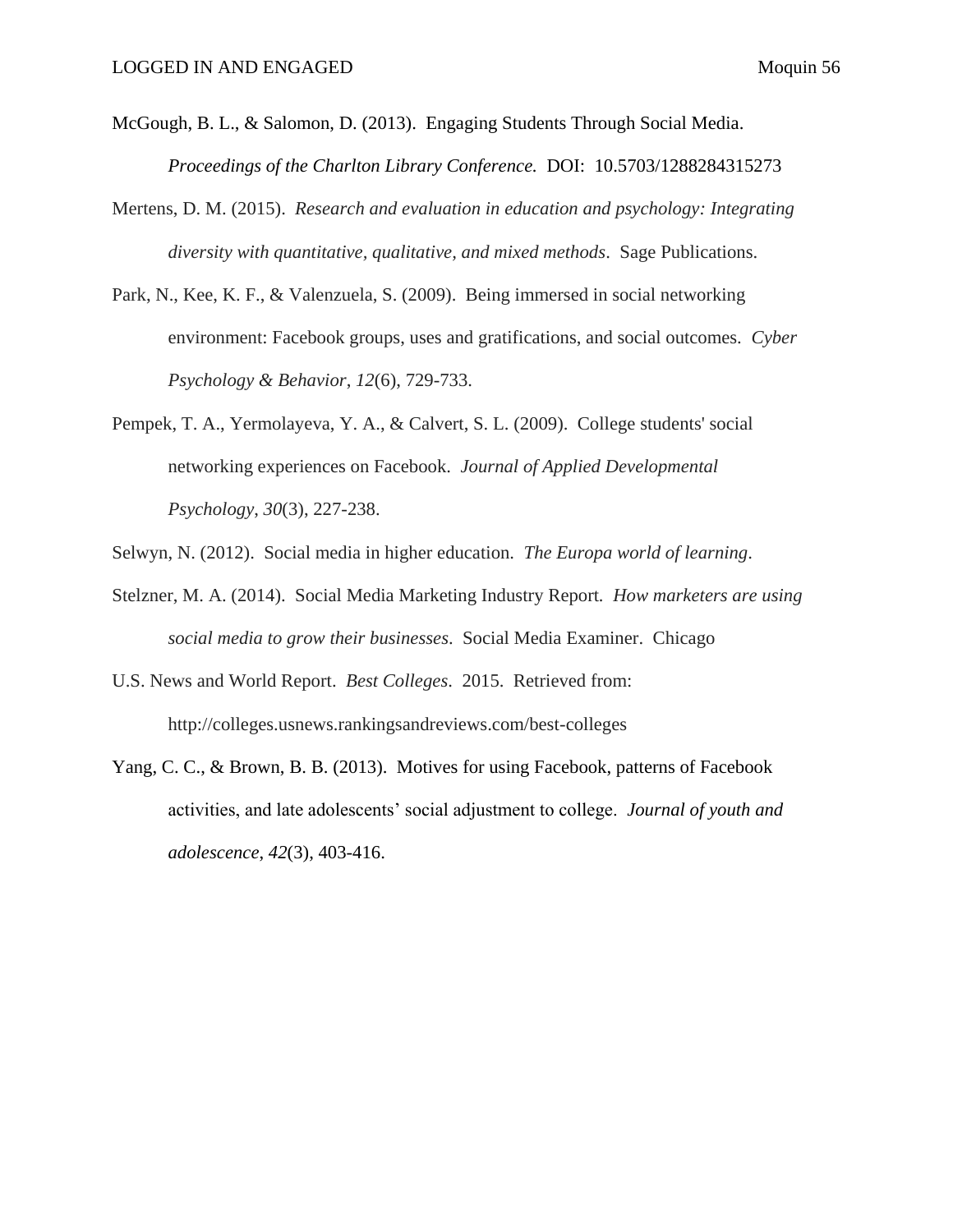# **Appendices**

# <span id="page-57-1"></span><span id="page-57-0"></span>**Appendix A - Interview Protocol**

# **Warmup Question:** *What is Social Media to you?*

- 1. How do you use social media on a daily basis? How much do you use per day, if at all?
- 2. To what extent have you had experience using social media in a way that was not for personal use? (i.e. business, academics, work)
- 3. How would you describe your philosophy regarding the use of social media on the Merrimack campus, in terms of student engagement?
- 4. In your experience, what are some of the most successful results of social media use that you have seen on the Merrimack campus? What is a negative result you have seen?
- 5. As a professional working in OSI, how are you using social media to engage students at Merrimack? Do you feel as if you are doing it effectively? Have you reached your goals or made progress towards reaching your desired results from using SM?
- 6. In terms of the Office of Student Involvement, do you feel as a member of MPB that they are effectively engaging students through social media and establishing a relationship with students? How does MPB utilize social media? (Graduate Fellow Question)
- 7. When it comes to utilizing social media in Student Involvement, how are the responsibilities of managing of the office's social media accounts delineated? Is it one person's job, a part time position, included in certain position's responsibilities, or split up between members of the office?